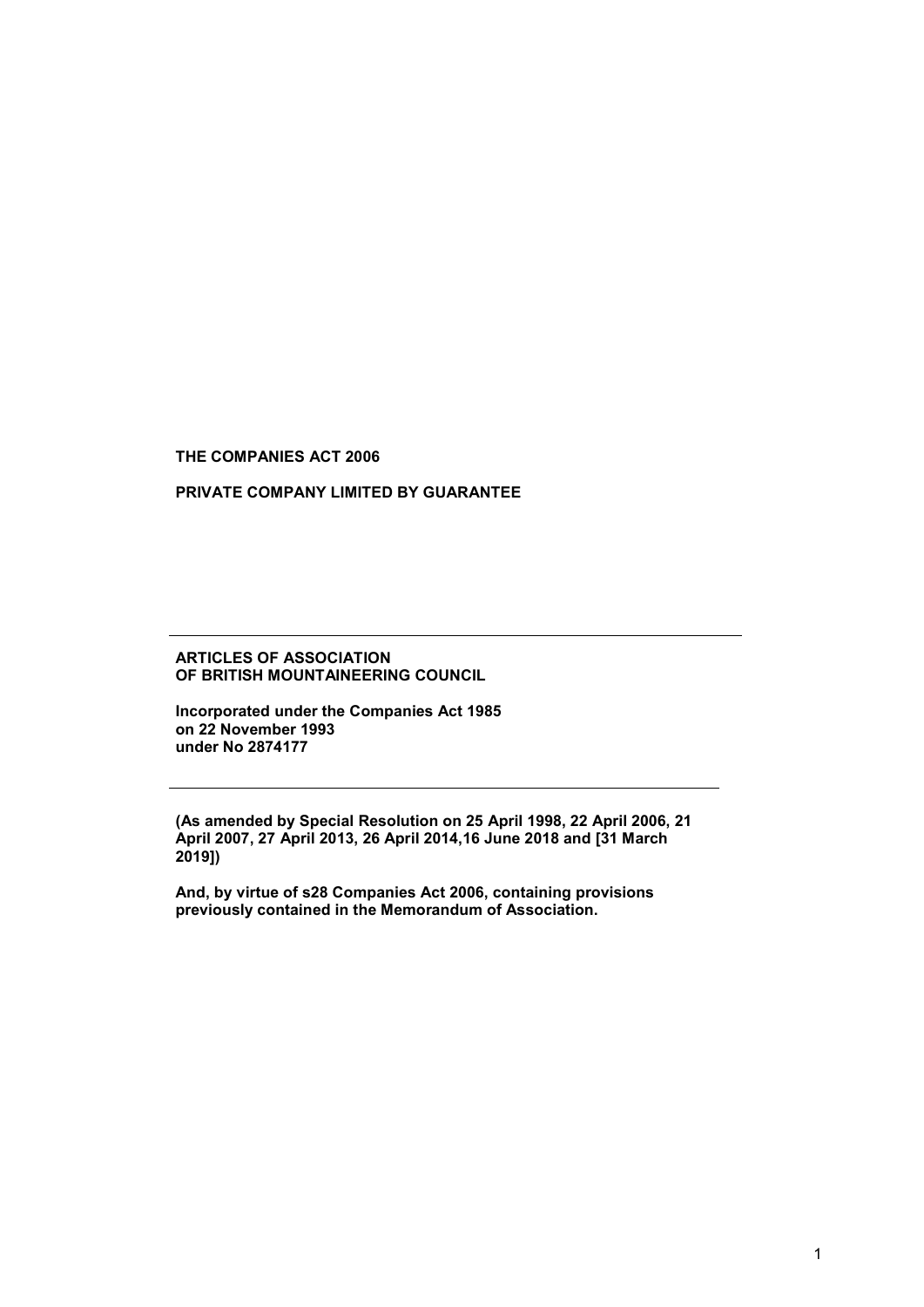# **CONTENTS**

## **Clause**

# Page

| 2.  |  |
|-----|--|
| 3.  |  |
| 4.  |  |
| 5.  |  |
| 6.  |  |
| 7.  |  |
| 8.  |  |
| 9.  |  |
| 10. |  |
| 11. |  |
| 12. |  |
| 13. |  |
| 14. |  |
| 15. |  |
| 16. |  |
| 17. |  |
| 18. |  |
| 19. |  |
| 20. |  |
| 21. |  |
| 22. |  |
| 23. |  |
| 24. |  |
| 25. |  |
| 26. |  |
| 27. |  |
| 28. |  |
| 29. |  |
| 30. |  |
| 31. |  |
| 32. |  |
| 33. |  |
| 34. |  |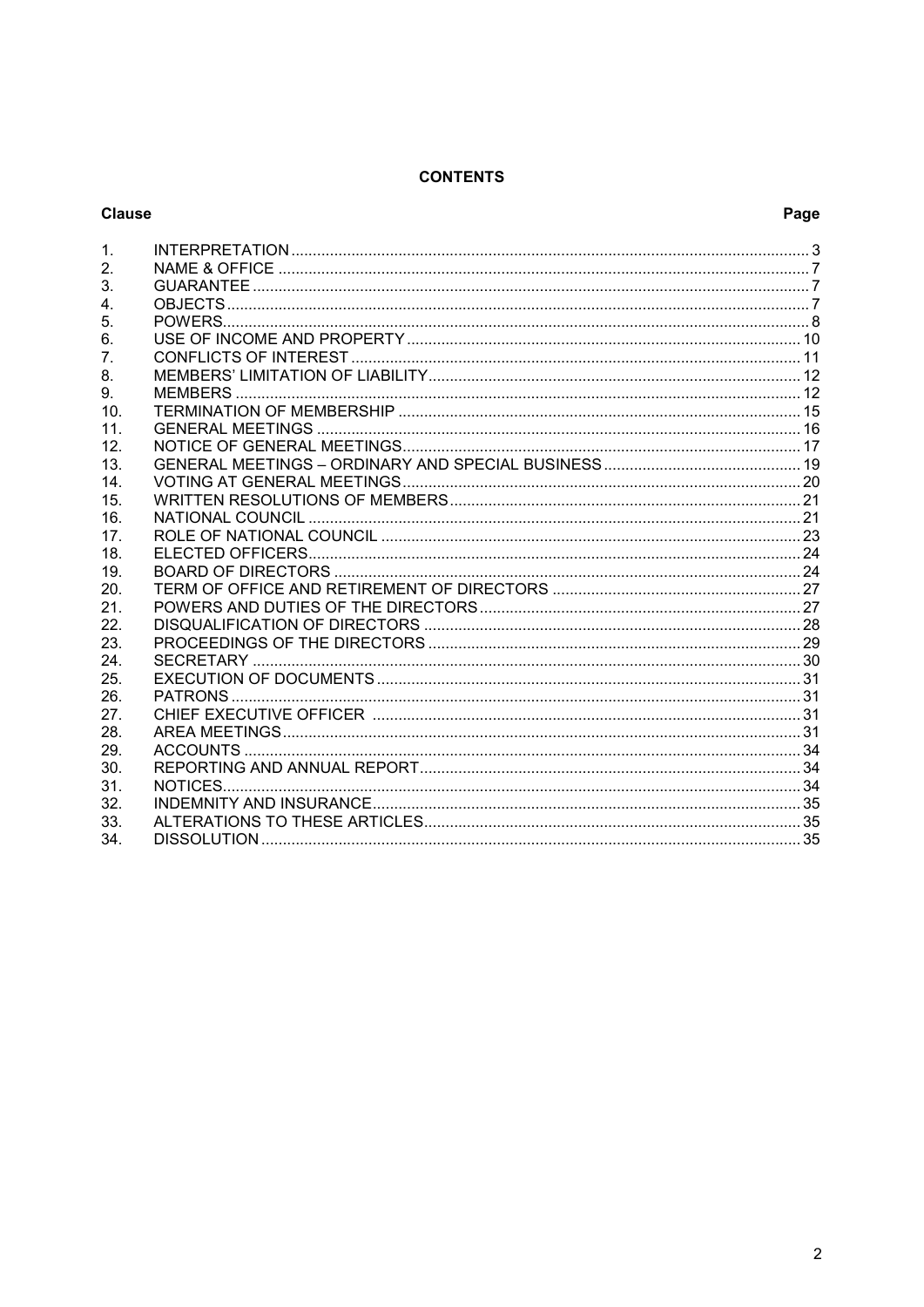#### THE COMPANIES ACT 2006

## A COMPANY LIMITED BY GUARANTEE

# ARTICLES OF ASSOCIATION

## OF

# BRITISH MOUNTAINEERING COUNCIL

# 1. INTERPRETATION

1.1. In these Articles, the words in the first column of the table below, shall bear the meanings set opposite to them in the second column, if not inconsistent with the subject or context:

| Words                              | <b>Meanings</b>                                                                                                                          |
|------------------------------------|------------------------------------------------------------------------------------------------------------------------------------------|
| the Act                            | the Companies Act 2006 and every statutory modification,<br>replacement or re-enactment of it for the time being in force                |
| <b>Account Date</b>                | 31 December                                                                                                                              |
| Area                               | a geographical region defined by the National Council pursuant<br>to these Articles                                                      |
| <b>Affiliated Clubs</b>            | those clubs recognised to be affiliated to the Company under<br>Article 9.6                                                              |
| <b>Area Meeting</b>                | a meeting of the Members in a particular Area held in<br>accordance with these Articles                                                  |
| <b>Associate</b><br><b>Members</b> | those members of the Company under Article 9.5.5 who shall<br>not be Voting Members and "Associate Member" shall mean<br>any one of them |
| the or these<br><b>Articles</b>    | the Articles of Association of the Company, as amended from<br>time to time                                                              |
| Board                              | the board of Directors                                                                                                                   |
| <b>Business Day</b>                | a day other than a Saturday, Sunday or public holiday in<br>England when banks in London are open for business.                          |
| <b>CEO</b>                         | the Chief Executive Officer of the Company from time to time                                                                             |
| <b>Chair</b>                       | the chair of Directors appointed in accordance with these<br><b>Articles</b>                                                             |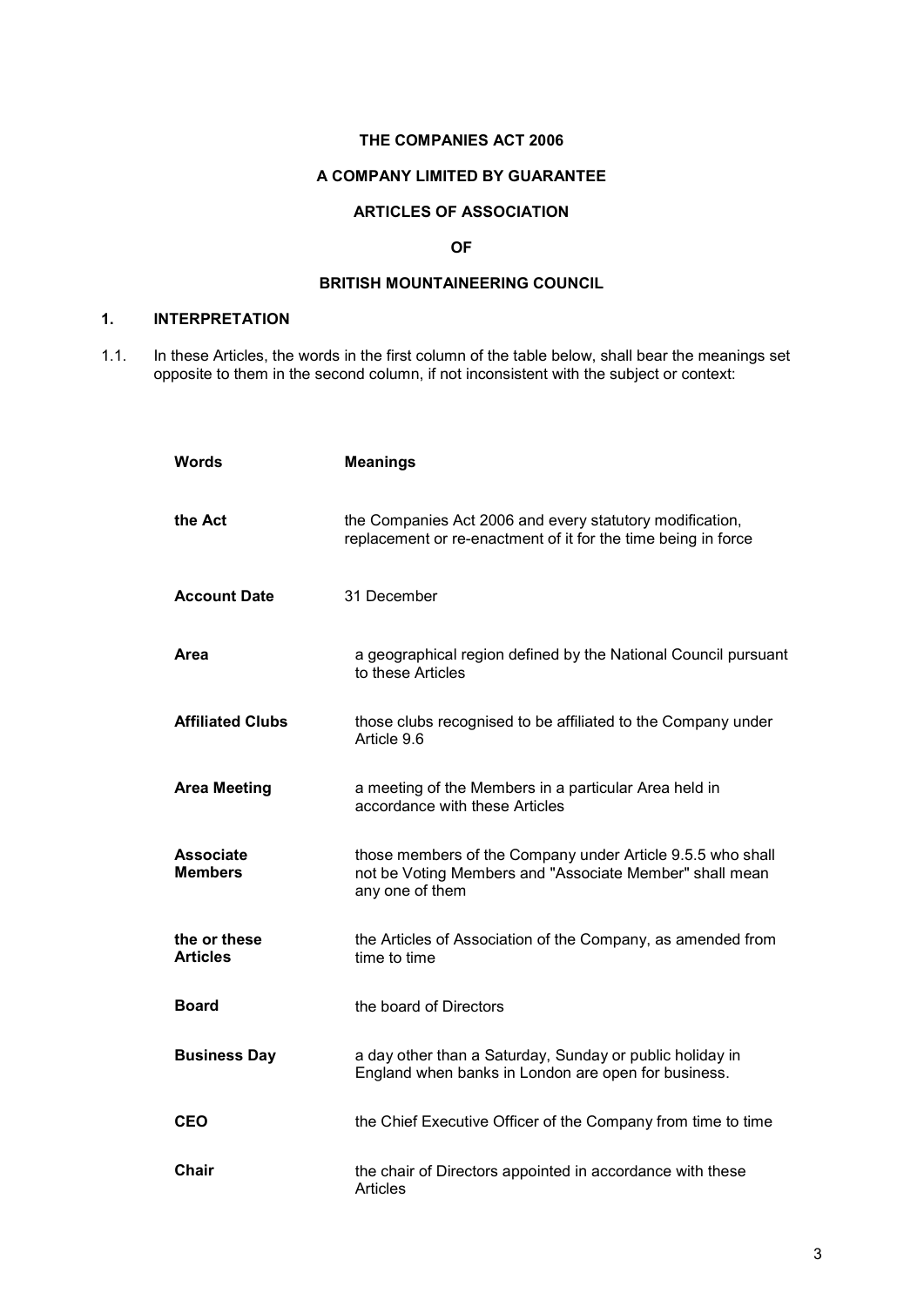| <b>Clear Day</b>            | in relation to a period of notice means that period excluding the<br>day when the notice is given or is deemed to be given and the<br>day for which it is given or on which it is to take effect                                                                                                                                                                                      |
|-----------------------------|---------------------------------------------------------------------------------------------------------------------------------------------------------------------------------------------------------------------------------------------------------------------------------------------------------------------------------------------------------------------------------------|
| <b>Club Member</b>          | those members of the Company under Article 9.5.4                                                                                                                                                                                                                                                                                                                                      |
| Company                     | the company regulated by these Articles                                                                                                                                                                                                                                                                                                                                               |
| Company<br><b>Secretary</b> | any person appointed to perform the duties of secretary of the<br>Company                                                                                                                                                                                                                                                                                                             |
| <b>Connected</b><br>Person  | (a) any child or parent of a Director (and includes any step-child<br>or illegitimate child);                                                                                                                                                                                                                                                                                         |
|                             | (b) the spouse, civil partner of a Director or any person falling<br>within (a) (and includes any person with whom a Director lives<br>as partner in an enduring relationship);                                                                                                                                                                                                       |
|                             | (c) a person carrying on business in partnership with a Director<br>or with any person falling within (a) or (b);                                                                                                                                                                                                                                                                     |
|                             | (d) an institution which is controlled: (i) by a Director or by any<br>person falling within (a), (b) or (c), or (ii) by two or more<br>persons falling within (d)(i), when taken together;                                                                                                                                                                                           |
|                             | (e) a body corporate in which (i) a Director or any connected<br>person falling within any of paragraphs (a) to (c) has a<br>substantial interest, or (ii) two or more persons falling within<br>(e)(i) when taken together, have a substantial interest (and<br>substantial interest shall mean a right to exercise more than<br>20% of the voting rights at a general meeting); and |
|                             | (f) a person who is acting as a trustee of a trust, a beneficiary<br>of which is a Director or any person falling within a), b) or c)<br>above, or the terms of which confer a power on the trustee to<br>exercise in favour of the Director                                                                                                                                          |
|                             | each as more particularly described in sections 252 to 256 of<br>the Act.                                                                                                                                                                                                                                                                                                             |
| <b>Councillor</b>           | a member of the National Council                                                                                                                                                                                                                                                                                                                                                      |
| a Director                  | a director of the Company for the purposes of the Act and<br>Directors means all the directors of the Company                                                                                                                                                                                                                                                                         |
| <b>Elected Officer</b>      | a person elected to the National Council in accordance with<br>Article 18                                                                                                                                                                                                                                                                                                             |
| <b>Electronic Form</b>      | something sent by electronic means (as defined by the Act),<br>such as an email or fax, or by any other means while still being<br>in electronic form                                                                                                                                                                                                                                 |
| <b>Eligible Director</b>    | a director who is eligible to vote in relation to a decision of the<br><b>Board</b>                                                                                                                                                                                                                                                                                                   |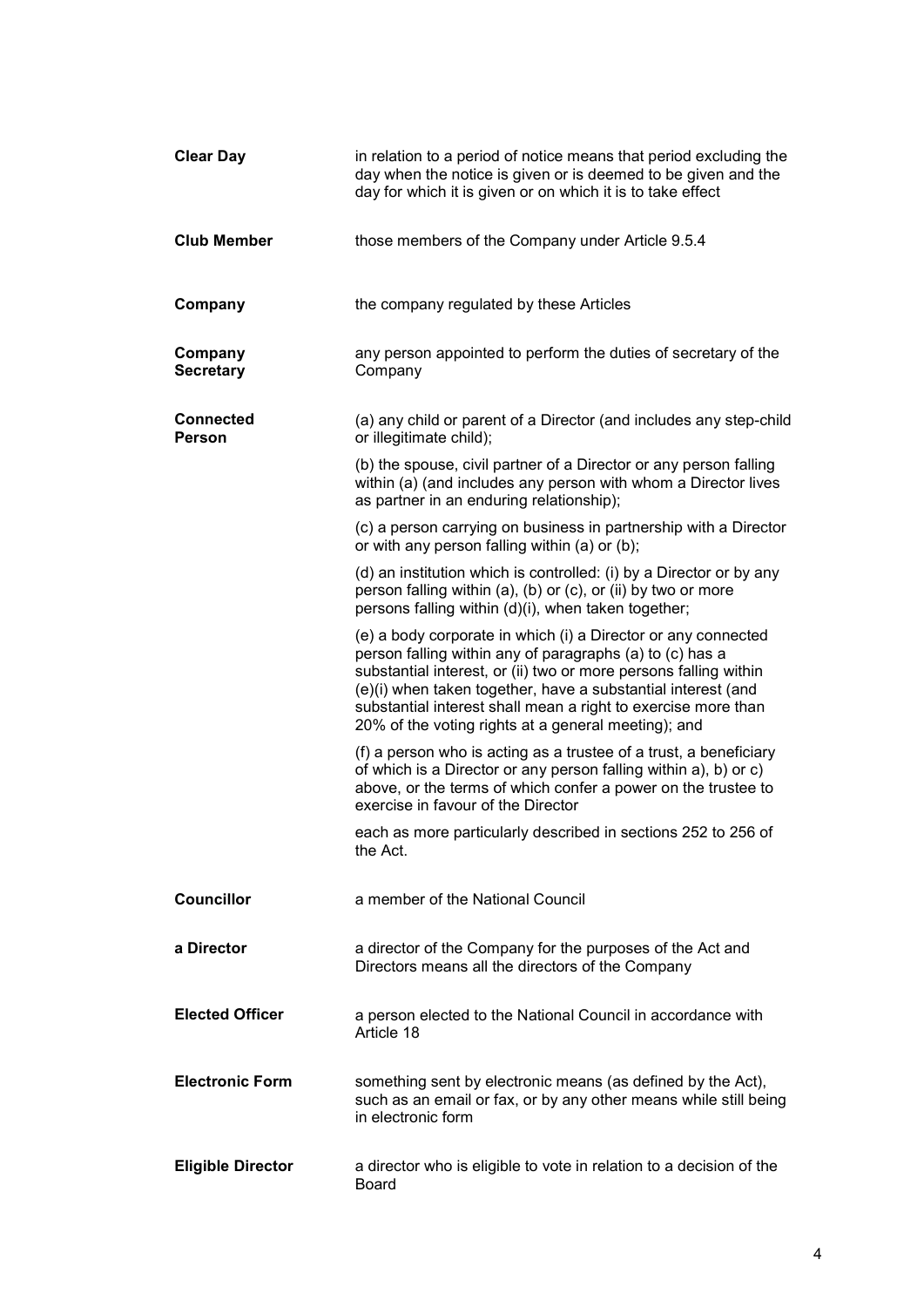| ex officio<br><b>Executive</b><br><b>Director</b> | the CEO                                                                                                                                                                                            |
|---------------------------------------------------|----------------------------------------------------------------------------------------------------------------------------------------------------------------------------------------------------|
| <b>Finance Director</b>                           | the Finance Director of the Company from time to time                                                                                                                                              |
| <b>Financial Expert</b>                           | an individual, company or firm who is authorised to give<br>investment advice under the Financial Services and Markets<br>Act 2000                                                                 |
| <b>Funded Partners</b>                            | the organisations with which the Company from time to time<br>partners (in its role as the overall representative body for<br>Mountaineers) in order to obtain grant funding from public<br>bodies |
| <b>General Meeting</b>                            | a general meeting of the Company                                                                                                                                                                   |
| <b>GB Climbing</b><br><b>Teams</b>                | athletes representing Great Britain in all competition disciplines<br>of Mountaineering.                                                                                                           |
| Honorary<br><b>Members</b>                        | those members of the Company under Article 9.5.2                                                                                                                                                   |
| Independent<br><b>Director</b>                    | an independent director who is appointed on a voluntary basis<br>under Article 19 who meets the criteria under Article 19.12                                                                       |
| <b>Individual</b><br><b>Members</b>               | those members of the Company under Article 9.5.1                                                                                                                                                   |
| <b>Members</b>                                    | means all members of the Company, both Voting Members and<br><b>Associate Members</b>                                                                                                              |
| Mountaineering                                    | The activities of climbing, mountaineering and hill walking<br>(including ski-mountaineering, ice climbing and indoor climbing)                                                                    |
| <b>Mountaineers</b>                               | Individuals participating in climbing, mountaineering and<br>hillwalking (including indoor climbers, ski-mountaineers and ice<br>climbers)                                                         |
| <b>National Council</b>                           | the member representative group established under the<br><b>Articles</b>                                                                                                                           |
| <b>Nominated</b><br><b>Director</b>               | a director who is appointed on a voluntary basis under Article<br>19 who meets the criteria under Article 19.7                                                                                     |
| <b>Nominations</b><br><b>Committee</b>            | A committee of the Directors established in accordance with<br>Article 23                                                                                                                          |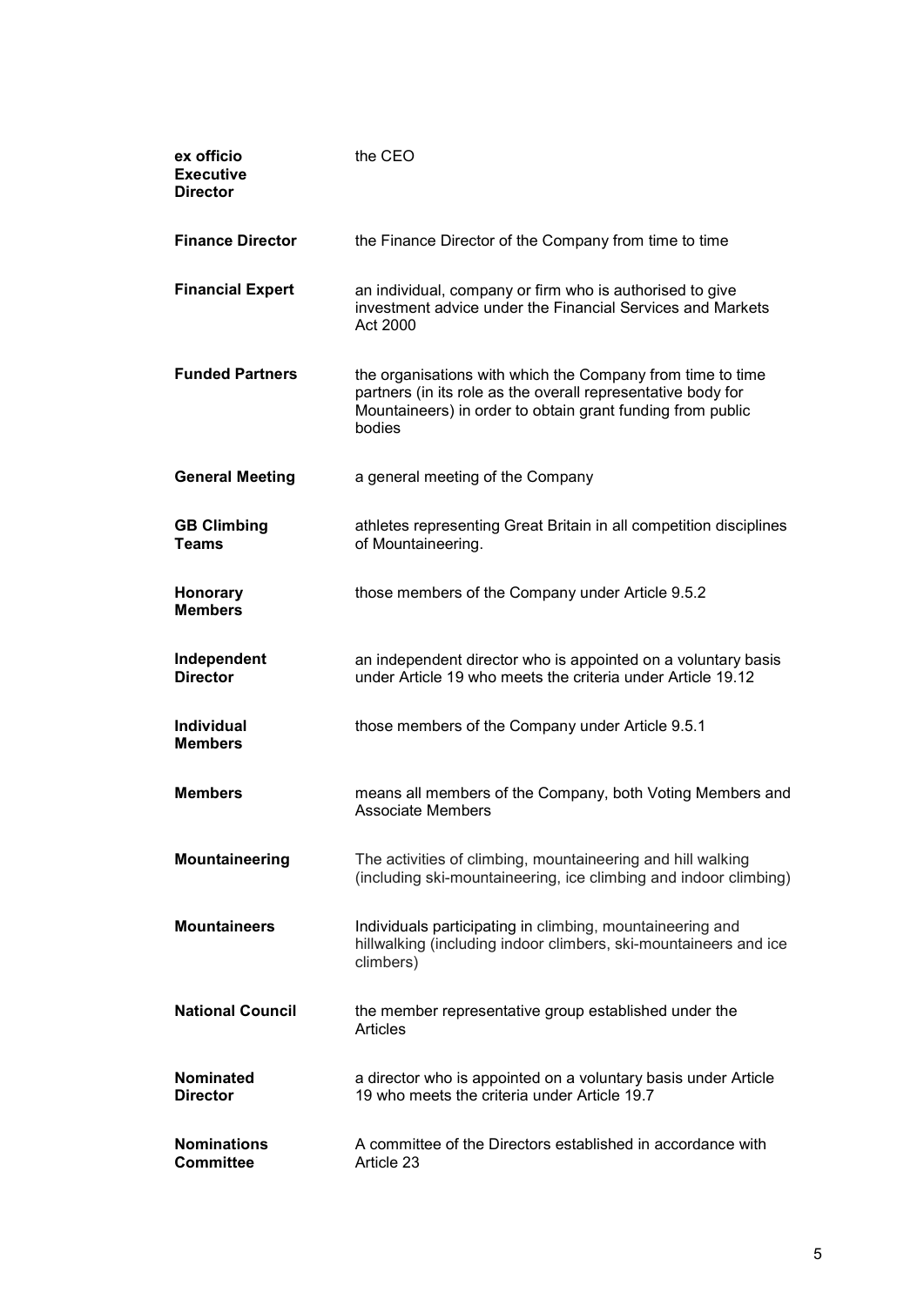| the Objects                                     | the objects of the Company set out in Article 4                                                                                                                                                                                      |
|-------------------------------------------------|--------------------------------------------------------------------------------------------------------------------------------------------------------------------------------------------------------------------------------------|
| the Office                                      | the registered office of the Company                                                                                                                                                                                                 |
| <b>Official Magazine</b>                        | the magazine known as "Summit" or such other publication<br>determined by the National Council as the official magazine of<br>the Company, which may be in hard copy or Electronic Form.                                             |
| <b>Patron</b>                                   | a patron of the Company appointed under these Articles                                                                                                                                                                               |
| <b>President</b>                                | the person who is from time to time the president of the<br>Company appointed under these Articles                                                                                                                                   |
| <b>Register</b>                                 | the register of Voting Members of the Company kept pursuant<br>to the Act                                                                                                                                                            |
| <b>Reserved Matters</b>                         | matters reserved to the National Council in accordance with<br>Article 21.3 and set out in Schedule 1 of these Articles                                                                                                              |
| the Seal                                        | the common seal of the Company, if it has one                                                                                                                                                                                        |
| <b>Senior</b><br>Independent<br><b>Director</b> | an Independent Director appointed from time to time to be the<br>senior independent director in accordance with Article 19.13                                                                                                        |
| <b>Stakeholder</b>                              | 1. a Member of the Company; or                                                                                                                                                                                                       |
|                                                 | 2. a specific subgroup of the Company's Members representing<br>a recognised stakeholder group (e.g. climbers, hill walkers,<br>welsh Members, competitive athletes etc.); or                                                        |
|                                                 | 3. a third party individual or organisation with an interest in the<br>achievement of the Objects                                                                                                                                    |
| <b>Voting Member</b>                            | a member of the Company for the purposes of the Act and shall<br>include Individual Members, Honorary Members, Patrons and<br>Club Members but shall not include Associate Members and<br>"Voting Member" shall mean any one of them |
| in writing or<br>written                        | the representation or reproduction of words, symbols or other<br>information in a visible form by any method or combination of<br>methods, whether sent or supplied in Electronic Form or<br>otherwise                               |

Unless specifically stated otherwise:

- 1.1.1. Words or expressions bear the same meaning as in the Act as in force on the date when these Articles become binding on the Company;
- 1.1.2. Words denoting the singular include the plural and vice versa;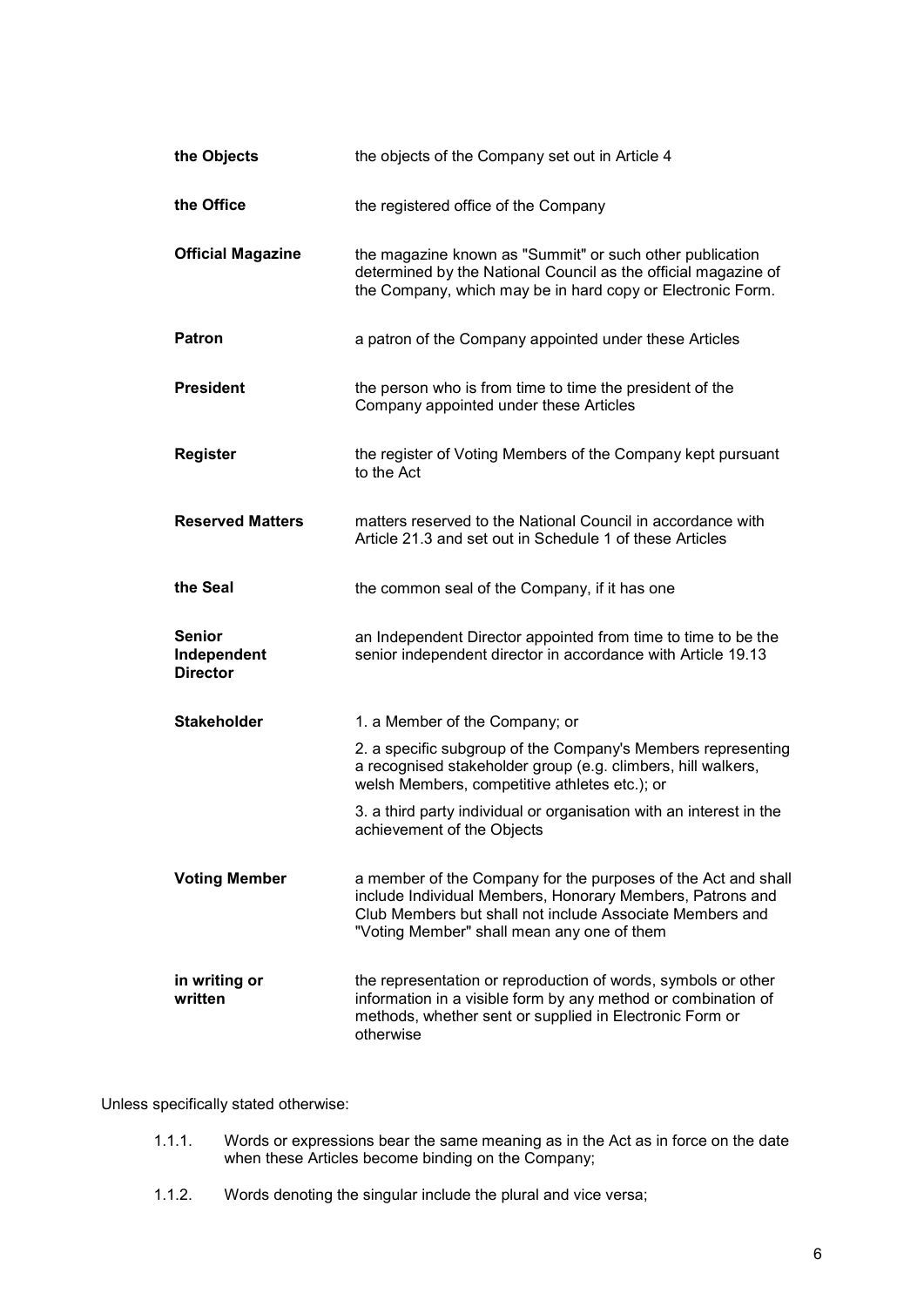- 1.1.3. Each reference to "person" includes a reference to a body corporate, unincorporated association, government, local authority, state, partnership, scheme, fund and trust (in each case, whether or not having separate legal personality); and
- 1.1.4. General words shall not be given a restrictive interpretation by reason of their being preceded or followed by words indicating a particular class of acts, matters or things.
- 1.2. The Companies (Model Articles) Regulations 2008 shall not apply to the Company.

## 2. NAME & OFFICE

- 2.1. The name of the Company is British Mountaineering Council.
- 2.2. The Office of the Company will be situated in England.

# 3. GUARANTEE

Every Member undertakes that if the Company is wound up while they are a Member, or within one year after they cease to be a Member, that Member will contribute to the assets of the Company such amount as may be required for the payment of the debts and liabilities of the Company contracted before they cease to be a Member, payment of the costs, charges and expenses of winding-up and for the adjustment of the rights of the contributories among themselves not exceeding £1 in the case of each Member.

# 4. OBJECTS

- 4.1. The only objects for which the Company is established are to:
	- 4.1.1. act as representative body for the sport and recreation of **Mountaineering** for Great Britain and to represent directly to all appropriate authorities, institutions, organisations and associations in the interests of Mountaineers;
	- 4.1.2. encourage, promote and develop the interests of Mountaineers and their activities and to act as a forum for Members of the Company;
	- 4.1.3. encourage, promote and develop access to cliffs and crags, mountains and hills of all descriptions for all Mountaineers:
	- 4.1.4. encourage promote and undertake the writing, publication and dissemination of information relating to Mountaineering;
	- 4.1.5. encourage, promote develop and undertake works and techniques to safeguard and conserve the environment within which cliffs, crags, mountains and hills of all descriptions are located;
	- 4.1.6. encourage and promote amongst Mountaineers the fullest regard for the mountain environment and wilderness values;
	- 4.1.7. encourage and promote safety and good practice in all aspects of Mountaineering;
	- 4.1.8. provide or promote facilities for climbing, education and training and instruction;
	- 4.1.9. oversee, organise and control climbing competitions in the United Kingdom;
	- 4.1.10. manage and support the GB Climbing Teams;
	- 4.1.11. act as the national governing body for competitions in climbing, para climbing, ice climbing and ski-mountaineering; and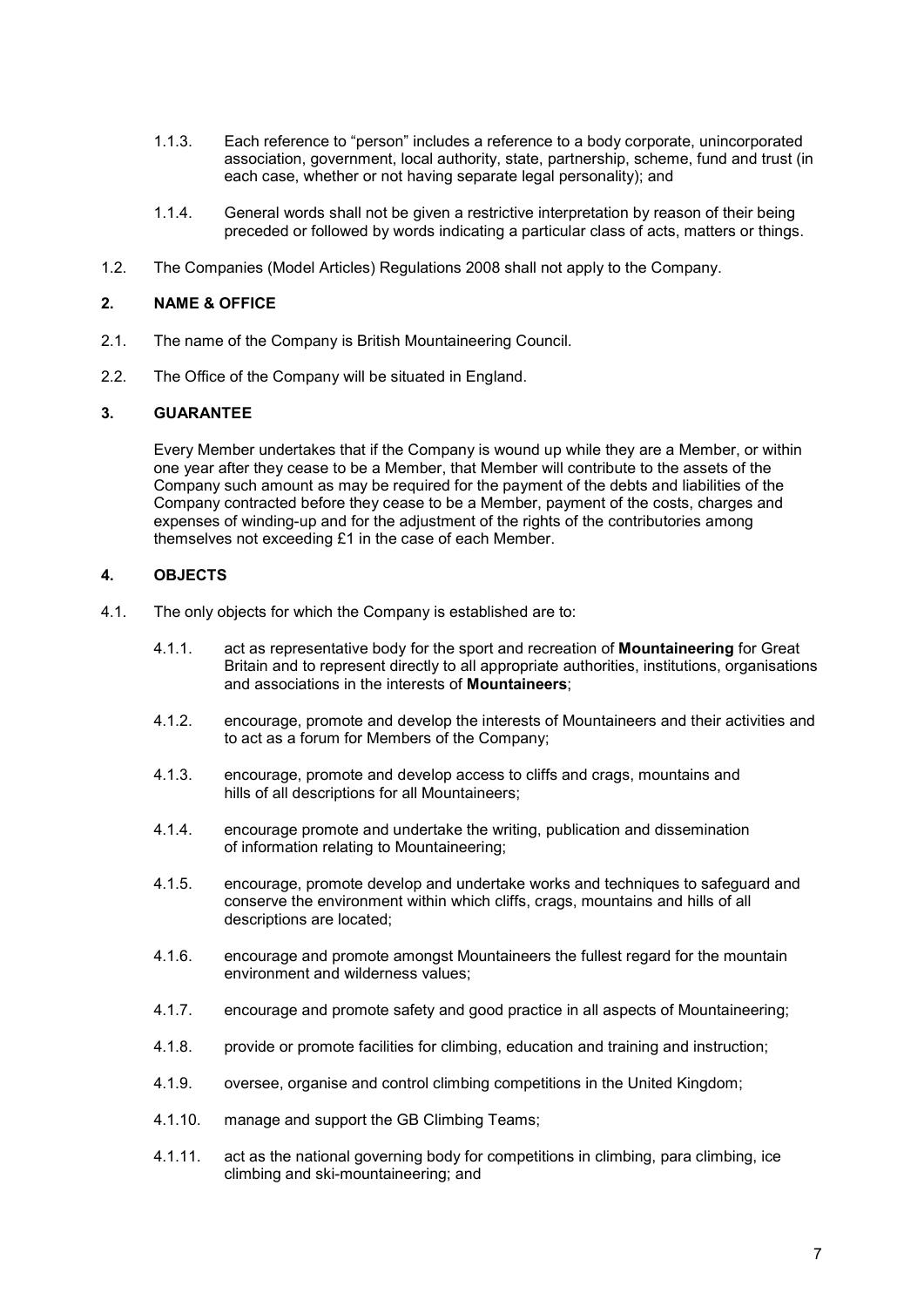4.1.12. encourage and promote the ethos and ethics of Mountaineering activities, taking due consideration of the traditions and values of British Mountaineering history.

# ("the Objects").

## 5. POWERS

- 5.1. In furtherance of the Objects but not further or otherwise, the Company shall have the following powers:
	- 5.1.1. to provide and arrange insurance services, travel facilities and other services for Members of the Company;
	- 5.1.2. to adopt such means of making known and advertising the activities of the Company as may seem appropriate;
	- 5.1.3. to purchase, take on lease or in exchange, hire or otherwise acquire and hold for any estate or interest any real or personal property and any rights or privileges which may be necessary for the promotion of the Objects and to construct, maintain and alter any buildings or erections necessary or convenient for the work of the Company;
	- 5.1.4. subject to such consents (if any) as may be required by law, to sell, exchange, let, mortgage, charge, grant or create security over, dispose of, turn to account or otherwise deal with all or any of the property or assets of the Company;
	- 5.1.5. subject to such consents (if any) as may be required by law, to borrow and raise money and secure or discharge any debt or obligation of the Company in such manner as may be thought fit and in particular by mortgages of, or charges upon or security over, the undertaking and all or any of the real and personal property or assets (present and future) of the Company or by the creation and issue of debentures, debenture stock or other obligations or securities of any description;
	- 5.1.6. to raise funds and organise appeals, to apply for funding and invite and receive contributions from any person whatsoever by way of subscription (whether or not under deed of covenant), donation and otherwise, and whether or not subject to any special trusts or conditions;
	- 5.1.7. to set aside funds for special purposes or as reserves against future expenditure;
	- 5.1.8. to invest the monies of the Company not immediately required for its purposes in or upon such investments, securities or property as may be thought fit and to vary the investments in such manner as may from time to time be determined subject nevertheless to such conditions (if any) and such consents (if any) as may for the time being be imposed or required by law;
	- 5.1.9. to delegate the management of investments to a Financial Expert;
	- 5.1.10. to arrange for investments or other property or assets of the Company to be held in the name of a nominee (being a corporate body registered or having an established place of business in England and Wales) acting under the control of the Directors or of a Financial Expert acting under their instructions and to pay any reasonable fee required;
	- 5.1.11. to establish, support, act as Director of or aid in the establishment and support of any company, associations, institutions or trusts (charitable or otherwise) and to subscribe or guarantee money in any way connected with the Objects or which shall further the Company's interests or any of them;
	- 5.1.12. to employ staff and to make provision for the payment of pensions and superannuation to or on behalf of employees and former employees of the Company and their spouses, civil partners, widows, widowers and other dependents and where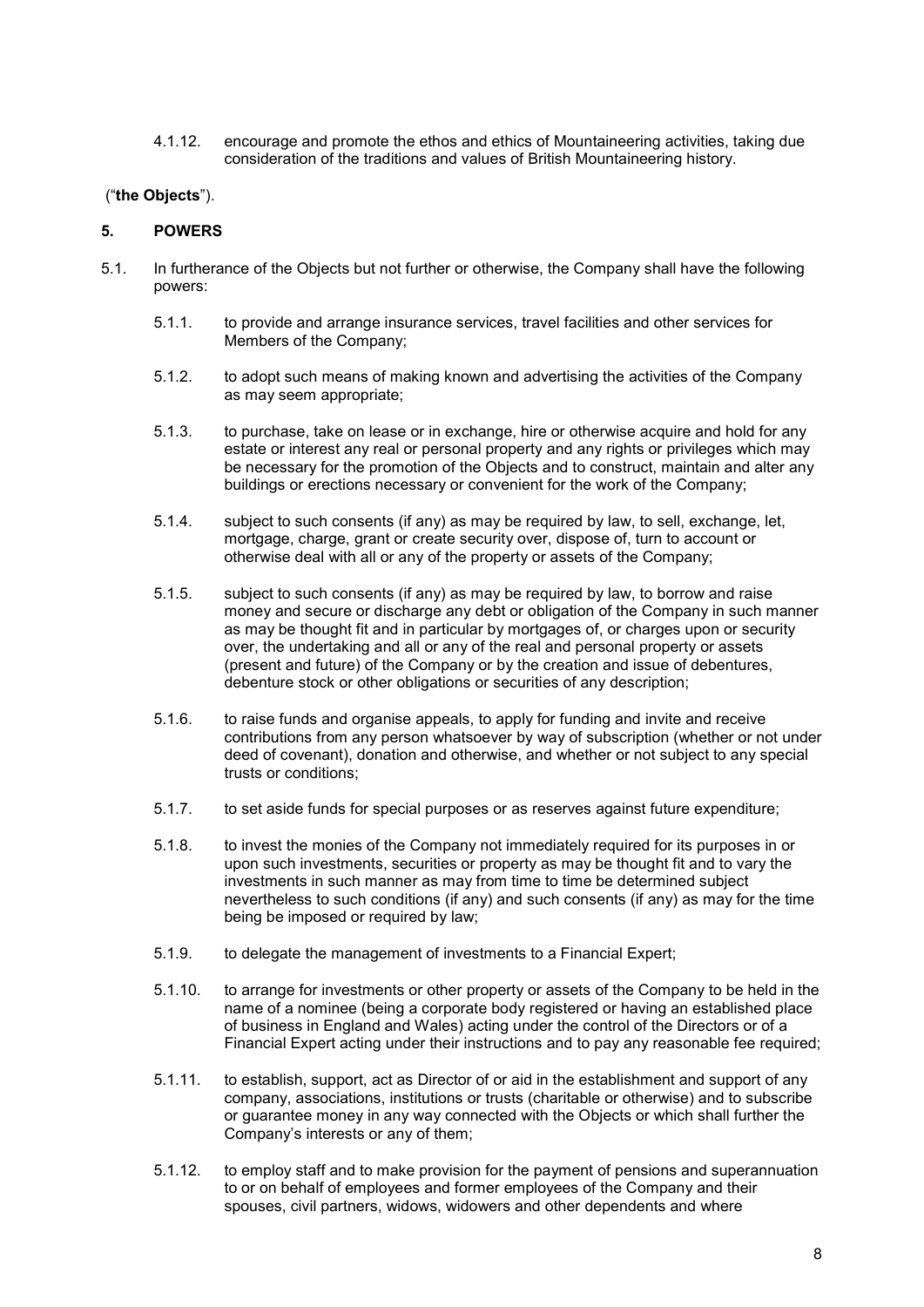appropriate, to provide life, health, accident and other insurances and other benefits (financial or otherwise) to or for the benefit of any of them;

- 5.1.13. to provide indemnity insurance to cover the liability of the Directors which by virtue of any rule of law would otherwise attach to them, or any one of them, in respect of any negligence, default, breach of trust or breach of duty in relation to the Company;
- 5.1.14. to insure the property and assets of the Company against any foreseeable risk and take out other insurance policies to protect the Company when required;
- 5.1.15. to co-operate with other not for profit groups, charities, voluntary bodies and statutory authorities operating in furtherance of the Objects or similar purposes and to exchange information and advice with them;
- 5.1.16. to subscribe to, support, affiliate, become a member of, transfer all or any of the Company's property to, amalgamate with or cooperate with any other organisation, institution, society or body not formed for or established for purposes of profit (whether incorporated or not and whether in Great Britain or Northern Ireland or elsewhere) whose objects are, wholly or in part, similar to those of the Company and which by its constitution prohibits the distribution of its income and property amongst its members to an extent at least as great as is imposed on the Company;
- 5.1.17. to purchase or otherwise acquire and undertake all or such part of the property, assets, liabilities and engagements as may lawfully be acquired or undertaken by the Company of any one or more of the organisations, institutions, societies or bodies having objects altogether or in part similar to the Objects;
- 5.1.18. to use any form of media and communication including but not limited to printing and publishing any newspaper, periodicals, books, articles or leaflets using films, television, video and the internet or other digital means;
- 5.1.19. to draw, make, accept, endorse, discount, execute and issue promissory notes, bills, cheques and other instruments and to operate bank accounts;
- 5.1.20. to undertake or support research in furtherance of the Objects and to publish the useful results of such research;
- 5.1.21. in so far as is permitted by law, to give all kinds of indemnities and to guarantee the performance of the obligations and liabilities of any person in each case either with or without the Company receiving any consideration or advantage;
- 5.1.22. to arrange and provide for, or join in arranging and providing for, the holding of exhibitions, meetings, lectures, classes, seminars and training courses;
- 5.1.23. to provide financial assistance, to make grants or loans of money, to give guarantees and donations to and to provide equipment and apparatus;
- 5.1.24. to make applications for consent under bye-laws or regulations and other like applications;
- 5.1.25. to enter into contracts and provide services to or on behalf of other bodies;
- 5.1.26. to establish or acquire subsidiary companies to assist or act as agents for the Company; and
- 5.1.27. to do all such other lawful things as shall further the attainment of the Objects.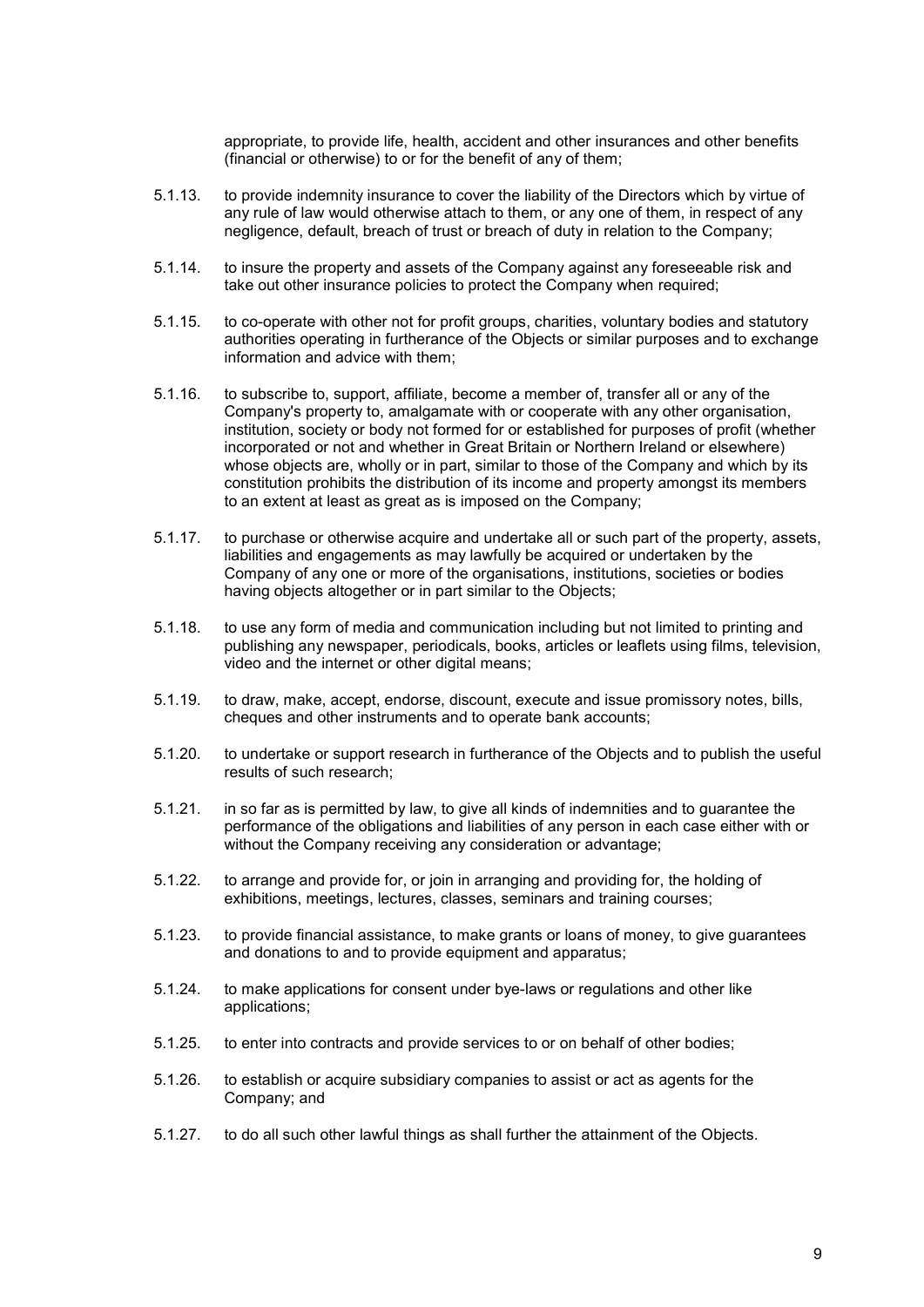# 6. USE OF INCOME AND PROPERTY

- 6.1. The income and property of the Company shall be applied solely towards the promotion of the Objects and no part shall be paid or transferred directly or indirectly by way of dividend, bonus or otherwise by way of profit to the Members and no Director shall be appointed to any office of the Company paid by salary or fees or receive any remuneration or other benefit in money or money's worth from the Company. Provided that this Article shall not prevent any payment in good faith by the Company:
	- 6.1.1. of reasonable and proper remuneration to any Member, officer or employee of the Company (not being a Director) for any goods or services supplied to the Company and of travelling expenses necessarily incurred in carrying out the duties of officer or employee of the Company;
	- 6.1.2. of interest at a reasonable rate on money lent by any Member or Director;
	- 6.1.3. of reasonable and proper rent or hiring fee for premises let or hired to the Company by any Member or Director;
	- 6.1.4. of fees, remuneration or other benefit, in money or money's worth, to a company of which a Director may be a member holding not more than one per cent part of the issued share capital of that company;
	- 6.1.5. of a payment to the ex officio Executive Director by virtue of their employment with the Company;
	- 6.1.6. to any Director of reasonable out-of-pocket expenses;
	- 6.1.7. of an indemnity to any Director in respect of any liabilities properly incurred in running the Company in accordance with Article 32;
	- 6.1.8. of the payment of any premium in respect of any indemnity insurance to cover the liability of the Directors as permitted under these Articles; and
	- 6.1.9. of the provision to any Member or Director of benefits in furtherance of the Objects.
- 6.2. Subject to Article 6.1, save for the ex officio Executive Director, directors shall not be employees of the Company, but a Director or a Connected Person may enter into a contract with the Company to supply services or goods to the Company in return for a payment or other material benefit if:
	- 6.2.1. the services or goods are actually required by the Company;
	- 6.2.2. the nature and level of the payment or benefit is no more than is reasonable in relation to the value of the goods or services and recorded in an agreement in writing;
	- 6.2.3. the number of Directors (together with the ex officio Executive Directors) who are interested in any such a contract in any financial year of the Company is in the minority; and
	- 6.2.4. before entering into such a contract, the Directors have decided that they are satisfied that it would be in the best interests of the Company, and likely to promote the success of the Company, for the goods or services to be provided by the relevant person (as opposed to being provided by someone who is not a Director or a Connected Person) to, or on behalf of, the Company for the amount or maximum amount of benefit or payment and provided also that the Company has complied with any internal guidance or policies concerning the procuring of good or services and in force from time to time.
- 6.3. For the avoidance of doubt, other than in the limited circumstances as set out in Article 6.1, Directors will be volunteers and not paid for acting as Directors.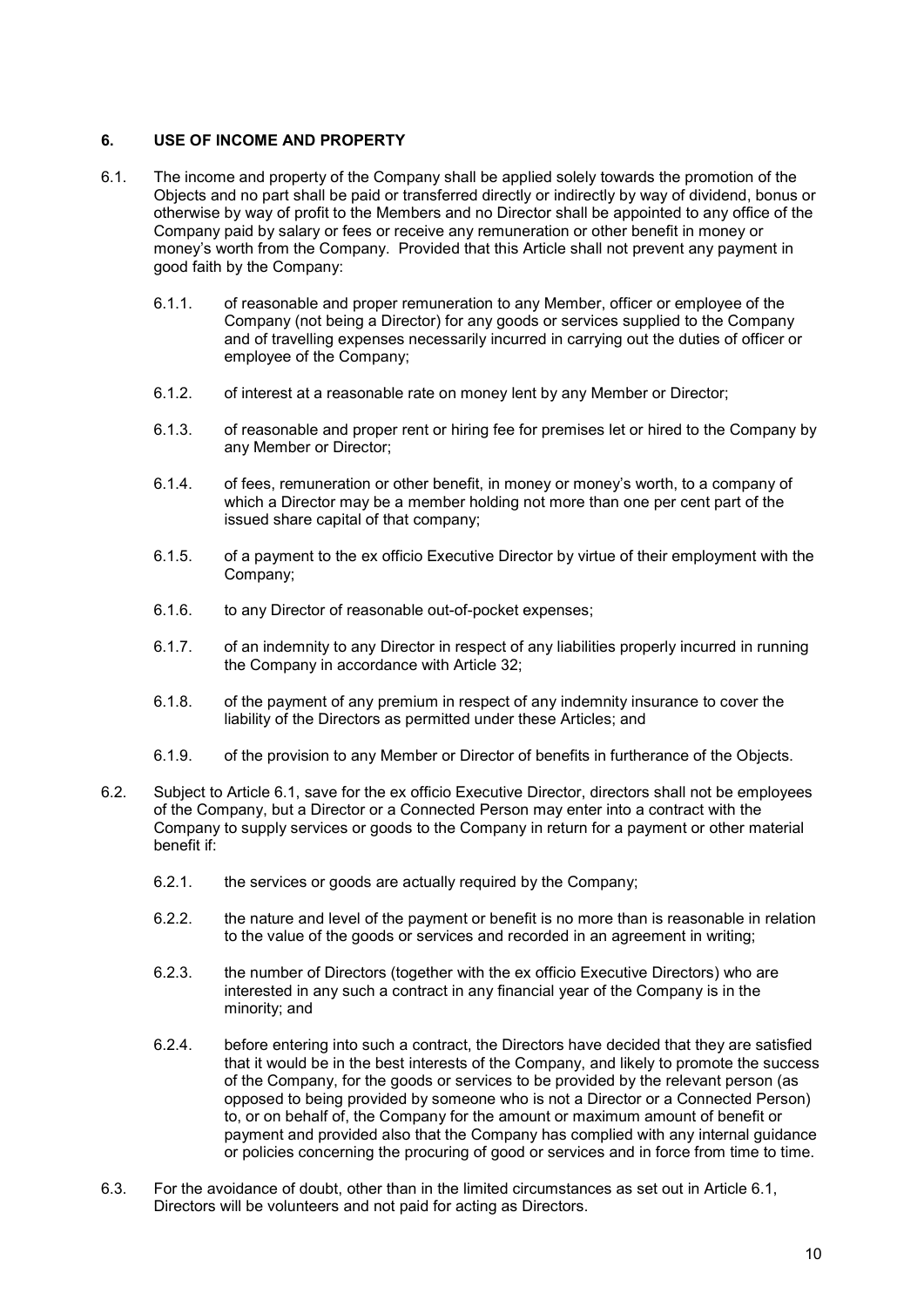# 7. CONFLICTS OF INTEREST

- 7.1. To the extent required by law every Director must disclose to the Company all matters in which they or a Connected Person has an interest which could, directly or indirectly, conflict with the interests of the Company.
- 7.2. To the extent required by law every Director is obliged to avoid situations in which they have (or could have) a direct or indirect interest that conflicts (or could conflict) with the interests of the Company. Where a Director is unable to avoid such a situation, this obligation is not infringed if:
	- 7.2.1. the situation could not reasonably be regarded as likely to give rise to a conflict of interest; or
	- 7.2.2. the matter has been proposed and authorised by the Directors in the manner set out in Article 7.3.
- 7.3. A matter proposed to the Directors, in relation to which a Director(s) is/are conflicted, may only be authorised by the Directors where:
	- 7.3.1. any requirements as to the quorum at the Board meeting at which the matter is considered is met without counting the Director(s) in question;
	- 7.3.2. the matter is authorised without the Director(s) in question voting on the matter (or would have been agreed to had their vote not been counted); and
	- 7.3.3. the Director(s) in question is/are absent from the Board meeting for that item unless expressly invited to remain to provide information.
- 7.4. Subject to this Article 7.4, where a Director or Connected Person has a direct or indirect interest in any proposed transaction or arrangement with the Company, the Director must:
	- 7.4.1. declare the nature and extent of that interest either at a Board meeting or by written notice before the Company enters into the transaction or arrangement;
	- 7.4.2. be absent from the Board meeting for that item unless expressly invited to remain in order to provide information;
	- 7.4.3. not be counted in the quorum for that part of the Board meeting; and
	- 7.4.4. be absent during any vote and have no vote on the matter (whether in a Board meeting or by written resolution).
- 7.5. Notwithstanding Article 7.4, a Director who is interested in a proposed transaction or arrangement with the Company may participate in the decision-making process and count towards the quorum for that part of the Board meeting, and be permitted to vote, if the proposed transaction or arrangement is one falling within Article 7.6 ("a permitted cause").
- 7.6. This Article applies when a Director's interest in a proposed transaction or arrangement cannot reasonably be regarded as likely to give rise to a conflict of interest, or the Director's conflict of interest arises from any of the following permitted causes:
	- 7.6.1. where the proposed transaction or arrangement is one which applies to the Director(s) in question, in common with other third parties, and there is no benefit to the Director(s) in question over and above that afforded to such third parties;
	- 7.6.2. any transaction or arrangement with a company limited by shares or a company limited by guarantee which is wholly owned by the Company (or the Company and other entities) and in which a Director does not have an interest otherwise than as an unpaid director and which does not confer a personal benefit on the Director; and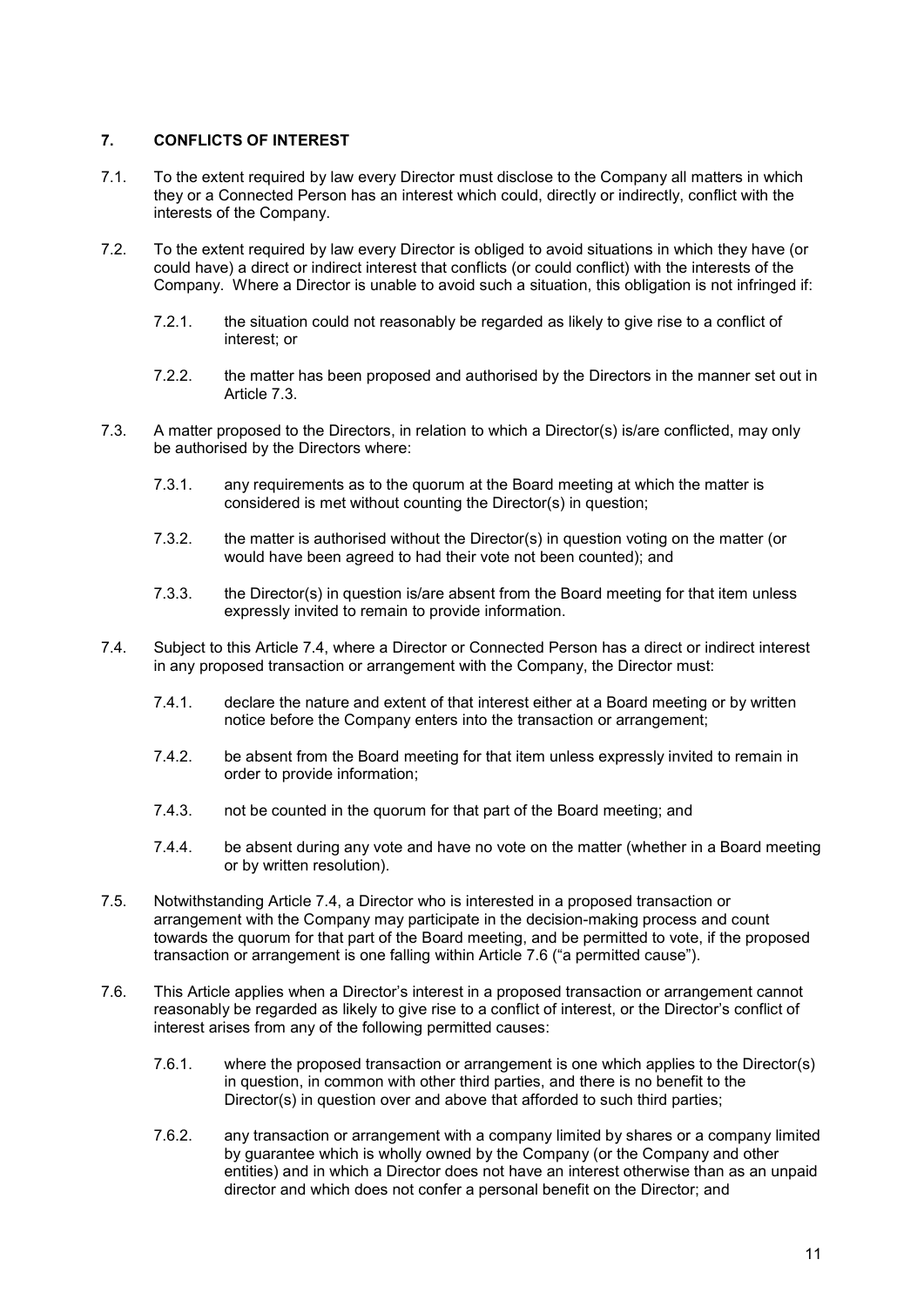- 7.6.3. where the benefit is so negligible or minimal that it could not reasonably be regarded as giving rise to a conflict of interest.
- 7.7. Subject to article 7.8, if a question arises at a Board meeting as to the right of a Director to participate in the Board meeting (or part of the Board meeting) for voting or quorum purposes, the question may, before the conclusion of the Board meeting, be referred to the Chair whose ruling in relation to any Director other than the Chair shall be final and conclusive.
- 7.8. If any question as to the right to participate in the Board meeting (or part of the Board meeting) should arise in respect of the Chair, the question is to be decided by a decision of the Directors at that Board meeting, for which purpose the Chair shall not be counted as participating in the Board meeting (or that part of the Board meeting) for voting or quorum purposes.

## 8. MEMBERS' LIMITATION OF LIABILITY

The liability of the Members is limited.

# 9. MEMBERS

- 9.1. The number of Members shall be unlimited.
- 9.2. Members shall be those persons admitted in accordance with these Articles and, in the case of Voting Members, whose names shall have been entered in the Register.
- 9.3. The rights and privileges of a Member shall be personal to the Member and membership shall not be transferable and shall cease upon death, resignation, failure to pay subscriptions under Article 9.8 or in the event of termination under Article 10.
- 9.4. Every Member shall be subject to the provisions of these Articles in relation to their membership and shall be deemed to have had knowledge of these Articles and to have consented to them at the time of or prior to their becoming a Member.
- 9.5. The Company shall have the following classes of membership:
	- 9.5.1. Individual Members who shall be any person with an interest in Mountaineering and who shall submit an application in a form prescribed by the Directors (and who shall consent in writing to become Members) and who is then admitted to membership on payment of the appropriate subscription fee;
	- 9.5.2. Honorary Members who shall be Individual Members (and afforded the rights thereof) but who are invited to be Honorary Members by the National Council and shall not be liable to pay a subscription fee;
	- 9.5.3. Patrons who shall be Individual Members (and afforded the rights thereof) but who are invited to be Patrons by the National Council and shall not be liable to pay a subscription fee; and
	- 9.5.4. Club Members
		- (a) all those members of an Affiliated Club admitted in accordance with the rules of the Affiliated Club and listed in the returns made by that Affiliated Club to the Company shall become Club Members on payment by the Affiliated Club to the Company of the appropriate subscription fee; and
		- (b) such Club Members shall be entitled to be upgraded to Individual Members on payment of the appropriate upgrade fee and on doing do shall be entitled to all the privileges and services provided to other Individual Members,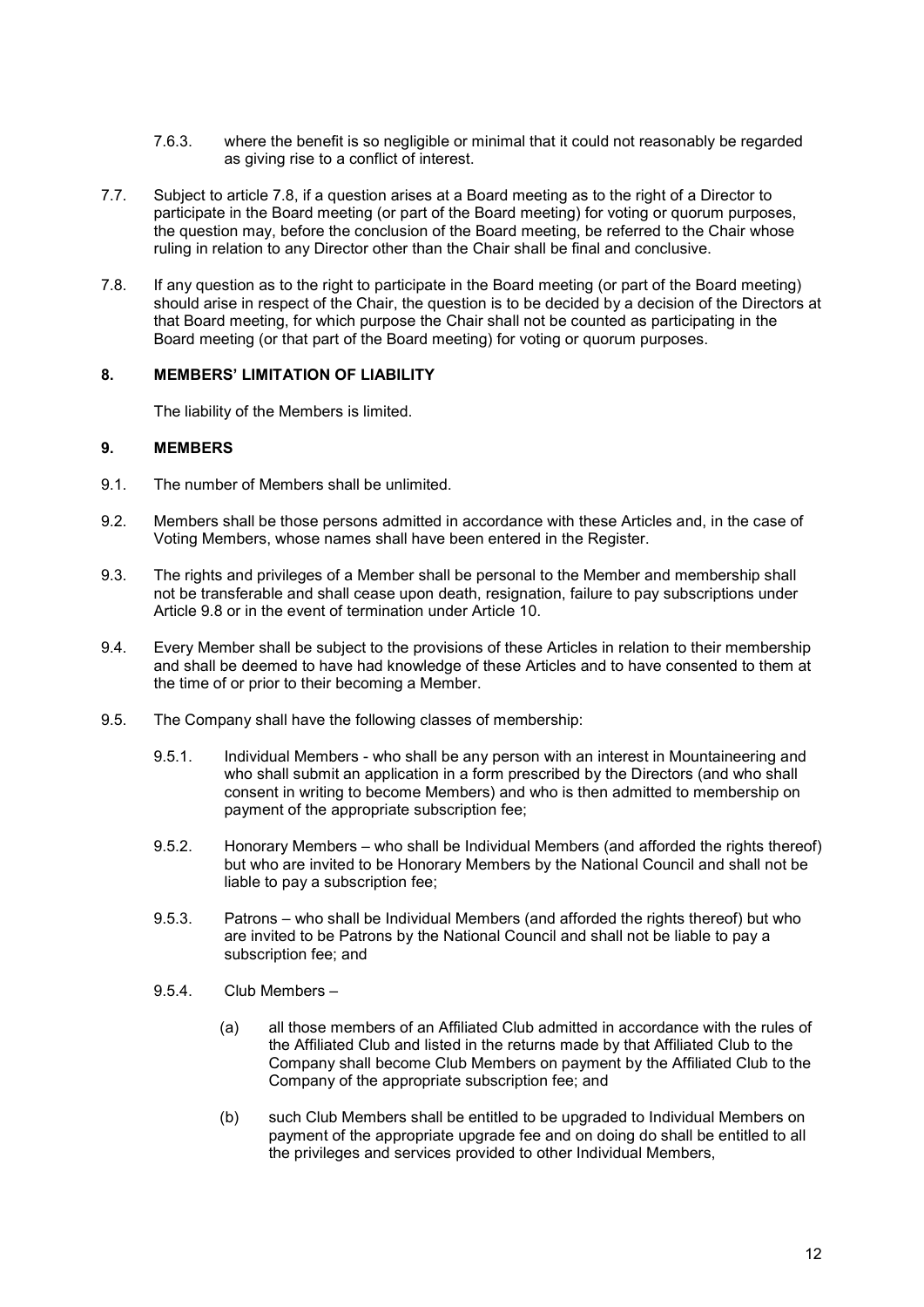and the above categories of Members shall be the Company's Voting Members.

- 9.5.5. Associate Members
	- (a) any company, organisation, club, association or business wishing to be affiliated to the Company but not being eligible to become an Affiliated Club shall be entitled to apply to be an Associate Member, on complying with such requirements as are from time to time specified by the National Council and on payment of the appropriate subscription fee, but shall not be entitled to the privileges and services available to Voting Members save for any privileges and services that are from time to time specified by the National Council; and
	- (b) any partnership or unincorporated association wishing to apply to be an Associate Member shall nominate a member of that partnership or unincorporated association to make an application to the Company on behalf of that partnership or unincorporated association and on acceptance that person shall be designated an Associate Member and shall thereupon be entitled to exercise all the rights of an Associate Member of the Company on behalf of that partnership or unincorporated association until such time as that person shall be replaced by a new representative, nominated by that partnership or unincorporated association to be the Associate Member on behalf of that partnership or unincorporated association in their place, and the Company shall accept as valid and binding evidence of such nomination a letter signed by any two partners of that partnership or by the president or chairman of that unincorporated association and countersigned by the secretary of that unincorporated association.

#### 9.6. Affiliated Clubs

- 9.6.1. A club or other association (hereinafter referred to as "club") shall be eligible to affiliate to the Company as an Affiliated Club if;
	- (a) its principal object is Mountaineering;
	- (b) its headquarters are in Great Britain; and
	- (c) it is controlled by its own members; or
	- (d) the Board, after referring the eligibility matter for agreement to the National Council and/or the Members in accordance with the Reserved Matters, considers its affiliation would be in the best interests of the Company notwithstanding that it fails to meet one or more of the foregoing criteria;
- 9.6.2. An Affiliated Club shall file with the Company returns, stating the total number of members of the Affiliated Club resident in the United Kingdom (and shall be entitled to include members resident elsewhere), their names and addresses and such other information as the Company may from time to time require, and at such times and for such periods as the Company may from time to time require and shall pay the appropriate membership fee on behalf of the members of that club included in such return whereupon those members shall be admitted as Club Members of the Company entitled to the privileges and services from time to time provided to Club Members; and
- 9.6.3. In the event of the Company being wound up, an Affiliated Club shall on demand pay to the Company the sum guaranteed by Article 3 on behalf of those members of the Affiliated Club who have been included in a return filed with the Company by that Affiliated Club pursuant to Article 9.6.2 at any time within the preceding period of one year.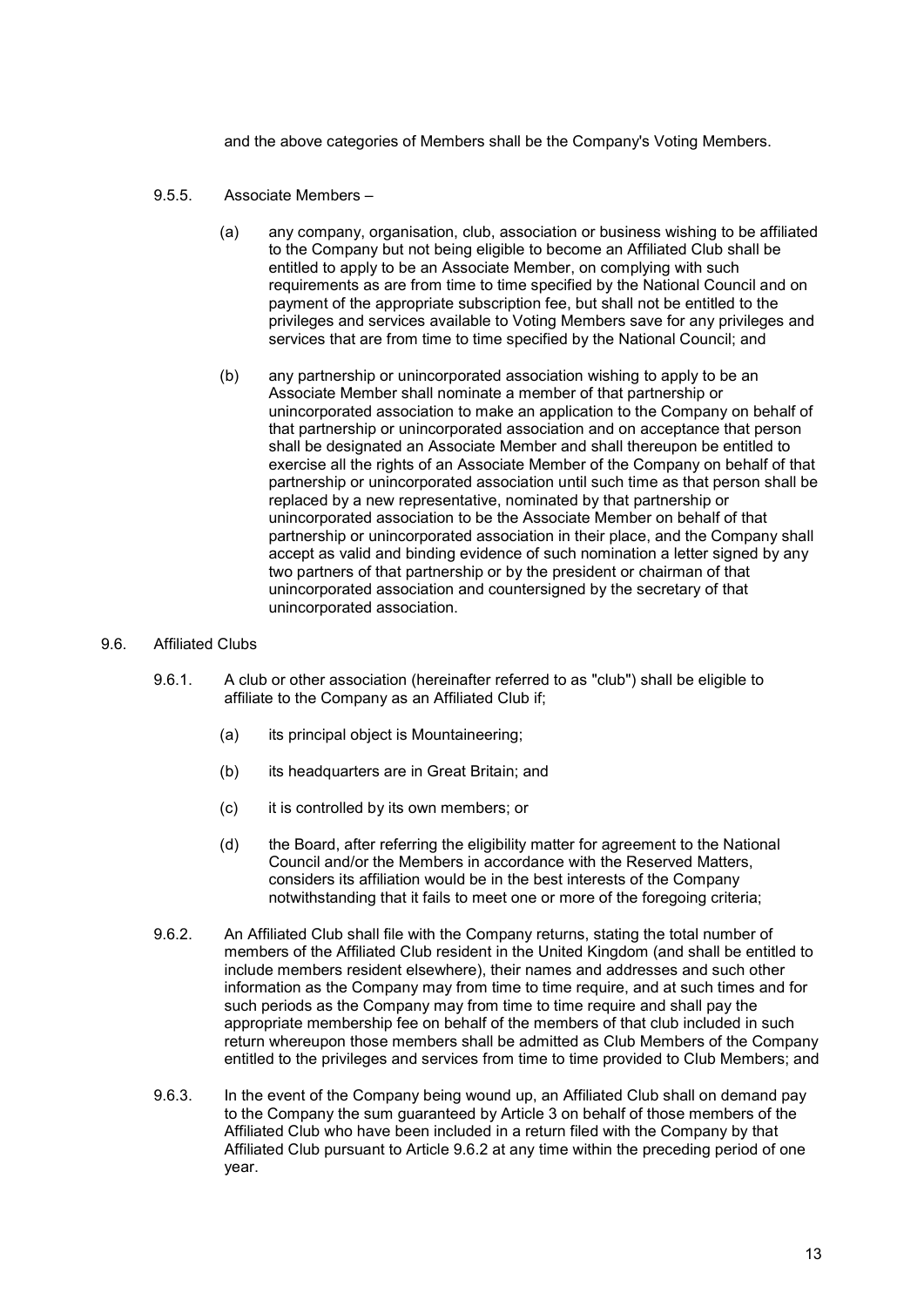## 9.7. Acceptance & Eligibility

- (a) The Board (or someone authorised by the Board) shall notify every new Individual Member, Associate Member and Affiliated Club that their application has been accepted and that such membership or affiliation shall be confirmed on payment of the appropriate subscription fee and they shall thereupon be bound by these Articles whether or not they shall have signed a written statement to that effect: and
- (b) Before determining the eligibility of a Member and the affiliation of an Affiliated Club, and before determining if membership has lapsed, the Board (or someone authorised by the Board) must refer to the National Council in accordance with the Reserved Matters.

## 9.8. Subscriptions

- 9.8.1. Every Individual Member, Associate Member and Affiliated Club shall pay to the Company such single annual or other periodic subscription as the Company may from time to time determine and shall accept the terms and conditions of membership appertaining to the appropriate class of membership or any changes therein. Any proposed increase in subscription fees at a level over the annual rate of inflation (calculated in accordance with the RPI) shall be a Reserved Matter under these Articles. Any annual subscription shall be due and payable in the case of an Individual Member on the anniversary date of their becoming a Member and in the case of other Members on the day following the Account Date or such other date as may be determined by the Board, after consultation with the National Council;
- 9.8.2. If two or more Individual Members cohabit as a family they may be eligible to pay a reduced subscription at such rate as the Board after seeking agreement from the National Council and/or the Members in accordance with the Reserved Matters, may from time to time determine. The Board shall be the sole arbiter of whether such Individual Members constitute a family and its decision shall be final; and
- 9.8.3. Members shall pay to the Company such fees or sums in respect of the use of any of the facilities, activities or services of the Company as the Board, in consultation with the National Council, may from time to time determine.
- 9.8.4. The membership year for Affiliated Clubs is:
	- (a)  $1<sup>st</sup> October to 30<sup>th</sup> September for student clubs: and$
	- (b)  $1<sup>st</sup>$  January to 31<sup>st</sup> December for all other clubs

#### 9.9. Non-Payments

- 9.9.1. An Individual Member who resigns, or who is removed from membership by virtue of their failure to pay their subscription when the same is due, shall not be entitled to exercise any of the rights conferred on them by these Articles or the Act, and the date of their removal or resignation shall be noted on the Register of Members;
- 9.9.2. If an Associate Member resigns, or is removed from membership by virtue of their failure to pay their subscription when the same is due, they shall not be entitled to exercise any of the rights conferred on them by these Articles or the Act, and the date of their removal or resignation shall be noted on the Register of Members; and
- 9.9.3. If an Affiliated Club fails to pay subscription for its members, or to file a return pursuant to Article 9.6.2 for three calendar months after the same is due, its members shall not be entitled to exercise any of the rights conferred on them by these Articles or the Act as Club Members, and the Club Member(s) concerned shall be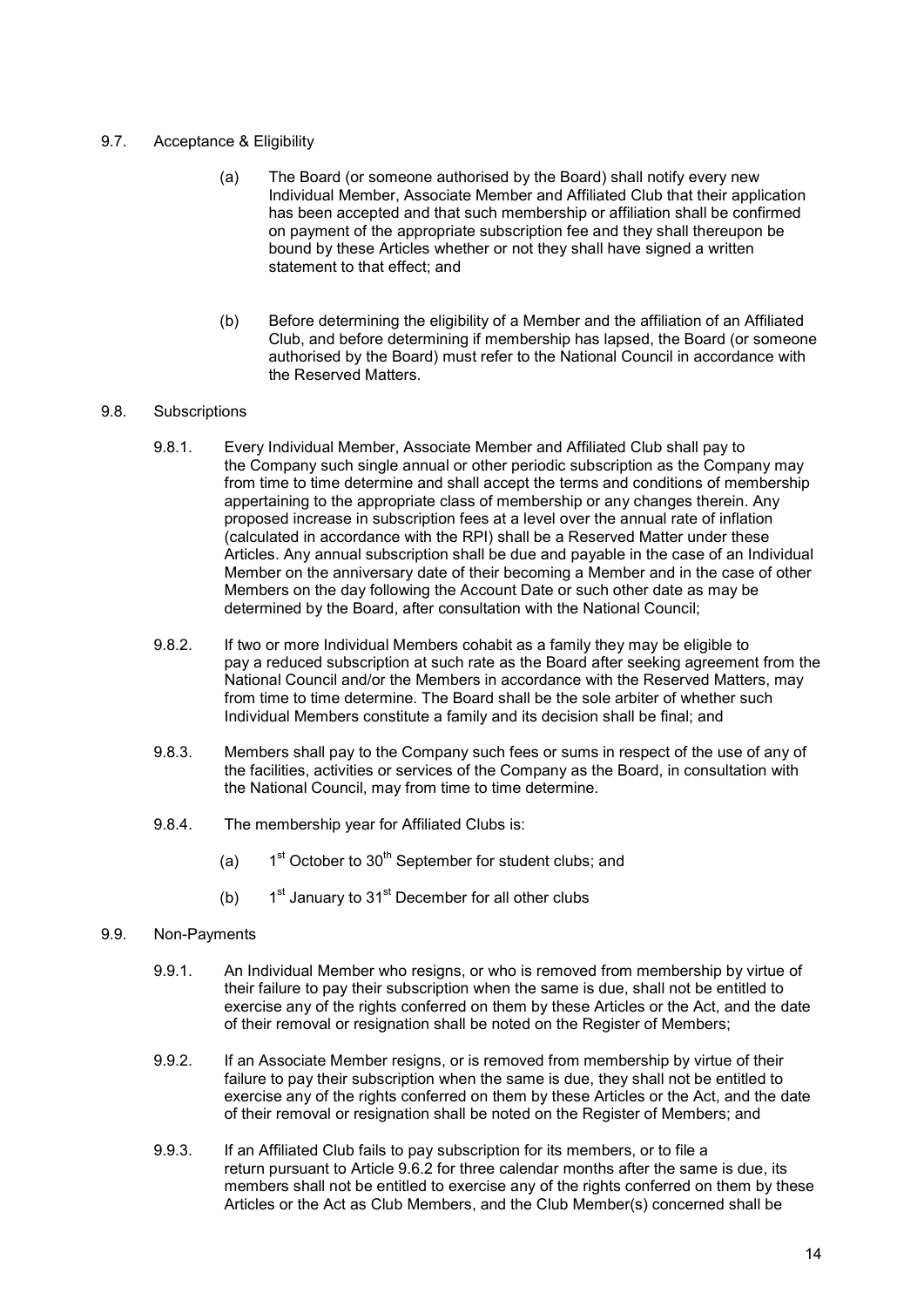removed from membership of the Company and the date of their removal shall be noted on the Register of Members and such club shall thereupon cease to be an Affiliated Club.

- 9.10. Non-voting Individual Members
	- 9.10.1. Subject to the provisions of these Articles and notwithstanding the above, the National Council, in consultation with the Board, may from time to time establish informal or supporter categories of membership and set out the rights and responsibilities in relation to the same, save that such members shall not be entitled to vote.

#### 10. TERMINATION OF MEMBERSHIP

- 10.1. A Member (but not a Club Member who is a Member by virtue of being such Club Member and required by the Club's rules to be a Member) may resign from membership by giving written notice to the Company.
- 10.2. The Board, after consultation with the National Council, may at any time with good reason, by written notice sent by pre-paid post to their last known address, request a Member to withdraw from membership of the Company. Such notice shall be sent only if the majority of Directors present and voting at a properly convened and constituted meeting of the Board so decide that such removal is necessary in the interests of the Company, or that the Member has breached any code of conduct or rules (or equivalent) in force from time to time and applicable to Members. The Board must specify the reason for the request and advise that Member of their right to make representations to the Board.
- 10.3. Any Member requested to withdraw from membership by the Board, after consultation with the National Council, shall be entitled to submit written representations to the Board as to why they should remain a Member, such representations to be delivered to the CEO within three calendar months of the date of the notice requesting them to withdraw.
- 10.4. If any Member requested to withdraw from membership under Article 10.2 shall fail to deliver to the CEO written representations as to why they should remain a Member within the time for so doing, that Member shall thereupon cease to be a Member and the date of their removal shall be noted on the Register of Members.
- 10.5. Any Member who is requested to withdraw from membership and makes written representations within the time for so doing under Article 10.3 shall remain a Member until such time as a properly convened and constituted meeting of the Board, after consultation with the National Council, shall consider such representations and confirm or reverse its decision.
- 10.6. In the event of the Board, after consultation with the National Council, confirming its decision following consideration of representations made by such Member, that Member shall thereupon cease to be a Member and the date of their removal shall be noted on the Register of Members and the Member shall be notified accordingly.
- 10.7. The Board, after consultation with the National Council, may similarly and in like manner to the procedure set out in Article 10.2 notify (itself or via someone authorised by it) an Affiliated Club of its intention to terminate the affiliation of that club and thereby terminate the membership of those Club Members who are members of that Affiliated Club and similar provisions to those contained in Articles 10.3 to 10.6 inclusive shall apply. Any person who wishes to remain an Individual Member, notwithstanding the removal of the Affiliated Club of which they are a member, may do so provided such person meets the criteria to be an Individual Member and they have paid the relevant subscription fee.
- 10.8. Notwithstanding anything in these Articles, the National Council may submit a written request to the Board to remove a Member in accordance with Articles 10.2 – 10.7 (including any informal or non-voting member) where it reasonably deems that a Member's action or behaviour is contrary to the interests of the Company and shall detail its reasons for making the request in such written request submitted to the Board.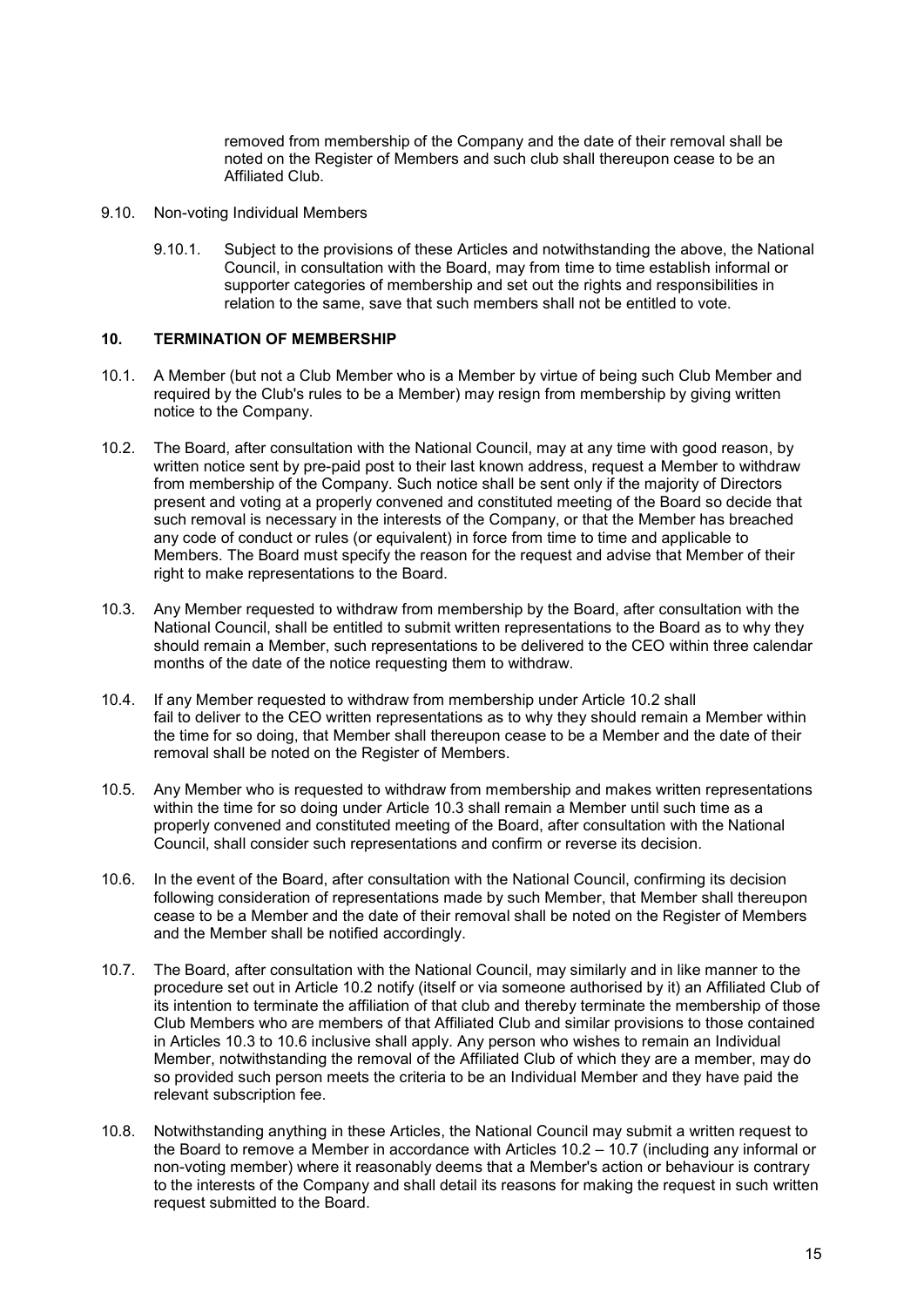## 11. GENERAL MEETINGS

- 11.1. The Company shall hold a General Meeting in every calendar year as its Annual General Meeting at which the Board shall present the annual report and the Company's annual accounts and at which the Company's auditors shall be appointed in accordance with the Act.
- 11.2. The Annual General Meeting shall be held within six months from the last Account Date and not more than fifteen months after the date of the last preceding Annual General Meeting. Subject to the foregoing, the Annual General Meeting shall be held at such time and place as may be determined by the Board, after consultation with the National Council, and shall be so described in the notice calling it.
- 11.3. All other meetings of the Company shall be known as General Meetings.
- 11.4. The Board may at any time call a General Meeting. Where resolutions involving Reserved Matters are to be proposed at such a General Meeting, it shall seek the agreement of or consult with the National Council as appropriate.
- 11.5. In addition to the rights of the Voting Members under Articles 11.6 and 11.7 to requisition a General Meeting, the National Council may call a General Meeting, subject to it following the procedure set out in Article 12.2.
- 11.6. A General Meeting may otherwise be requisitioned by one percent (1%) of Voting Members, in which case the Board shall proceed to call such a General Meeting in accordance with these Articles. Once a requisition has been raised by the Voting Members pursuant to this Article, it may not be withdrawn.
- 11.7. Notwithstanding the above, where a General Meeting (whether the Annual General Meeting or a General Meeting under Article 11.4) has been convened by the Board or is already scheduled to take place in the normal course of the Company's business, Voting Members may propose a resolution to be put to such meeting provided that one of the two criteria below has been satisfied. Either:
	- 11.7.1. Half of one percent (0.5%) of Voting Members have submitted in writing to the Board the text of the proposed resolution within the timelines detailed in Article 12.3. Voting Members may indicate their support of such resolution by physically signing the same (or a copy thereof) and lodging at the Office or they may indicate their support of the resolution by Electronic Form. A resolution raised under this Article must be presented to the next General Meeting or Annual General Meeting as the case may be; or
	- 11.7.2. Where at least Twenty Five Voting Members (but less than half of one percent (0.5%) of Voting Members) support a proposed resolution, they may submit the text of such proposed resolution in writing to the National Council. The National Council will review the resolution and may refer the resolution to Members through Area Meetings for discussion and feedback, and will either:
		- (a) Accept the resolution and, thereafter the resolution shall be proposed to the Voting Members at the next General Meeting, for which notices have not been issued in accordance with Article 12.8. The resolution may, with agreement of the proposers and NC, either be raised under the original proposers names or by the National Council; or
		- (b) Reject the proposed resolution and in doing so, provide a written response to the proposers detailing the reasons for the rejection. The decision of the National Council is final in this regard and the proposed resolution, or materially similar resolutions, may not be raised again under Article 11.7.2 until at least 12 months have elapsed since the date of the submission of the first resolution to National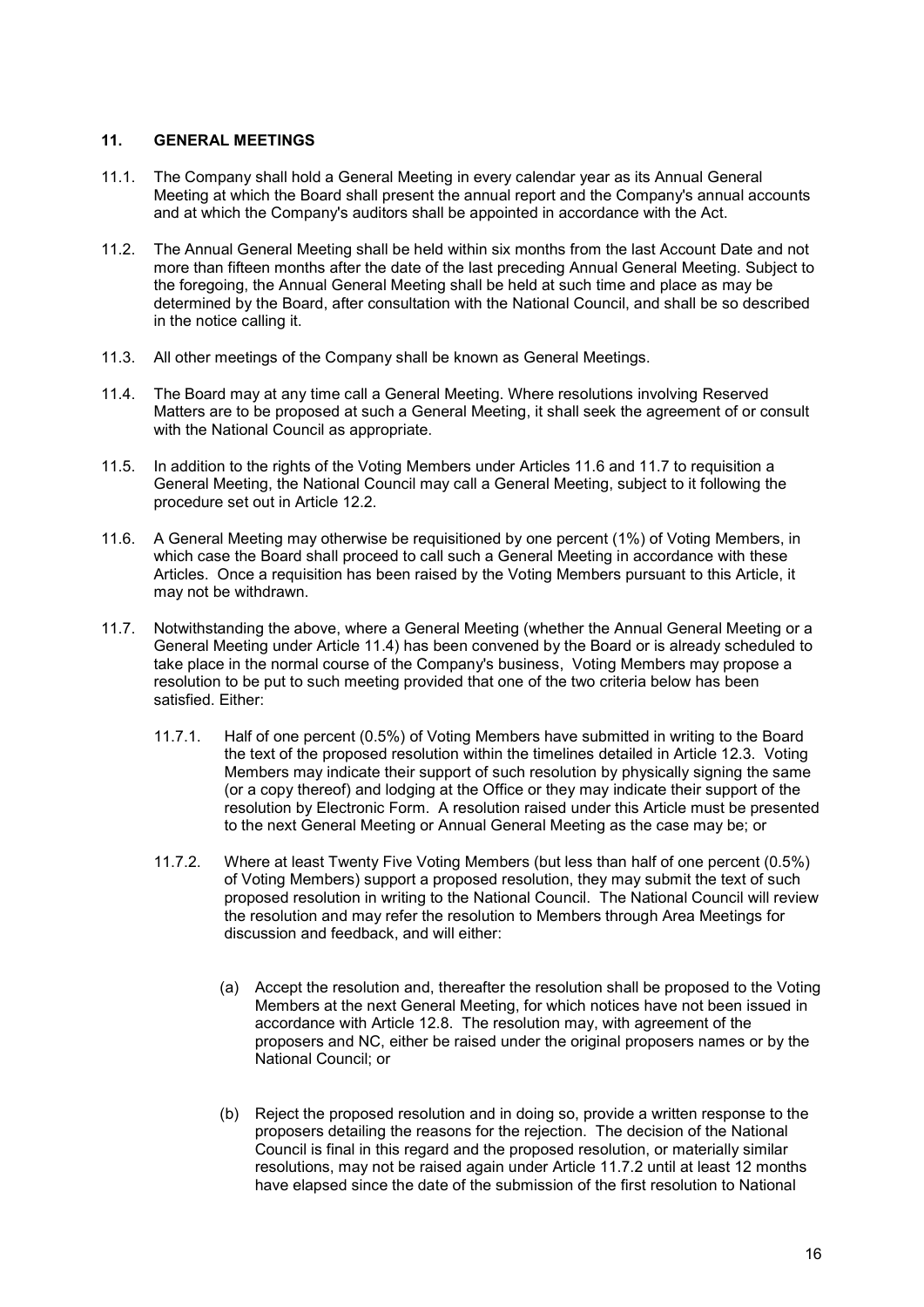Council under this Article 11.7.2.

- 11.8. A Resolution raised under Articles 11.7.1 or 11.7.2 may be withdrawn, in the case of 11.7.2 with the agreement of National Council, if both:
	- 11.8.1. Enough supporters of the resolution formally withdraw their support, such as to take the total number of supporters below the defined criteria; and
	- 11.8.2. Provided that formal Notice of the Resolution and the text thereof has not been provided to Voting Members under Articles12.5.
- 11.9. The determination of the threshold percentages or numbers (as the case may be) for the purposes of Article 11.6 and Article 11.7 shall be determined by reference to the total Voting Membership numbers reported at the previous Annual General Meeting, rounded down to the nearest whole number.
- 11.10. The Board or National Council (as the case may be) may carry out such checks as they deem reasonably necessary to validate the identity of any Voting Member who supports a proposed resolution under Article 11.6 or 11.7 to ensure they qualify as Voting Member at the time the resolution is proposed.

## 12. NOTICE OF GENERAL MEETINGS

- 12.1. Not less than sixty Clear Days advance notification of the intention to hold a General Meeting must be given to all persons entitled to receive notice stating the place, date and time of such meeting and the purpose of it.
- 12.2. Where a General Meeting is requisitioned by the National Council under Article 11.5, the National Council must first:
	- 12.2.1. Promptly meet with the Board to discuss the reason for seeking to requisition the meeting and confirm their proposals for that meeting;
	- 12.2.2. Where the Board supports the reason for the meeting and the proposals for it, then due notice shall be given and the General Meeting shall proceed accordingly, or with the agreement of the National Council, defer the issue to be discussed at the next scheduled General Meeting;
	- 12.2.3. Where the Board does not support the reason for the meeting and the proposals for it, then it shall set out the reasons for its view and the National Council shall re-consider if it still wishes to pursue the matter;
	- 12.2.4. Where the National Council does still wish to requisition a meeting, then the matter for which the meeting is sought shall, where one or both parties feels it is appropriate, be referred promptly to expert opinion or mediation (to be agreed between the Board and the National Council, depending on the subject matter of the proposals being put forward);
	- 12.2.5. The Board and the National Council shall, where an expert opinion is sought, consider that opinion in deciding whether to call a General Meeting;
	- 12.2.6. Where the Board and the National Council have mediated a particular matter, then the outcome of that mediation shall be taken into account in determining whether to call a General Meeting;
	- 12.2.7. Only if the above avenues are exhausted may a General Meeting then be called;
	- 12.2.8. If a General Meeting is so called, the fact that this process has been followed and the outcome of it shall be reported to the Voting Members;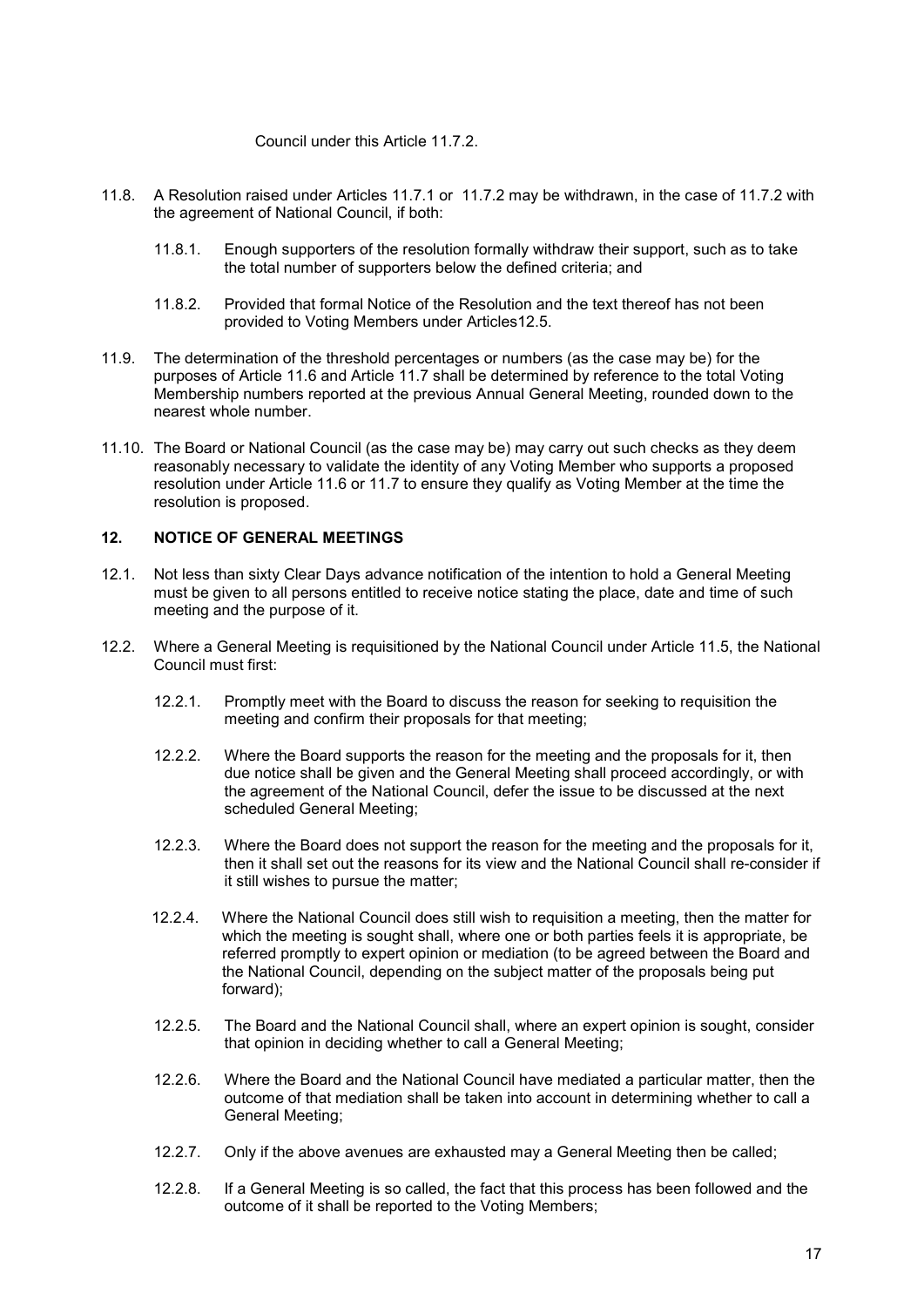- 12.2.9. The costs of seeking an expert opinion or pursuing mediation shall generally be borne by the Company; and
- 12.2.10. Where the Board, acting reasonably, determines that a matter being pursued is malicious, vexatious or relates to a matter which has already been the subject of determination by the Voting Members, then this procedure shall be disapplied.
- 12.3. Resolutions from Voting Members as detailed in Article 11.7 and nominations of any candidate proposed for election to the office of President, or for Nominated Director appointments under article 19.7.1, shall be delivered to the CEO not less than forty five Clear Days before the date of the General Meeting.
- 12.4. Nominations of any candidate proposed for election to the office of President, or for Nominated Director appointments under article 19.7.1 shall be signed by two Voting Members of the Company, and failure to comply with these requirements shall render the nomination invalid, subject nevertheless to the provisions of Article 12.23.
- 12.5. Due notice, pursuant to these Articles , shall be provided to all Members and such other persons as are entitled to receive such notice pursuant to these Articles or the Act of a General Meeting, and such notice shall include the agenda, resolutions duly proposed for consideration and nominations of candidates duly proposed for election, form of proxy, and, in the case of an Annual General Meeting, the annual report and the annual accounts.
- 12.6. If at any time there are not within the United Kingdom sufficient Directors capable of acting to form a quorum at a Board meeting, any Director may call a General Meeting.
- 12.7. The accidental omission to give notice of a General Meeting to, or the non-receipt of notice of a General Meeting by, any person entitled to receive notice shall not invalidate the proceedings at that General Meeting.
- 12.8. Not less than fourteen Clear Days' notice shall be given to all persons entitled to receive notice of any General Meeting in accordance with the Act.
- 12.9. No business shall be transacted at any General Meeting unless a quorum of Voting Members is present. Save as herein otherwise provided, fifty Voting Members shall be a quorum.
- 12.10. If, within thirty minutes from the time appointed for the holding of a General Meeting, a quorum is not present, or if during a meeting a quorum ceases to be present, the meeting, if convened on the requisition of Voting Members, shall be dissolved. In any other case, it shall stand adjourned to such time, date and place as the Board determines. If the adjourned meeting does not take place within 30 days of the scheduled date of the original meeting, formal notice of the adjourned meeting shall be given in the same manner as the original meeting under Article 12.8 and 12.9, and if at the adjourned meeting a quorum is not present within thirty minutes from the time appointed for holding the meeting, the Voting Members present shall be a quorum.
- 12.11. The President shall preside as chair at every General Meeting of the Company, or if the President shall not be present within thirty minutes after the time appointed for holding the meeting, or shall be unwilling to preside, the Councillors present shall elect one of their number to be chair of that meeting. If none of the above are able or willing to chair the General Meeting, then the Voting Members present shall select a Voting Member to chair the meeting.
- 12.12. The chair of the meeting may, with the consent of any General Meeting at which a quorum is present (and shall if so directed by the General Meeting), adjourn the General Meeting from time to time and from place to place but no business shall be transacted at any adjourned General Meeting other than business which might properly have been transacted at the General Meeting had the adjournment not taken place. If a meeting is adjourned until a date later than the 30 days of the scheduled General Meeting, then notice of the adjourned meeting shall be given in the same manner as the original meeting under Article 12.8 and 12.9.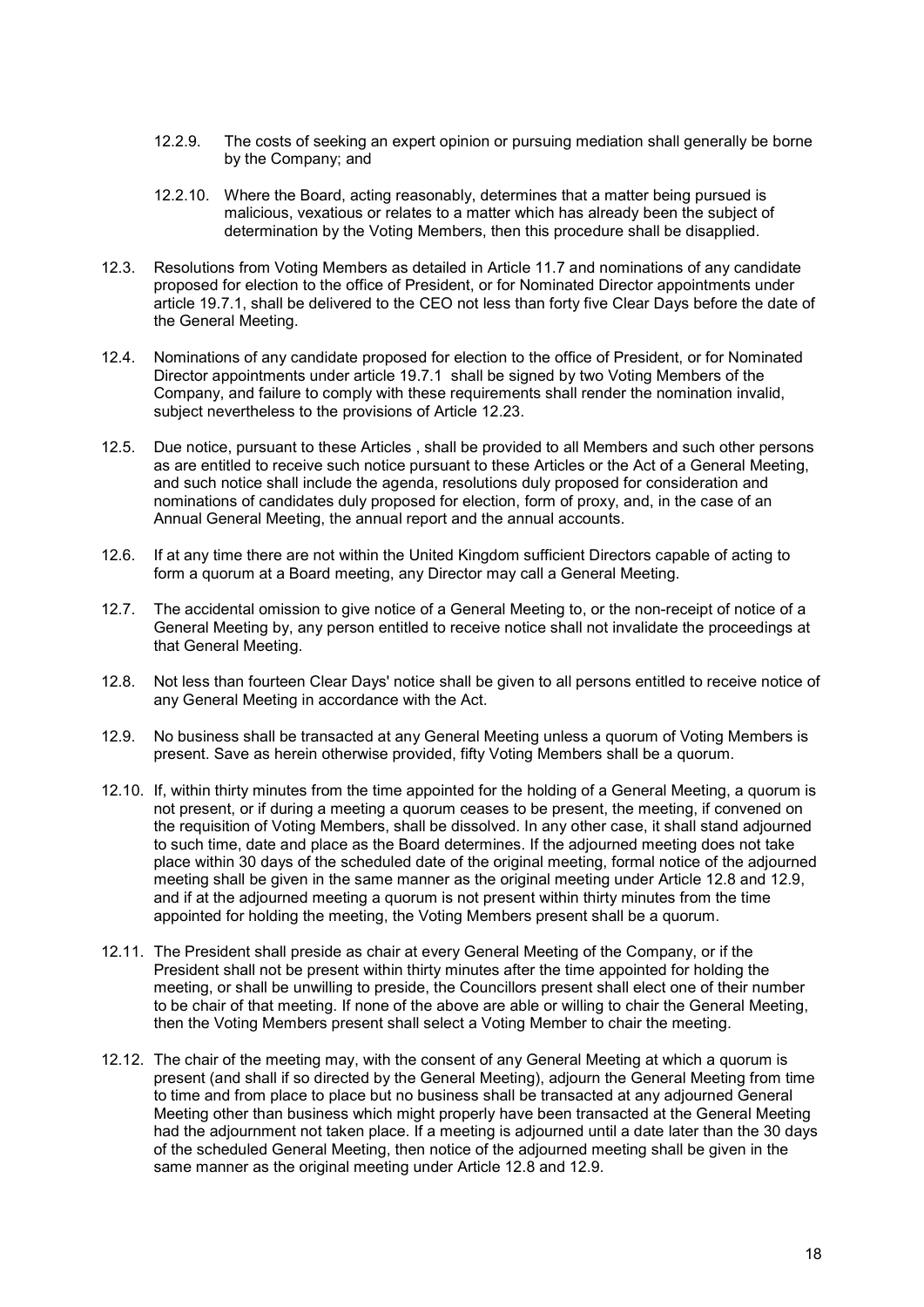- 12.13. At any General Meeting, any resolution put to the vote of the meeting as "ordinary business" shall be decided on a show of hands unless (before or upon the declaration of the result of the show of hands) a poll is demanded:
	- 12.13.1. by the chair of the meeting; or
	- 12.13.2. by at least twenty Voting Members present in person having the right to vote at the meeting (including proxies).
- 12.14. Any business deemed as "special business" put to the vote at a General Meeting shall be decided by way of a poll.
- 12.15. Unless a poll is so demanded, a declaration shall be made by the chair that a resolution has been carried, or carried unanimously, or by a particular majority, or lost, or not carried by a particular majority, and an entry to that effect in the minutes of proceedings of the Company shall be conclusive evidence of the fact, without proof of the number or proportion of the votes recorded in favour of or against such resolution.
- 12.16. The demand for a poll may be withdrawn before the poll is taken but only with the consent of the chair. The withdrawal of a demand for a poll shall not invalidate the result of a show of hands declared before the demand for the poll was made.
- 12.17. A demand for a poll made by a proxy for a Voting Member will be treated in the same way as a demand made by the Voting Member which appointed that proxy.
- 12.18. A poll shall be taken in accordance with any regulations from time to time in place and made by the Board after consultation with the National Council. In the absence of such regulations, a poll shall be taken as the chair of the meeting directs. The result of the poll vote shall be deemed to be the resolution of the General Meeting at which the poll was demanded. Any other business may be proceeded with whilst awaiting the result of a poll provided that the business does not bear any relation to the vote subject of the poll.
- 12.19. No poll may be demanded on the election of a chair of a General Meeting or on any question of adjournment.
- 12.20. An ordinary resolution to be proposed at a General Meeting may be amended by ordinary resolution if the proposed amendments do not, in the reasonable opinion of the chair of the meeting, materially alter the scope of the resolution.
- 12.21. A special resolution to be proposed at a General Meeting may be amended by ordinary resolution if the chair of the meeting proposes the amendments at the General Meeting at which the resolution is to be proposed and the amendments do not go beyond what is necessary to correct a grammatical or other non-substantive error in the resolution.
- 12.22. In addition to Article 12.4, nominations for the appointment of any Elected Officer, for which no valid nomination has been received by the CEO in advance of the General Meeting, may be made from the floor and voted on at an Annual General Meeting and, in such cases, it shall be sufficient for one Voting Member to propose and one Voting Member to second the nomination.
- 12.23. Proposals, other than those set out in Article 12.22 , may be made from the floor at a General Meeting, and the chair of the meeting may take a vote on such a proposal amongst that proportion of the Voting Members present at the General Meeting but such a vote shall not be binding on the Board and nor shall it be considered as or deemed to be a resolution of the Company.

## 13. GENERAL MEETINGS – ORDINARY AND SPECIAL BUSINESS

13.1. All business transacted at a General Meeting shall be classified as ordinary or special.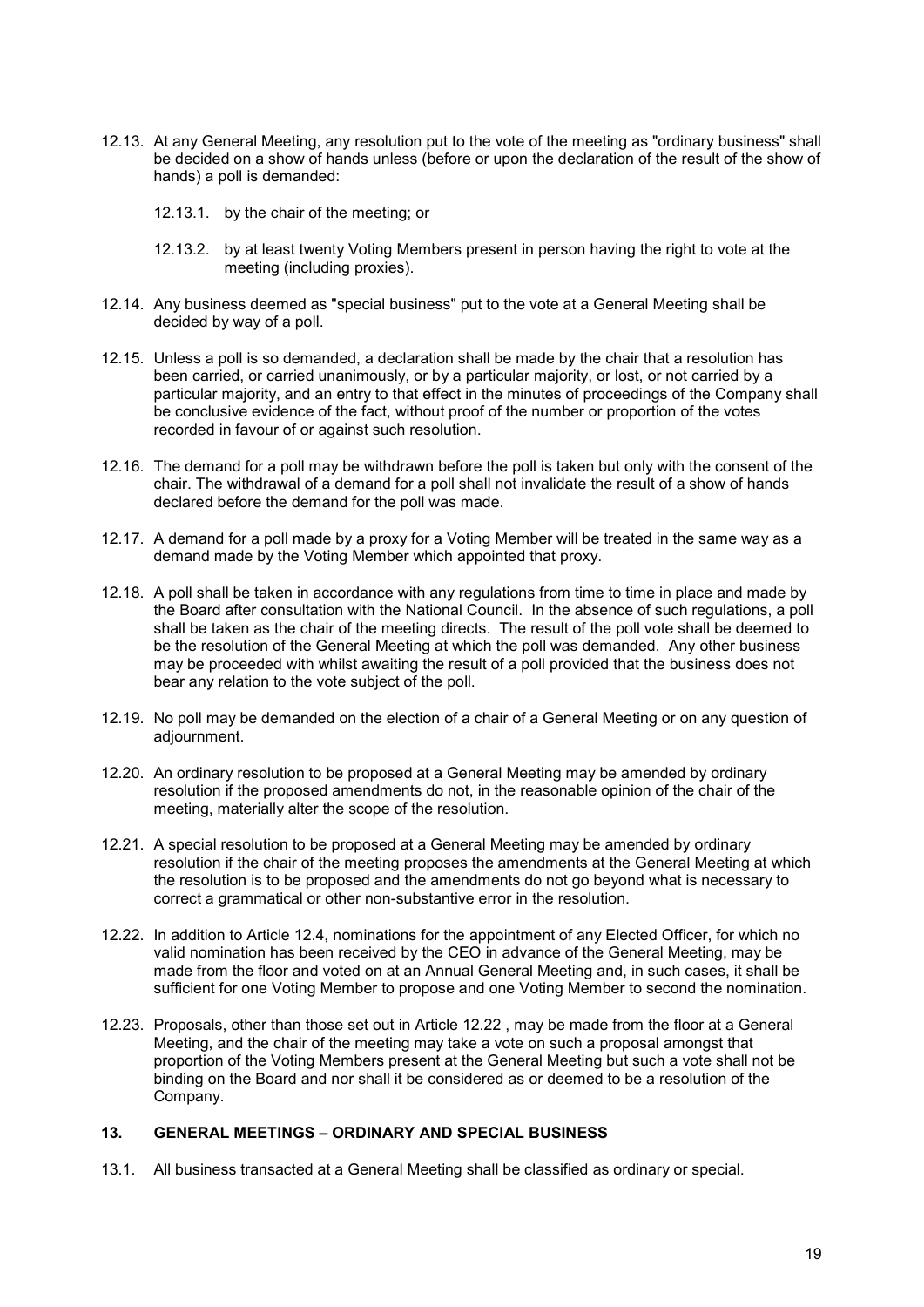- 13.2. Consideration of the annual accounts and Directors' report, the appointment of the auditors, and determining the rates of Members' subscriptions at an Annual General Meeting shall be deemed "ordinary business".
- 13.3. All other business transacted at an Annual General Meeting for which a special resolution is not required by the Act shall also be deemed "ordinary business".
- 13.4. All other business transacted at an Annual General Meeting, and all business transacted at a General Meeting, shall be deemed "special business".

#### 14. VOTING AT GENERAL MEETINGS

- 14.1. At a General Meeting, every Voting Member shall have one vote (whether on a show of hands or on a poll), to be cast by the Voting Member either personally or by proxy, provided that such Voting Member:
	- 14.1.1. is aged 18 years or over at the date of the General Meeting; and
	- 14.1.2. has paid any subscription due and payable to the Company.
- 14.2. For the avoidance of doubt, Associate Members and Affiliated Clubs (as entities) shall not be entitled to vote.
- 14.3. No objection shall be raised to the qualification of any voter except at the General Meeting or adjourned meeting at which the vote objected to is tendered, and every vote not disallowed at the meeting shall be valid for all purposes. Any objection made in due time shall be referred to the chair of the meeting whose decision shall be final and conclusive.
- 14.4. Every Voting Member who is eligible to vote at a General Meeting shall be entitled to appoint another person as their proxy in accordance with the Act. A proxy does not need to be a Member.
- 14.5. Proxies may only be validly appointed by a notice in writing (a "proxy notice") which states the name and address of the Voting Member appointing the proxy, identifies the person appointed as proxy and the General Meeting in relation to which they are appointed, is signed by or on behalf of the Voting Member and is delivered to the Company in accordance with these Articles.
- 14.6. The Directors may require proxy notices to be delivered in a particular form.
- 14.7. Proxy notices may specify how the proxy appointed under them is to vote (or to abstain from voting) on one or more resolution or may allow the proxy to vote in their discretion.
- 14.8. Unless a proxy notice indicates otherwise as per Article 14.7, it must be treated as allowing the person appointed as proxy discretion as how to vote on any ancillary or procedural resolutions put to the General Meeting and appointing that person as a proxy in relation to any adjournment of the General Meeting to which it relates, as well as the meeting itself.
- 14.9. A notice revoking a proxy appointment only takes effect if it is delivered before the start of the General Meeting or adjourned meeting to which it relates.
- 14.10. An appointment under a proxy notice may be revoked by delivering to the Company a notice given by or on behalf of the person by whom or on whose behalf the proxy notice was given.
- 14.11. If a proxy notice is not executed by the person appointing the proxy, it must be accompanied by written evidence of the authority of the person who executed it to execute it on the appointer's behalf.
- 14.12. Proxies must be lodged with the CEO not less than two Business Days before the General Meeting to which it relates and may be lodged in such manner as the CEO directs (including by electronic means).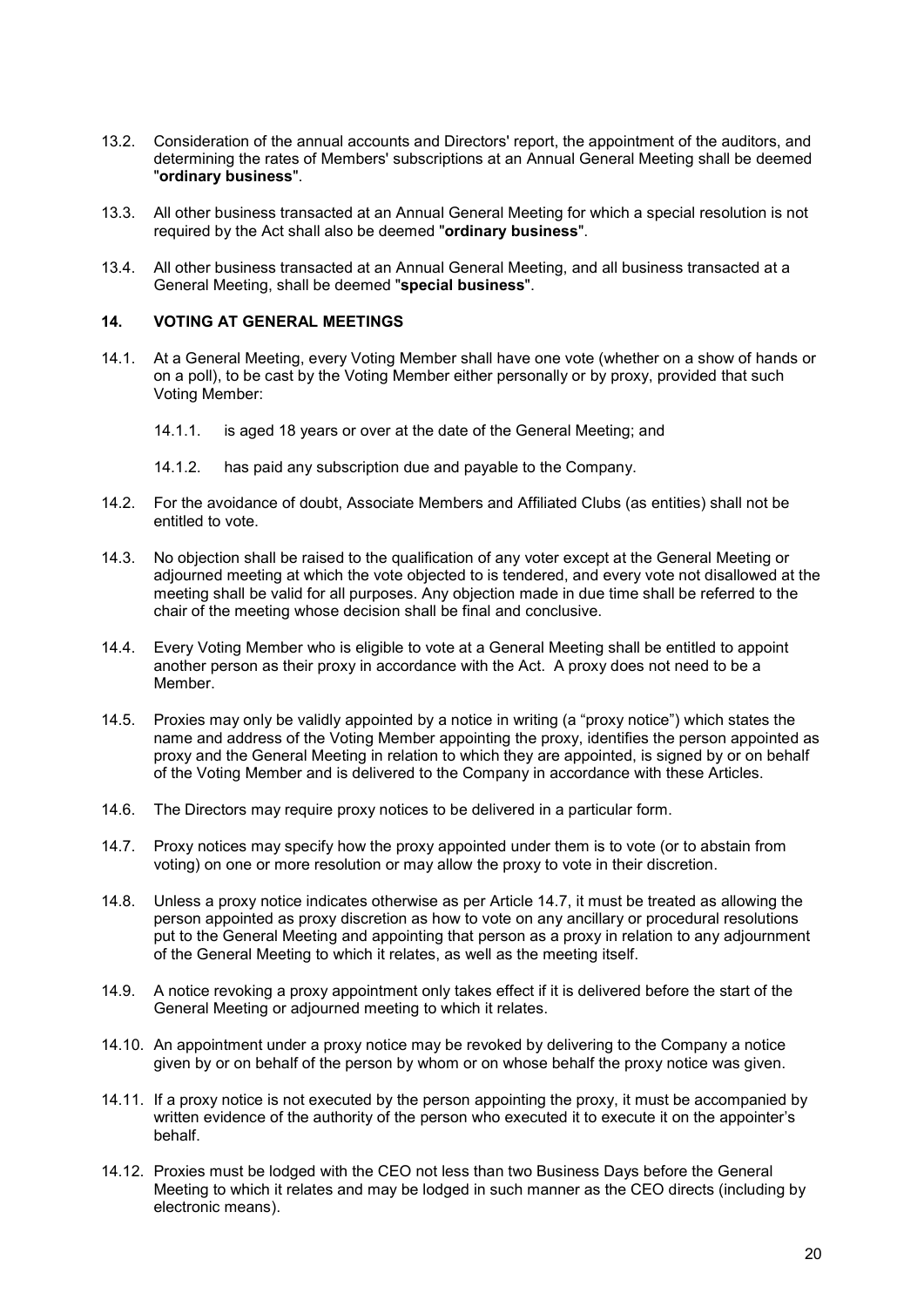14.13. Notwithstanding the above, any Voting Member may vote in relation to a resolution put to a vote at the General Meeting, by any such electronic means (including through an online voting facility) as the Board makes available to such Voting Members, provided:

a) Suitable safeguards are in place to establish the Voting Member's eligibility to vote on a particular resolution; and

b) Appropriate mechanisms are provided such that Voting Members are able to be party to, or participate in, the discussions at the General Meeting prior to voting.

The aim will always be to encourage and facilitate the maximum participation that affordable technology allows.

#### 15. WRITTEN RESOLUTIONS OF MEMBERS

- 15.1. Except in the case of a resolution to remove a Director or an auditor before the end of their term, a resolution in writing is as effective as a resolution actually passed at a General Meeting duly convened and held, provided that:
	- 15.1.1. in the case of a special resolution, it is stated on the resolution that it is a special resolution, it is signed or otherwise agreed by at least 75% of all those Voting Members entitled to receive notice of and to attend General Meetings;
	- 15.1.2. in the case of an ordinary resolution, it is signed or otherwise agreed by a majority of all those Voting Members entitled to receive notice of and to attend General Meetings; and
	- 15.1.3. it complies with any other legal requirements from time to time.
- 15.2. A resolution in writing is passed when the required majority of Voting Members have signified their agreement to it in such manner stipulated by the Board at the time of circulation.

## 16. NATIONAL COUNCIL

- 16.1. There shall be a National Council of the Company whose purpose shall be to act as a representative body of the Members and to consult with the Board, constructively challenge the Board, and to hold the Board to account on the Members' behalf as applicable.
- 16.2. The National Council and the Board will agree a Memorandum of Understanding (MoU) to ensure communications between both bodies are timely and appropriate to allow both bodies to understand the proposed actions and intent of each party. The MoU can be reviewed at the request of either body and must be reviewed when the chair of either body is changed.
- 16.3. Subject to these Articles, the National Council shall operate in accordance with terms of reference adopted by it and such terms of reference shall govern its proceedings ("Terms of Reference for National Council"). Such Terms of Reference for National Council shall be reviewed at least every 3 years by National Council and to be agreed by members at an AGM.
- 16.4. The Terms of Reference for National Council shall not conflict with these Articles and, in the event of conflict or inconsistency, these Articles shall prevail.
- 16.5. A copy of the Terms of Reference for National Council and any modifications to the same shall promptly be made available to the Board.
- 16.6. The composition of the National Council shall be set out in the Terms of Reference for National Council however as a minimum the following provisions shall apply:
	- 16.6.1. All Elected Councillors of the National Council must be Voting Members of at least twelve (12) months standing at their time of their appointment to qualify to be elected Councillors (as defined below). Specialist Councillors may, at the discretion of the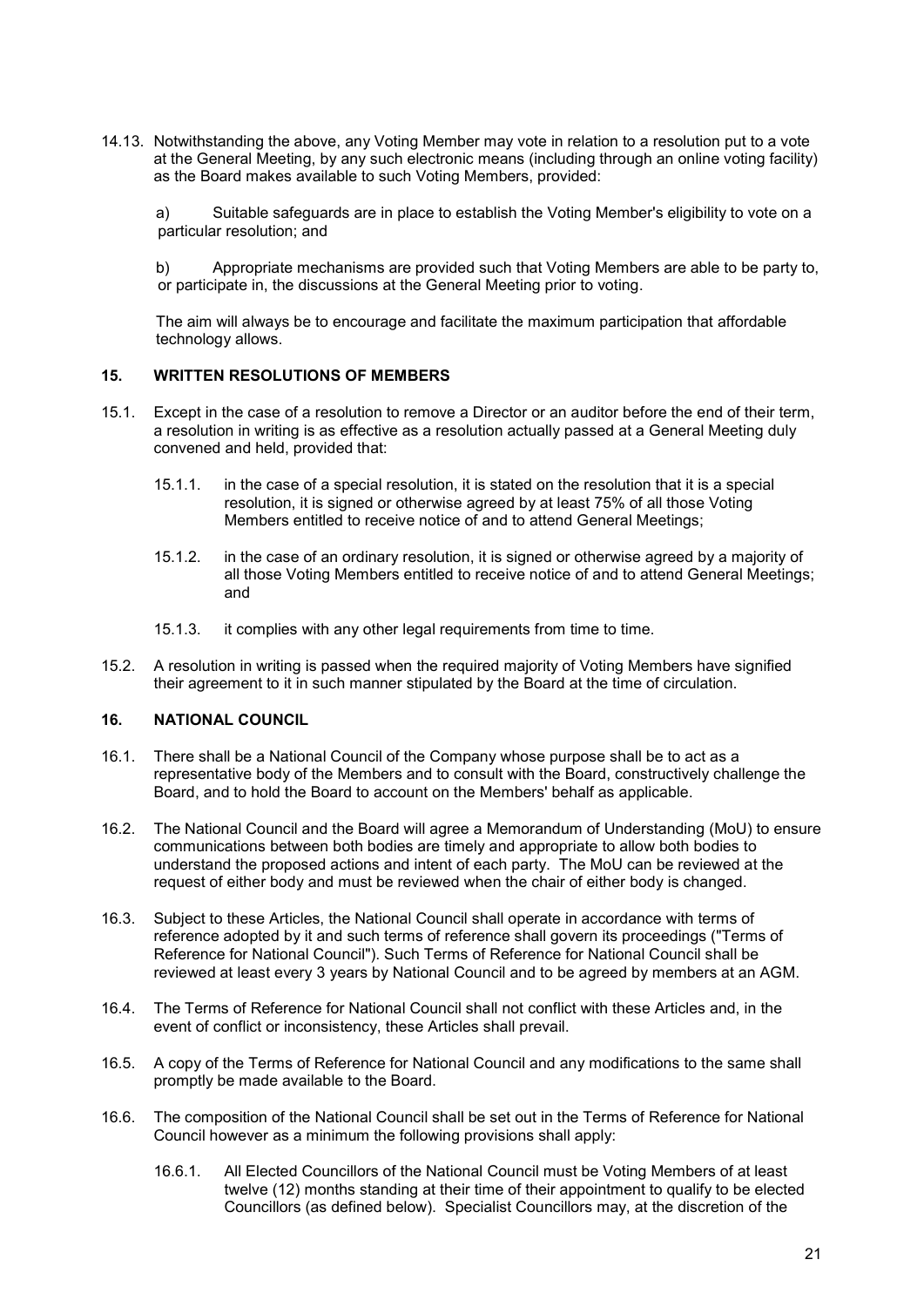National Council, be, or be represented by, an Associate Member, as defined in Article 9.5.5;

- 16.6.2. Subject to Article 16.8, the National Council will include:
	- (a) Elected Councillors who shall be:
		- (i) The President (ex-Officio);
		- (ii) Councillors elected by the Voting Members at a General Meeting in accordance with Terms of Reference for National Council ("Nationally Elected Councillors");
		- (iii) Councillors elected by Areas or by other distinct groups as agreed by the Board and National Council in accordance with the usual procedures governing the proceedings of such Areas or distinct groups ("Constituency Councillors").
	- (b) Such persons as National Council deem to have required expertise or be representative of specific areas or groups being areas or groups which the National Council has requested nominate persons to be specialist councillors ("Specialist Councillors").
	- (c) Any person invited by the National Council as observers to individual meetings or as standing members, but such persons will not have voting rights ("Observers"). Observers include Directors attending any meeting of the National Council who are not Elected Councillors or Specialist Councillors.
- 16.6.3 For the avoidance of doubt, only Elected Councillors and Specialist Councillors shall be entitled to vote at a National Council meeting or in writing pursuant to Article 16.13.
- 16.7. The National Council may elect one of the voting members of the National Council to be a deputy to the President. The appointment will be for a nominal term of 1 year, aligned with the AGM, and any delegations and specific roles for the post will be agreed by the National Council.
- 16.8. The Terms of Reference for National Council shall ensure that there is balanced representation of membership and voting rights on National Council, subject to the following minimum requirements:
	- 16.8.1. Elected Councillors will between them exercise no less than 60% of the voting rights on National Council;
	- 16.8.2. Specialist Councillors will between them exercise no more than 40% of the total voting rights on National Council.
- 16.9. In order to ensure that National Council can fulfil its function of holding the Board to account, it must be sufficiently independent of the Board. Therefore, the Terms of Reference for National Council shall ensure that no less than 60% of voting rights on National Council are not held by:
	- 16.9.1. Directors; or
	- 16.9.2. Connected Persons; or
	- 16.9.3. members of any Committee from time to time established by the Board and acting with delegated authority on its behalf; unless the Chair of the Committee is elected to the position by the members they represent.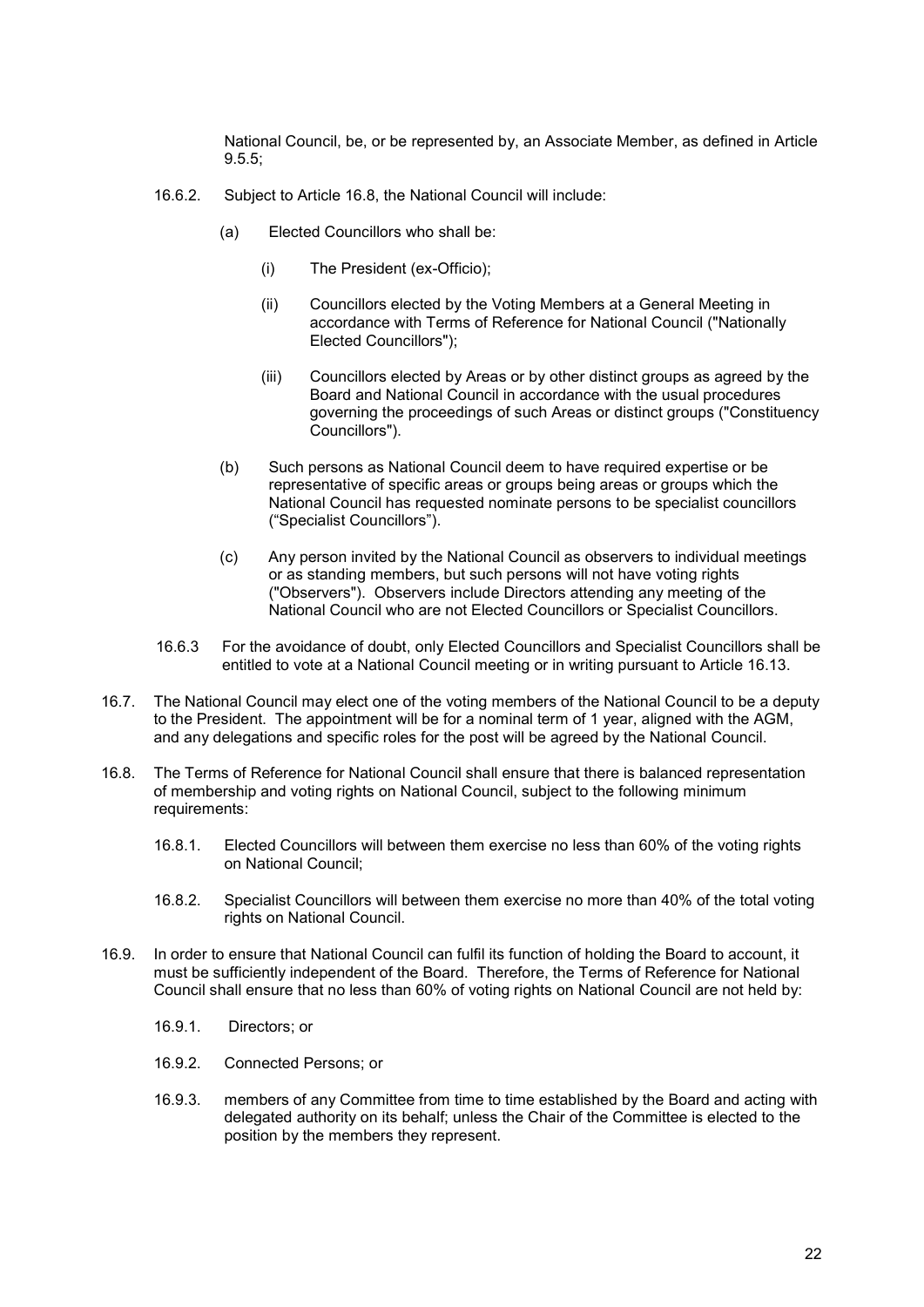#### 16.10. Term of Office.

- 16.10.1. No person shall serve on the National Council for more than 6 consecutive years except where they are appointed President, in which case they may serve up to a further 6 consecutive years as President and Chair of the National Council irrespective of previous time served on the National Council.
- 16.10.2. Nationally Elected Councillors shall serve in office for a term of 3 years. At the end of each term, an Elected Councillor who remains able and willing to do so, may be reappointed for up to one further term of three years.
- 16.10.3. Subject to Articles 16.8.1, 16.9 and 28.5.3, Constituency Councillors may serve for so long as the relevant Area determines.
- 16.10.4. The Specialist Councillors shall serve in office for one year, but may be re-appointed for up to six consecutive years with the agreement of National Council.
- 16.11. Notwithstanding anything in this Article 16, a Councillor shall cease to hold office in any of the circumstances in which a Director would cease to hold office under Article 22.
- 16.12. The quorum for National Council meetings shall be not less than ten Councillors of which at least 60% must be Elected Councillors and meet the Principles of Article 16.8 if taking any decision which requires a vote of the voting members thereof.
- 16.13. A resolution in writing signed by at least 75% of all the Councillors in office at that time, or agreed to in Electronic Form by at least 75% of all Councillors in office at that time, shall be as valid and effectual as if it had been passed at a meeting of the National Council.
- 16.14. All acts bona fide done by any meeting of the National Council or by any person acting as a Councillor shall, notwithstanding it be afterwards discovered that there was some defect in the appointment or continuance in office of any Councillor or person acting as aforesaid or that they or any of them were disqualified, be as valid as if every such person had been duly appointed or had duly continued in office and was qualified to be a Councillor.
- 16.15. The National Council, in consultation with the Board, may set up working parties or groups in order to assist or advise it in relation to carrying out its role.
- 16.16. All minutes of meetings of the National Council shall, subject to obligations of confidentiality, be made available to the Board and to Members on request. The approach of the National Council shall be open and transparent at all times and redaction should be the exception, rather than the norm. Minutes of meetings shall also be published on the Company's website.

## 17. ROLE OF NATIONAL COUNCIL

- 17.1. The role of the National Council shall include:
	- 17.1.1. To consult with and constructively challenge the Board, and to hold the Board to account on behalf of the Members, as applicable;
	- 17.1.2. Being consulted upon decisions by the Board, and/or making determinations, in relation to membership, as applicable, and pursuant to Articles 9 and 10, as applicable;
	- 17.1.3. Providing an intermediary forum between the Board and the Members ensuring effective communications between the Board and the Membership, as applicable;
	- 17.1.4. Representing the interests of the Members to the Board, as applicable;
	- 17.1.5. Consider, and if thought fit, propose resolutions to the Voting Members at a General Meeting pursuant to Article 11.7.2;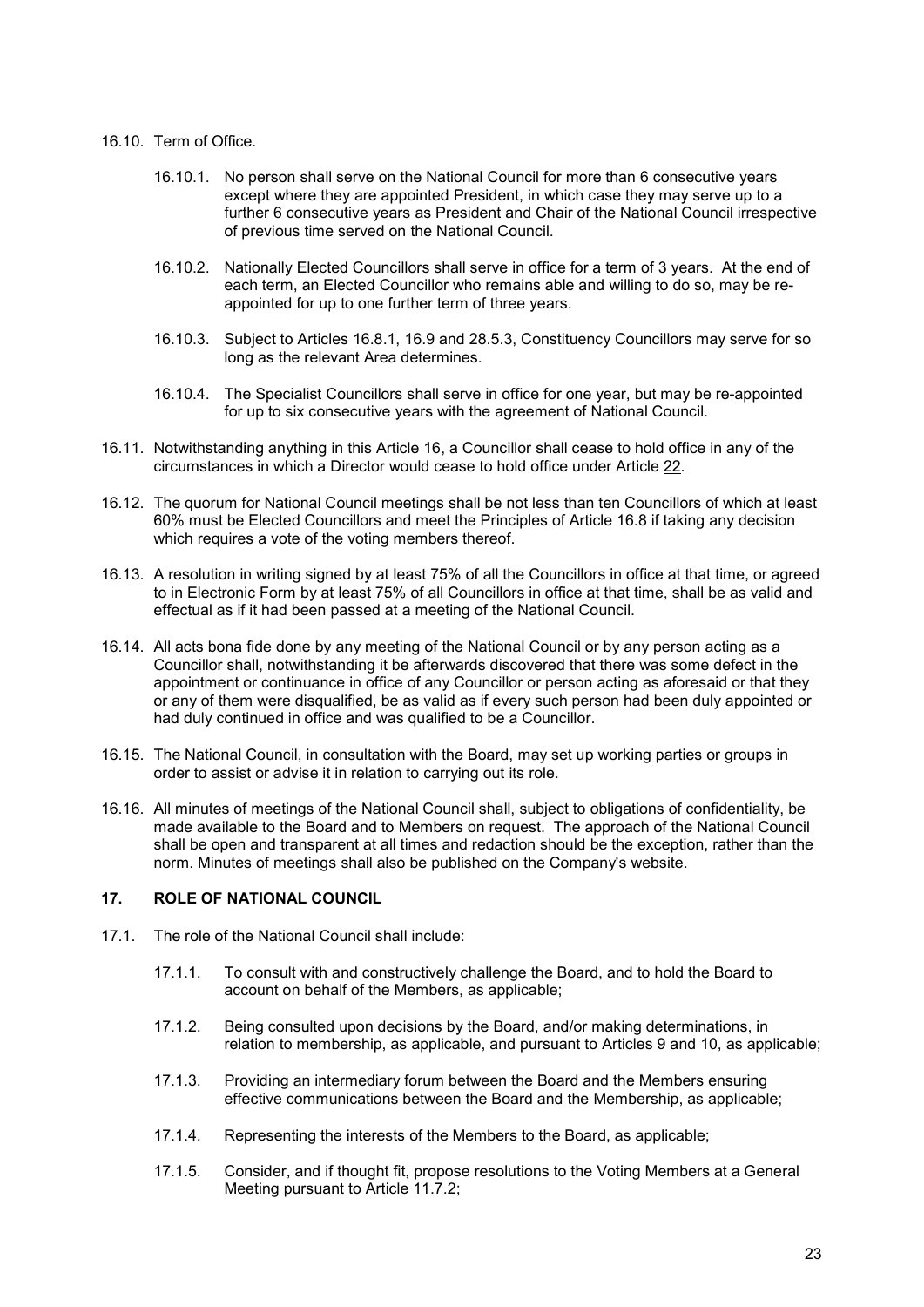- 17.1.6. Being consulted upon or providing agreement to, as the case may be, in regard to the Reserved Matters under these Articles, as applicable;
- 17.1.7. Appointing Directors under Article 19.1.2;
- 17.1.8. Making appointments to fill any vacancies in the Elected Offices until the next General Meeting, as applicable; and
- 17.1.9. Such other functions as the Board may delegate, as applicable.
- 17.2. Subject always to the Board's overriding right to refer any Reserved Matters directly to the Voting Members at a General Meeting in accordance with Article 21.7, the National Council shall be entitled to be consulted upon and/or provide agreement in relation to the Reserved Matters set out at Schedule 1.
- 17.3. For the avoidance of doubt, the National Council shall not be entitled to direct the affairs of the Board, or the Company, and the Board shall always remain the ultimate decision making body for the Company and shall be responsible legally and otherwise for managing, administering and operating the Company, and setting and implementing the strategy and vision of the Company.

## 18. ELECTED OFFICERS

- 18.1. The Elected Officers of the Company whose positions shall be honorary and who shall be elected by the Voting Members at an Annual General Meeting of the Company shall be a President.
- 18.2. Each Elected Officer shall be appointed for a three year term. At the end of each term, an Elected Officer who remains able and willing to do so, may be re-appointed for up to one further term of three years. A retiring Elected Officer who has served in office for six consecutive years shall not be eligible for re-election until a period of at least four years has elapsed since they last held office.
- 18.3. The National Council may appoint a Member to fill a vacancy in the post of an Elected Officer, but such person shall only serve in office until the next Annual General Meeting, at which time they may be eligible for election by the Voting Members and, if not elected at that point, shall thereupon cease to hold office. Any actions taken by such person up until that point remain valid.

## 19. BOARD OF DIRECTORS

- 19.1. Until otherwise determined by an ordinary resolution of the Company, the number of Directors shall be not less than five and no more than twelve. The Board of Directors shall comprise:
	- 19.1.1. The President (ex officio);
	- 19.1.2. Up to three Council Nominated Directors (CNDs) appointed by the National Council (who may be Councillors or Members) by notice in writing to the Board, whose appointment shall take immediate effect, and whose continued appointment shall be subject to the approval of the Voting Members at the next General Meeting;
	- 19.1.3. The ex officio Executive Director;
	- 19.1.4. The Chair appointed in accordance with Article 19.6;
	- 19.1.5. Up to three Nominated Directors nominated and appointed in accordance with Articles 19.7 to 19.9; and
	- 19.1.6. Up to three Independent Directors appointed in accordance with Articles 19.10 to 19.13.
- 19.2. In making appointments under Article 19.1, the following rules shall apply to the Company: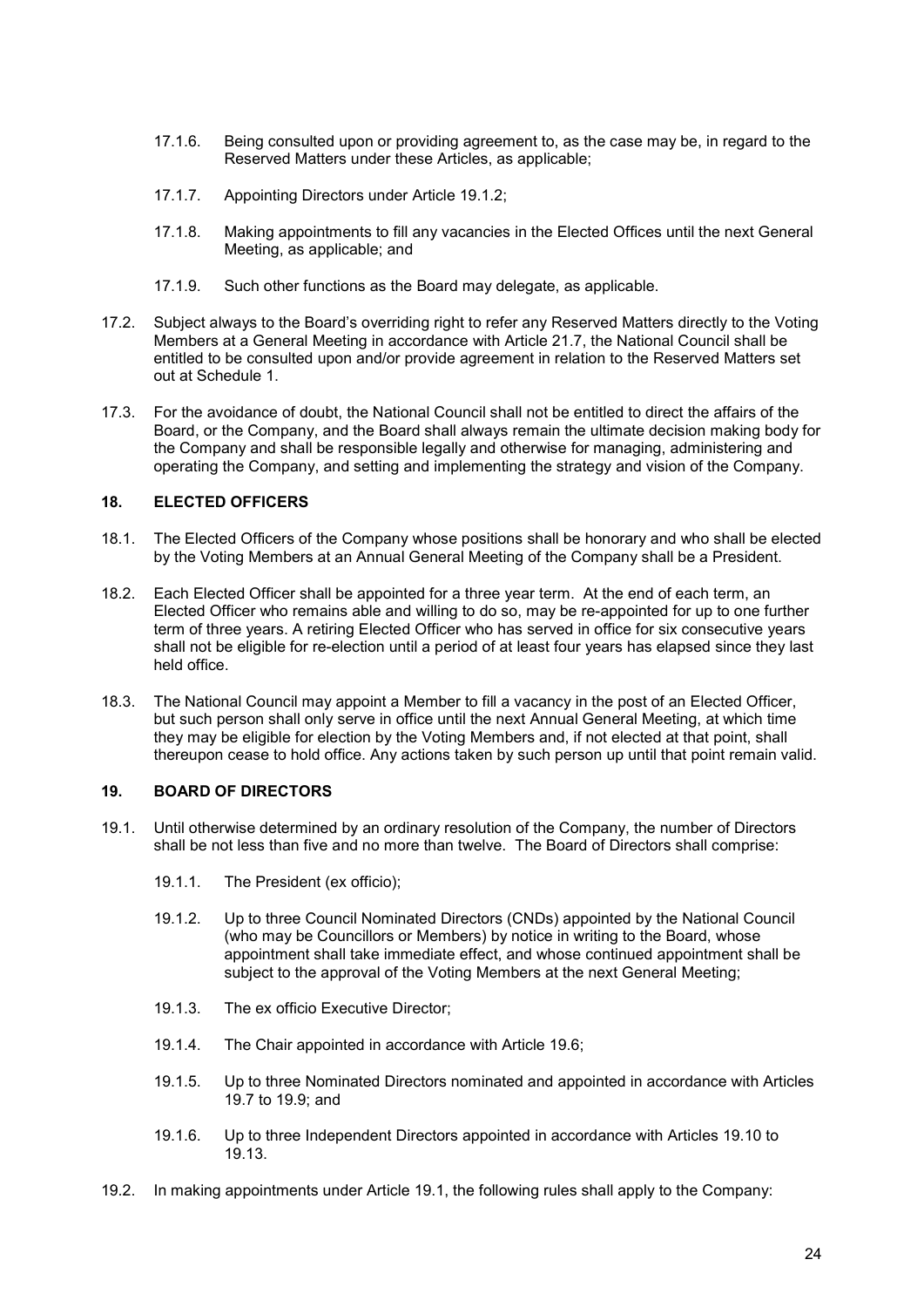- 19.2.1. A majority of the Directors (not including the ex officio Executive Director) shall be and have been Members of the Company for at least twelve months prior to their appointment as a Director;
- 19.2.2. One of the Directors shall represent the Affiliated Clubs;
- 19.2.3. The total number of CNDs, together with the President, shall not exceed 33% of the total number of Directors from time to time in office;
- 19.2.4. Where a CND is a Councillor at the time of their appointment and ceases to be a Councillor during their term of Office as a Director the National Council may either confirm the appointment of such Director until their term expires or may appoint a Director in their place, in either case by notice in writing to the Board;
- 19.2.5. The Independent Directors shall comprise at least 25% of the total number of Directors from time to time in office; and
- 19.2.6. The relevant appointing bodies (as applicable) shall have regard to an aspiration to ensure gender equality (with at least 30% of the Directors of each gender at any time) and demonstrating a commitment to ensuring diversity on the Board as a whole.
- 19.3. In the event that the number and/or proportion of Directors as required by Article 19.2 is at any time not met, steps shall be taken promptly to appoint Director(s), in accordance with the requirements of these Articles, to ensure that the relevant ratios required by Article 19.2 are duly maintained.
- 19.4. Notwithstanding Articles 19.2 and 19.3, any actions taken by the Directors despite the relevant proportions and/or numbers of Directors required by Article 19.2 temporarily not being met, shall remain valid and binding on the Company save that if the number of CNDs, together with the President, exceeds one third of the total number of Directors from time to time, the CNDs and the President shall nevertheless only be entitled to exercise one third of the total number of votes at a Board meeting during that time.
- 19.5. The Directors (with the exception of the ex officio Directors) shall be selected in view of their particular skills and expertise, and in light of the skills and expertise on the Board at any given time (and any skills not currently/prospectively available do the Board), in accordance with the skills matrix agreed by the Board and in light of the ratios/numbers required by Article 19.2.
- 19.6. The Board will appoint the Chair following an open selection and recruitment process and, following a nomination for the role of Chair from the Nominations Committee, subject to the approval of the Voting Members at the Annual General Meeting. If the Voting Members approve the appointment, the Chair's term of office begins on the date they were appointed by the Board. If the Voting Members do not approve the appointment at that meeting, then the Board may appoint another Director, who is able and willing to do so, to act as Chair subject to the approval of the Voting Members at that Annual General Meeting (in which case the Chair's term of office begins on that date), or appoint a person to act as chair for the time being until a Chair is approved by the Voting Members at a subsequent General Meeting (which may be the Annual General Meeting).
- 19.7. The Board shall, based on the skills and expertise required for the Board from time to time, and in light of the requirements of Article 19.2 seek nominations from the Company's Stakeholders for the posts of Nominated Directors:
	- 19.7.1. In the case of nominations being sought from the wider membership, if the Nominations Committee, following review of the qualification of the proposed candidate(s), agree that the person(s) nominated by the Members has the required skill/expertise, they shall be presented for appointment by the Voting Members at the next General Meeting, in accordance with Article 19.8; and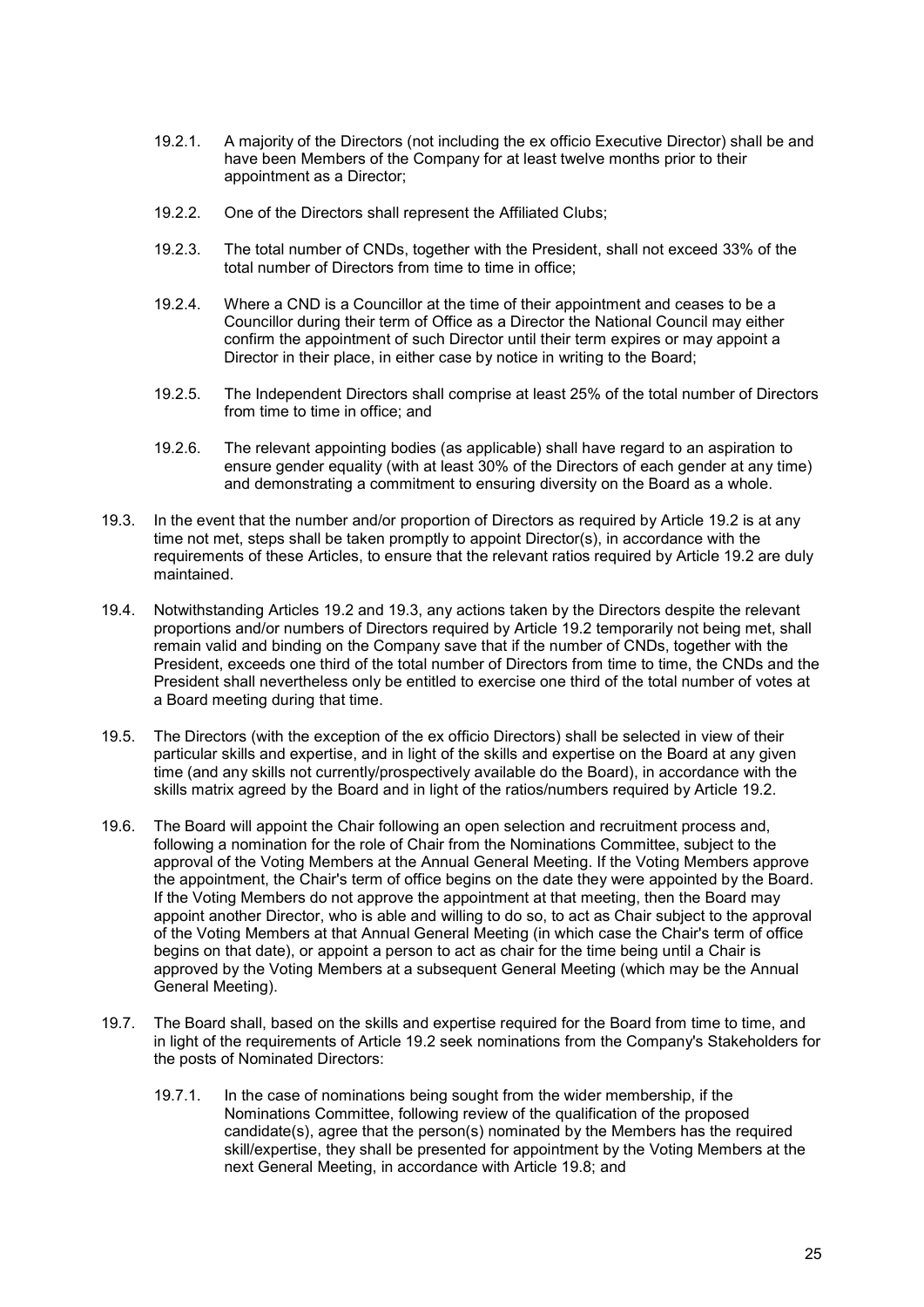- 19.7.2. In the case of nominations being sought from recognised stakeholder groups, and in the event of only one person being nominated from the recognised Stakeholder group. If the Nominations Committee, following review of the qualification of the proposed candidate, agree that the person nominated by such Stakeholder has the required skill/expertise, that person shall be appointed with immediate effect but shall be presented for approval by the Voting Members at the next Annual General Meeting. In the event that the Voting Members do not approve the appointment, they shall cease to be a Director at that point;
- 19.8. Where there are more candidates than vacancies for Nominated Directors under Article 19.7, all candidates deemed suitable and qualified by the Nominations Committee will be presented to the General Meeting and the Voting Members shall vote for their preferred Nominated Director.
	- 19.8.1. In the event that there are two candidates for one vacancy the candidate receiving the highest number of votes shall be declared elected. However if there are more than two candidates for one vacancy Voting Members will be invited to indicate their preferred choice and an order of preference for as many other candidates as the Voting Member wishes. In the event that there are more than two such candidates, the process for election of the same shall be determined in accordance with rules adopted by the Board, from time to time.
	- 19.8.2. The term of office of Directors nominated and elected under Article 19.8 shall commence at the date and time on which they are appointed by the Voting Members at the General Meeting.
- 19.9. A Nominated Director shall not be a voting member of the National Council, and if they are a voting member of the National Council at the time of election as a Nominated Director they will be required to resign as a voting member of the National Council immediately prior to being elected to the Board.
- 19.10. The Independent Directors shall be appointed by the Board following an open selection and recruitment process and further to a recommendation from the Nominations Committee.
- 19.11. Independent Directors shall qualify to be Independent Directors if they are persons who are not current Councillors, or employees, or officers of the Company, or persons closely connected to such persons (or who have been such persons within the last four years).
- 19.12. The appointment of an Independent Director under these Articles shall take effect upon the date of their appointment by the Board, but their continued appointment shall be subject to the approval of the Voting Members at the next General Meeting (which may be the Annual General Meeting) and until such time, they shall be entitled to act as an Independent Director of the Company for all the purposes of these Articles. If the Voting Members do not approve the appointment at that meeting, then the Director shall cease to be a Director, but all actions taken by such person before they ceased to hold office shall nevertheless remain valid.
- 19.13. The Board shall annually appoint one of the Independent Directors, who is able and willing to do so, to be the Senior Independent Director and such person may be re-appointed by the Board for so long as they are eligible to be an Independent Director.
- 19.14. A person shall not be entitled to act as a Director, whether on a first or any subsequent entry into office, until they have signed a declaration of acceptance and willingness to act in accordance with the terms of these Articles.
- 19.15. Where a vacancy arises in the post of a Nominated Director, the Board may co-opt a person to fill the vacancy until a Nominated Director can be appointed, or elected in accordance with Article 19.7. Such co-option will be subject to consultation with the National Council as defined in the Reserved Matters. The co-option will be until the vacancy is filled at the next General Meeting in accordance with Article 19.7.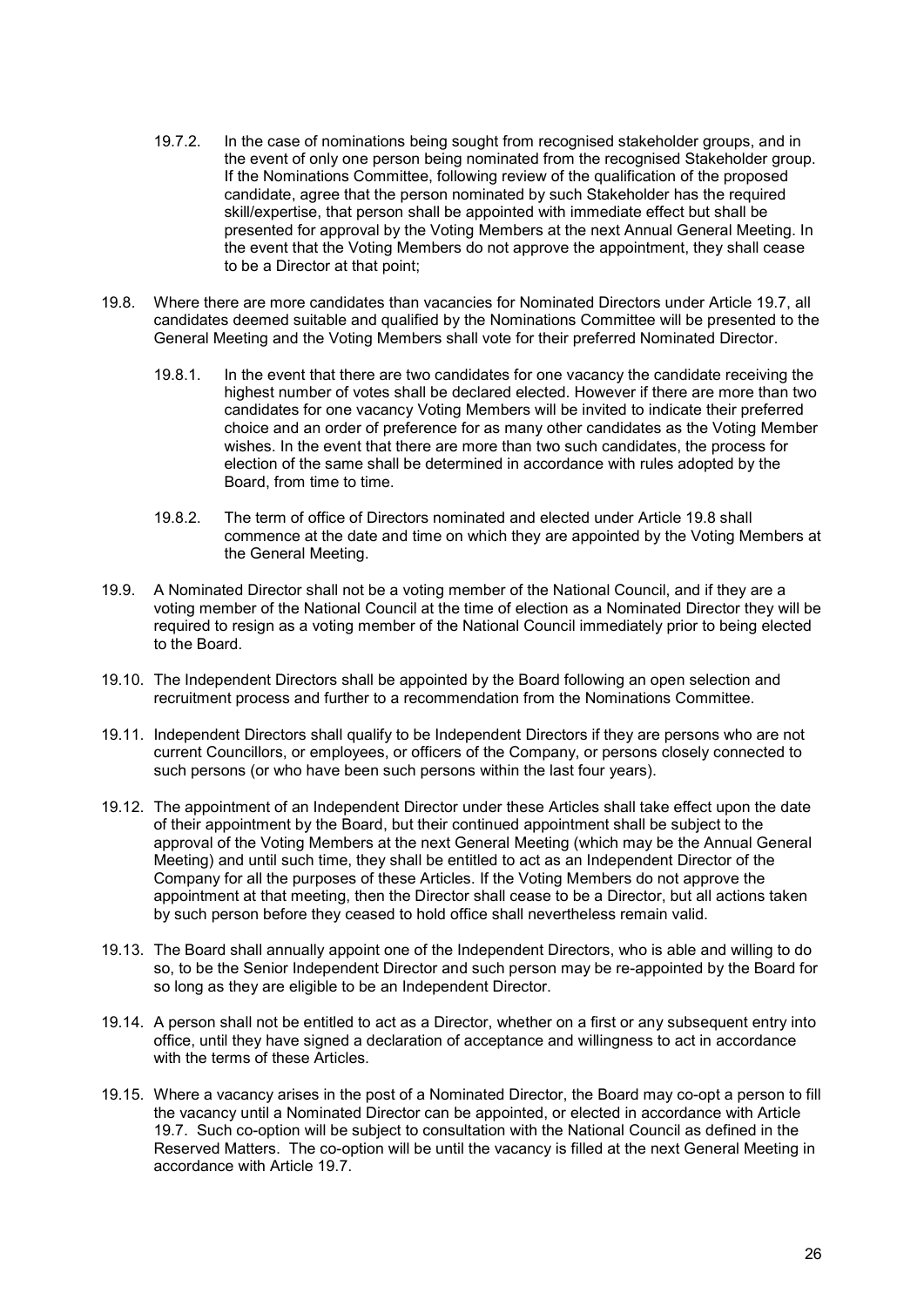## 20. TERM OF OFFICE AND RETIREMENT OF DIRECTORS

- 20.1. Subject to Articles 20.2 and 20.3, each Director shall be appointed for a three year term. At the end of each term, a Director who remains able and willing to do so and whose re-appointment is supported by the Nominations Committee, may be re-appointed for up to one further term of three years (and where that person's initial appointment required ratification or approval at a General Meeting, such person's re-appointment is also subject to ratification or approval by the Voting Members at a General Meeting). A retiring Director who has served in office for six consecutive years shall not be eligible for re-election until a period of at least four years has elapsed since they last held office.
- 20.2. Notwithstanding Article 20.1, the ex officio Directors shall serve as Directors for so long as they hold the relevant office which entitles them to do so.
- 20.3. The Chair shall serve in office for a term of up to three years and, provided they remain a Director, may be re-appointed following a recommendation of the Nominations Committee for up to one further term of up to three years but subject to such re-appointment being approved by the Voting Members at the next General Meeting.
- 20.4. Notwithstanding anything in these Articles, the Company may by ordinary resolution at a General Meeting of which special notice has been given in accordance with the Act remove any Director before the expiration of their period of office.

# 21. POWERS AND DUTIES OF THE DIRECTORS

- 21.1. Subject to the provisions of the Act, these Articles, the Reserved Matters, and to any directions given by special resolution of the Company, the business of the Company shall be managed by the Directors for which purpose they may exercise all the powers of the Company in furtherance of the Objects. No alteration of these Articles and no such direction shall invalidate any prior act of the Directors which would have been valid if that alteration had not been made or that direction had not been given. The powers given by this Article shall not be limited by any special power given to the Directors by these Articles and a Board meeting at which a quorum of Directors is present may exercise all the powers exercisable by the Directors.
- 21.2. The Directors may exercise all the powers of the Company and all the powers necessary in order to manage, operate and administer in accordance with its role as the ultimate decision making body for the Company, including, but not limited to, the power to borrow money and to mortgage or charge, grant or create security over its undertaking, property and assets or any part of them and to give guarantees or issue debentures and other securities whether outright or as collateral security for any debt, liability or obligation of the Company or of any third party, but only in so far as is permitted by law.
- 21.3. The Directors shall have regard to the Reserved Matters set out in Schedule 1 of these Articles and shall consult with or seek the agreement of the National Council and/or the Voting Members, as applicable, when making a decision in relation to a Reserved Matter. The Reserved Matters are recognised and agreed by the Board and by the National Council as being matters of such significance to the Company and its Members that it is appropriate for the views of the National Council and/or the Members to be considered in relation to such matters.
- 21.4. When the Board is required to consult with or seek the agreement in relation to a Reserved Matter, it shall, in its sole discretion, either refer the relevant Reserved Matter to the National Council in accordance with article 21.5 and 21.6, or directly to the Voting Members in accordance with article 21.7.
- 21.5. To the extent that the Board decides to refer the relevant Reserved Matters to the National Council, the National Council shall at times be mindful that the Board is the Company's ultimate decision making body, and of the need to ensure the business of the Company continues efficiently. As such, the National Council shall confirm its view within 28 calendar days of any referral in respect of a Reserved Matter unless an urgent view is required in which case the Board shall be entitled to request that the National Council expedite its consideration of the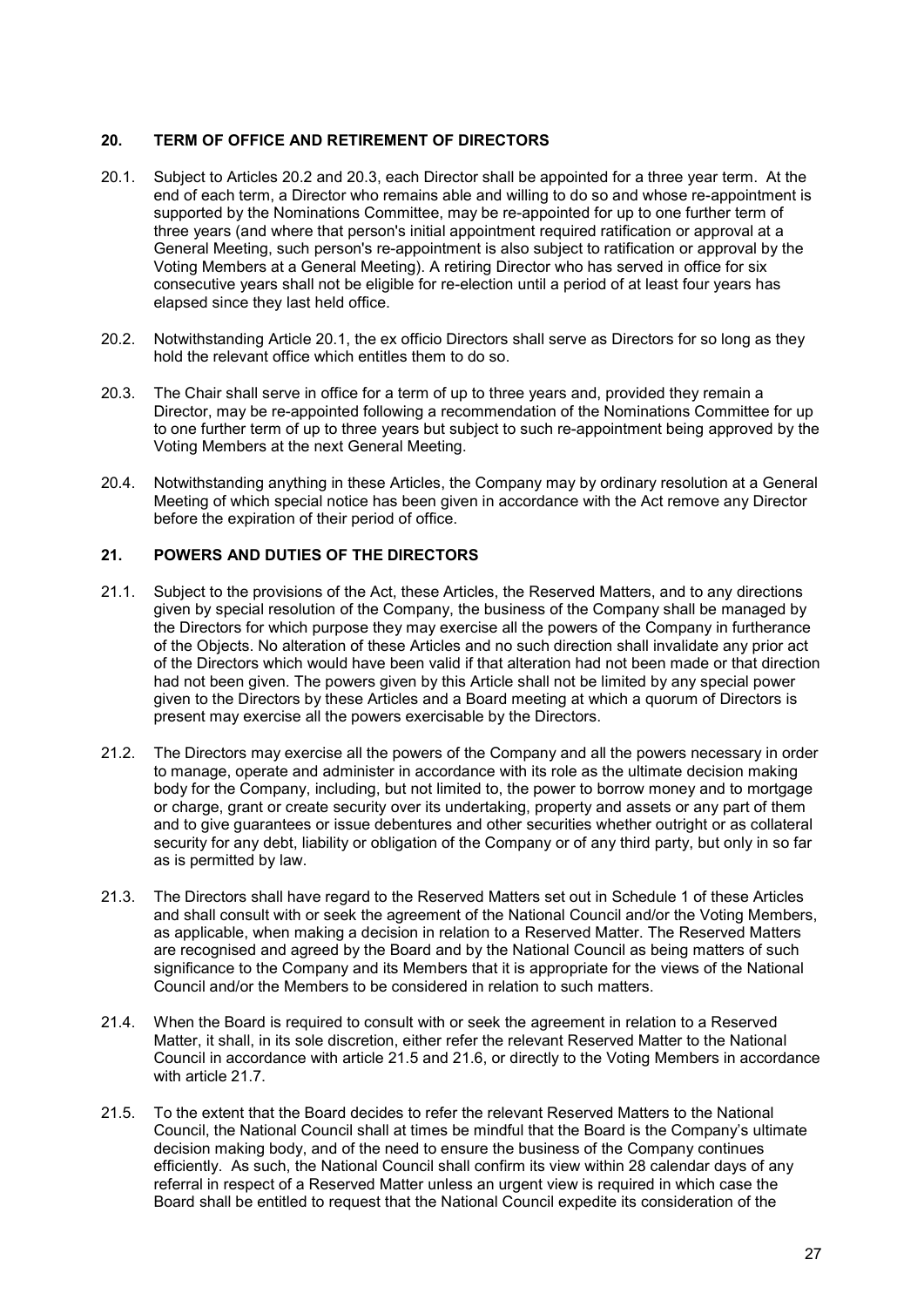relevant Reserved Matter in accordance with such timeframe reasonably specified by the Board. The National Council shall be obliged to give reasons for its view and position in respect of any Reserved Matter referred to it.

- 21.6. In the event that agreement is not given by the National Council in relation to a Reserved Matter which requires agreement, and which is referred to it, then the Board shall, in sole discretion, be entitled to refer the Reserved Matter direct to the Membership at this point, in accordance with Article 21.7, or activate the process in this Article ("the Decision Resolution Process"). The Decision Resolution Process shall involve the Chair and the President meeting or discussing by telephone within 7 calendar days or such shorter period as reasonably specified by the Board in respect of an expedited matter in accordance with Article 21.5 in order to consider how to resolve the situation. In the event that such resolution is not reached informally at that stage, then an Independent Director, a Councillor (but not a Director) and one other person who is neither a Director nor a Councillor (as agreed between National Council and the Directors) shall meet and agree an appropriate resolution of the matter and such resolution shall be reached unanimously. In the event that agreement cannot be reached unanimously, then the relevant Reserved Matter shall be taken to the Voting Members for a decision at a General Meeting. For the avoidance of doubt, the Board may, at any stage of the Decision Resolution Process take the decision to refer to the relevant Reserved Matter directly to the members in accordance with Article 21.7.
- 21.7. To the extent that the Board decides to refer relevant Reserved Matters directly to the Voting Members there shall be no requirement for the Reserved Matter to come before the National Council, and the relevant Reserved Matter shall be taken to the Voting Members for a decision at a General Meeting.
- 21.8. Subject to the provisions of these Articles, the Reserved Matters and the law, the Directors may make rules with respect to the carrying into effect of all or any of the Objects or all or any of the provisions of these Articles.
- 21.9. For the avoidance of doubt, the Directors remain legally responsible for the management and administration of the Company, for compliance with the law, and are subject to their legal obligations and duties in relation to the same and the effective pursuit of the Objects.

## 22. DISQUALIFICATION OF DIRECTORS

- 22.1. The office of a Director shall be vacated if:
	- 22.1.1. by one month's written notice they resign from office (provided the number of remaining Directors form a quorum at a meeting);
	- 22.1.2. they are a National Council appointed Director and the National Council removes them from office;
	- 22.1.3. they are an ex officio Director and cease to occupy the office that entitles them to be a Director;
	- 22.1.4. they are a Nominated Director and the body which nominated them revokes that nomination (in which case, they may nominate an alternative to take the place of such Director, but only if such person is deemed by the Nominations Committee to have appropriate qualifications and subject to that person only serving in office for the remainder of the term which the relevant Director was due to serve);
	- 22.1.5. in the case of an Independent Director, the Directors pass a resolution to remove them from office on the basis that in their reasonable opinion, the conduct or behaviour of the Independent Director is detrimental to the interests of the Company or otherwise in breach of any code of conduct in place from time to time;
	- 22.1.6. they absent themselves from Board meetings during a continuous period of six months without special leave of absence from the Directors, and the Directors pass a resolution that they have by reason of such absence vacated office;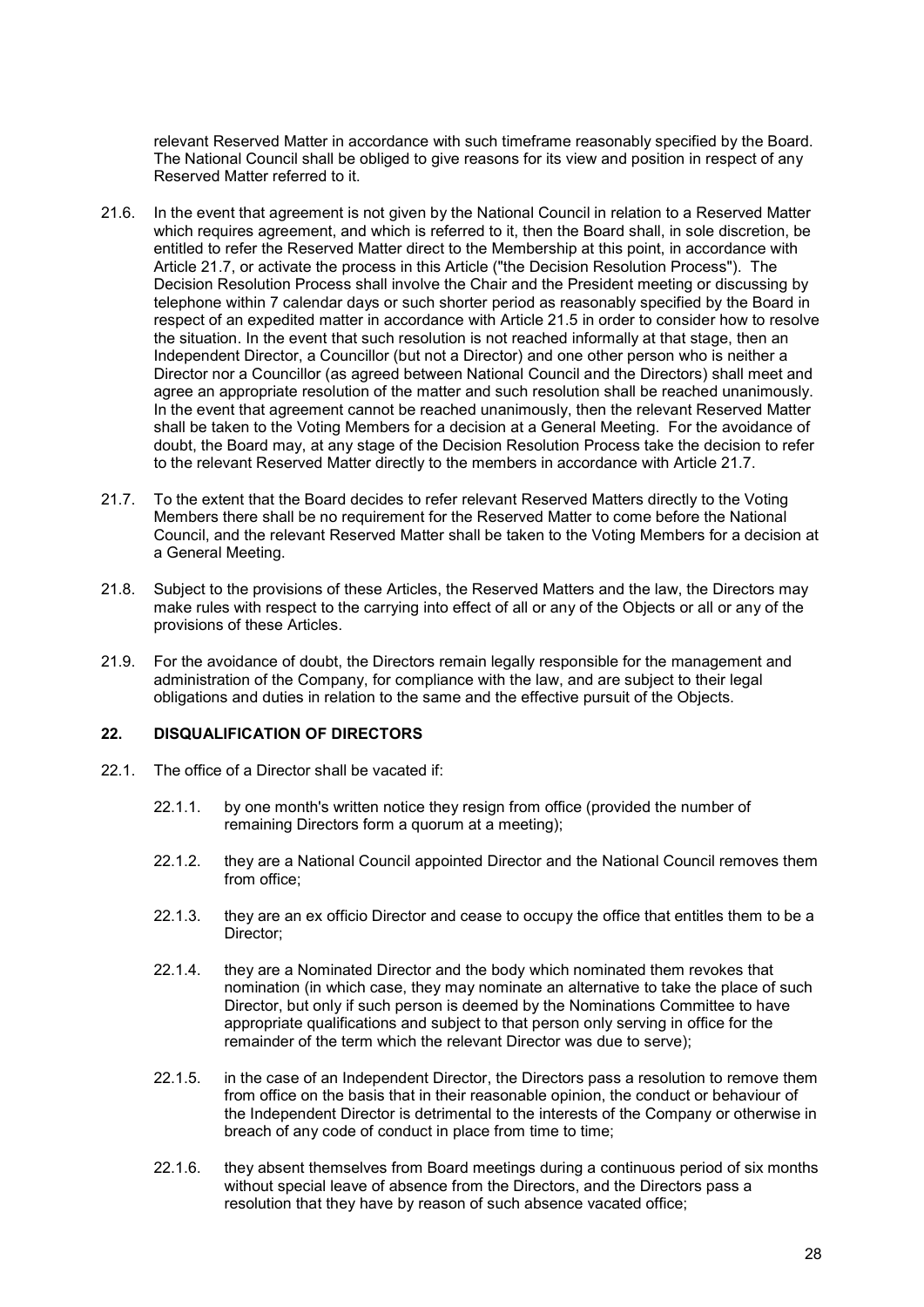- 22.1.7. they are the subject of a written opinion by a registered medical practitioner who is treating that Director, addressed to the Company, stating that the Director has become physically or mentally incapable of acting as a Director and may remain so for more than three months;
- 22.1.8. they die;
- 22.1.9. they are automatically disqualified from being a Director under the Company Directors' Disqualification Act 1986 as amended from time to time;
- 22.1.10. they would be disqualified from acting as a charity trustee under charity law; or
- 22.1.11. they act in breach of any code, regulation or framework in place relating to the conduct of Directors and is removed in accordance with such code, regulation or framework.

## 23. PROCEEDINGS OF THE DIRECTORS

- 23.1. The quorum necessary for the transaction of business of the Directors shall be five, which must include an Independent Director and a Director appointed by National Council. The ex officio Directors shall never form a majority at meetings. The Directors shall also have regard to Article 19.4 in their decision making at such meetings.
- 23.2. Unless otherwise resolved by the Directors, the Directors shall meet at least three times each year.
- 23.3. The Chair shall be entitled to preside at all Board meetings at which they shall be present. If there shall be no Chair, or if at any meeting they are unwilling to do so, or if the Chair is not present within five minutes after the time appointed for holding the meeting, the Directors present shall choose one of their number to be chair of the meeting.
- 23.4. The Directors may delegate the administration of any of their powers to individual Directors or to committees established by them pursuant to these Articles and any such delegated authority must be used in accordance with any rules and terms of reference that the Directors impose. Notwithstanding the generality of this power of delegation, the Directors shall establish:
	- 23.4.1. a Finance and Audit Committee to oversee the financial management of the Company;
	- 23.4.2. a Nominations Committee with responsibility for advertising and making nominations for the CEO and Board Members as defined in Article 19; and
	- 23.4.3. any other specialist committees.
- 23.5. The Board shall determine the terms of reference for any such committees and their membership and may co-opt any person or people who are not Directors to serve on a committee, but any such committee must have at least one Director on it at all times.
- 23.6. All acts and proceedings taken under such delegated authority must be reported to the Directors as soon as reasonable and the Directors remain responsible for the actions of that committee.
- 23.7. Any committee of the Directors may meet together for the dispatch of business, adjourn and otherwise regulate their meetings as they think fit and determine the quorum necessary for the transaction of business provided always that the quorum shall never be less than two members of the body concerned.
- 23.8. Any of the Directors, or any committee of the Directors, can take part in a Directors meeting or committee meeting by way of:
	- 23.8.1. video conference or conference telephone or similar equipment designed to allow everybody to take part in the meeting; or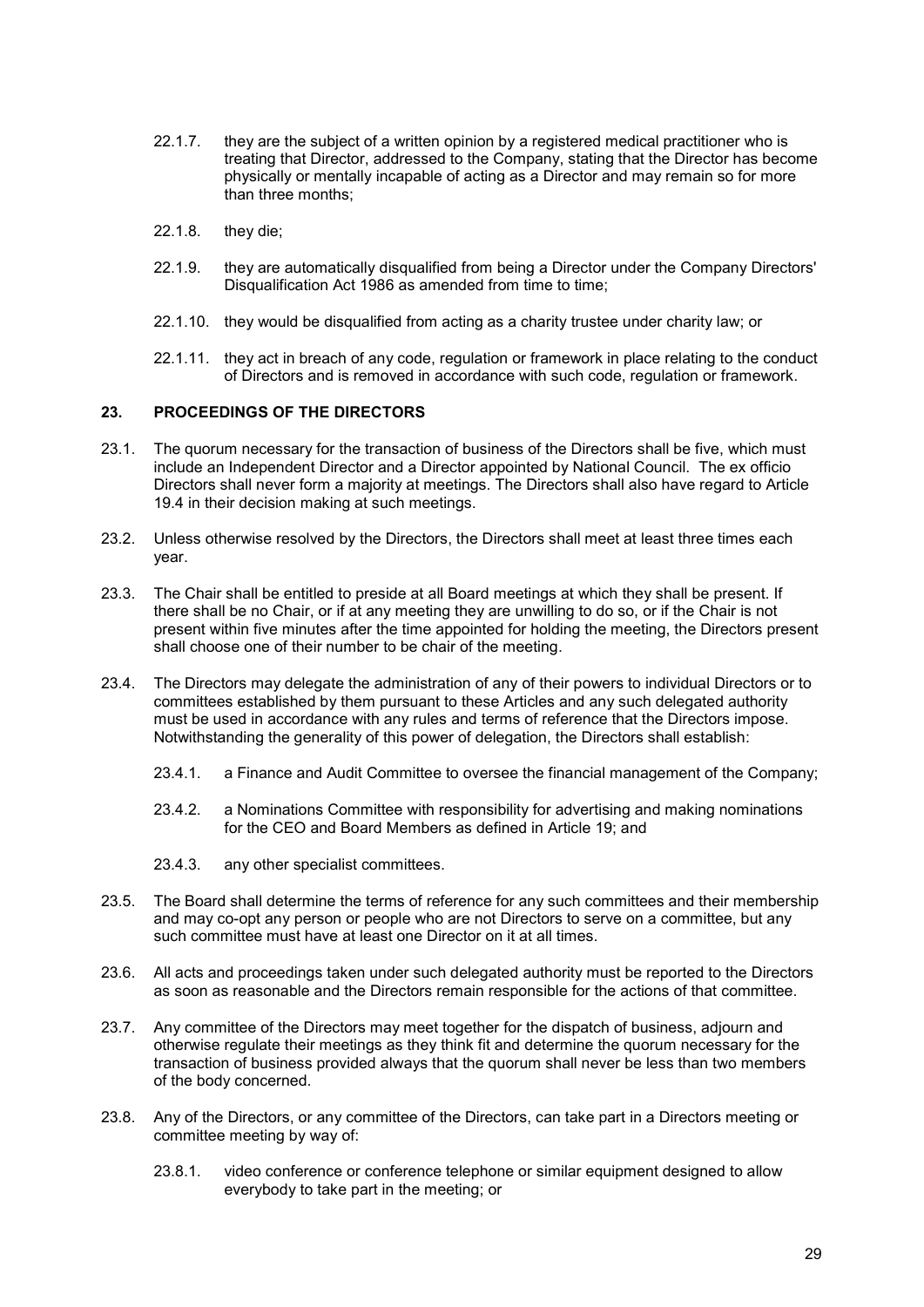- 23.8.2. a series of video conferences or telephone calls from the Chair.
- 23.9. Taking part in this way will be treated as being present at the meeting. A meeting which takes place by a series of video conferences or telephone calls from the Chair will be treated as taking place where the Chair is. Otherwise, meetings will be treated as taking place where the largest group of the participants are or, if there is no such group, where the Chair is unless the Directors decide otherwise.
- 23.10. The Chair may, and on the request of two Directors shall, at any time, call a meeting of the Directors.
- 23.11. The Directors for the time being may act notwithstanding any vacancy in their body. However if their number is at any time less than the number fixed as the quorum, it shall be lawful for them to act for the purpose of filling up vacancies in their body or of calling a General Meeting but not for any other purpose.
- 23.12. All acts bona fide done by any meeting of the Directors, or of any committee of the Directors, or by any person acting as a Director, shall notwithstanding it be afterwards discovered that there was some defect in the appointment of any such Director, or person acting as aforesaid, or that they or any of them were disqualified from holding office, or had vacated office, or were not entitled to vote, be as valid as if every such person had been duly appointed and was qualified and had continued to be a Director and had been entitled to vote.
- 23.13. The Directors shall cause proper minutes to be made, in books provided for the purpose, of:
	- 23.13.1. all appointments of officers made by the Directors;
	- 23.13.2. the names of Directors present at each meeting of the Directors and of any committee of the Directors; and
	- 23.13.3. all resolutions and proceedings at all meetings of the Company and of the Directors and of committees of the Directors.
- 23.14. Any minutes of any meeting, if purporting to be signed by the chair of that meeting, or by the chair of the next succeeding meeting, shall be sufficient evidence without further proof of the facts stated in such minutes. All minutes of meetings shall, subject to obligations of confidentiality be made available to the National Council and to Members on request and in any event, shall be published on the Company's website. The approach of the Board shall be open and transparent at all times and redaction should be the exception, rather than the norm. The decision as to whether a matter is confidential is for the Board to decide in its discretion.
- 23.15. The Directors shall publish a summary of key themes and discussion points after each meeting on the Company's website.
- 23.16. A resolution of the Directors may be taken by a majority of the Eligible Directors at a meeting or by a resolution in writing agreed to by a majority of the Eligible Directors for the time being or of any committee of the Directors entitled to receive notice of a meeting of the Directors or of any such committee of the Directors (as the case may be) (provided that a decision cannot be taken by written resolution if the Eligible Directors would not have formed a quorum at a Board meeting). The resolution may consist of more than one document in the like form each signed by, or otherwise agreed to by, one or more than one person. For the avoidance of doubt, a Director may indicate their agreement to a resolution in Electronic Form.

# 24. SECRETARY

A Company Secretary may be appointed by the Directors for such term at such remuneration (if not a Director) and upon such conditions as they may think fit and any Company Secretary so appointed may be removed by the Directors.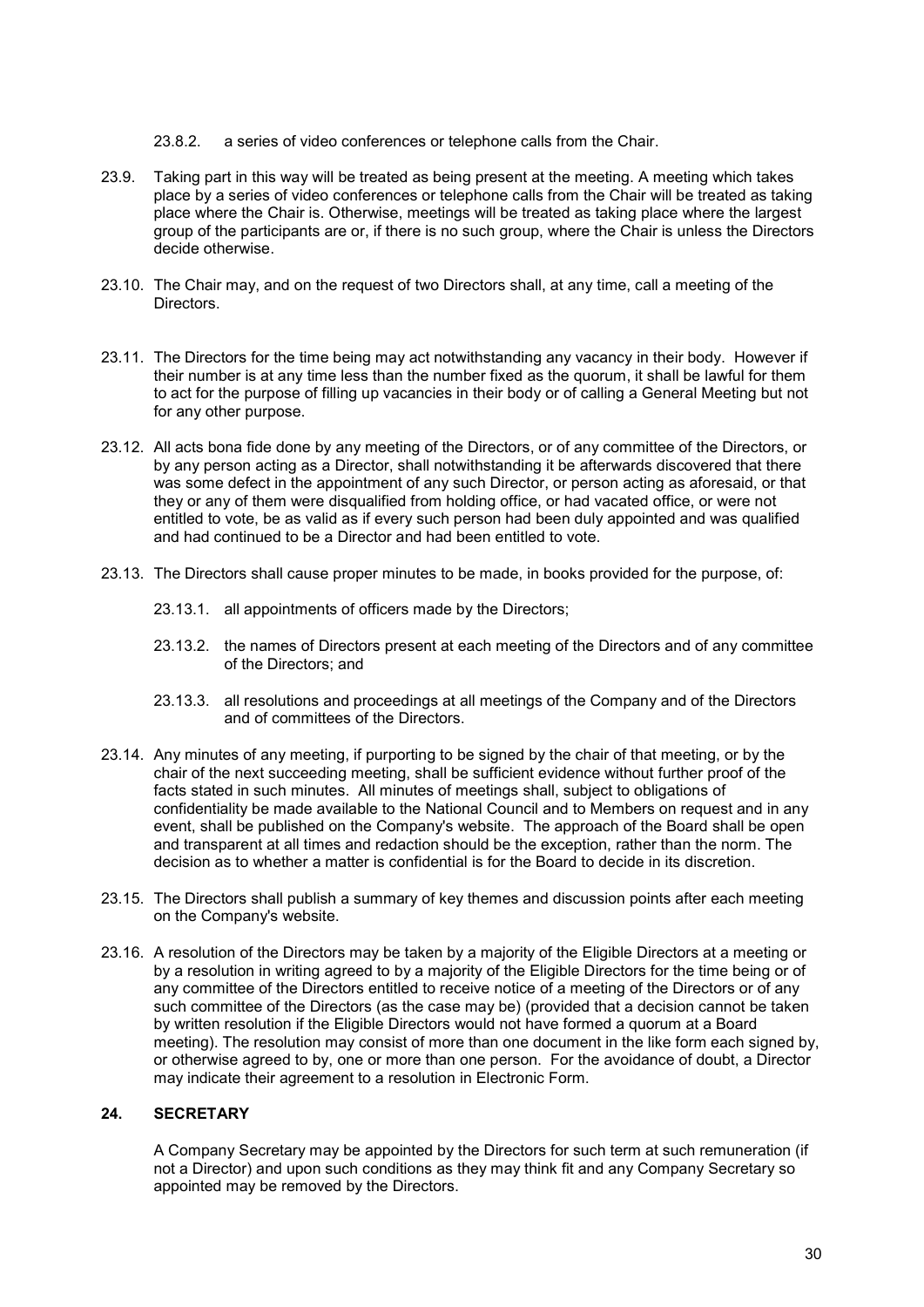## 25. EXECUTION OF DOCUMENTS

The Directors shall provide for the safe custody of the Seal (if any) which shall be used only on the authority of the Directors, or of a committee of the Directors, authorised by the Directors on their behalf. Every instrument to which the Seal shall be affixed shall be signed by a Director and shall be countersigned by the Secretary (if any), or by a second Director, or by some other person appointed by the Directors for that purpose. Otherwise, documents shall be executed for and on behalf of the Company in accordance with the Act.

## 26. PATRONS

26.1. Any Patron appointed by the National Council under Article 9 may be removed from office by the Board, in consultation with the National Council, on the basis that their actions or conduct is detrimental to the Company or its reputation.

# 27. CHIEF EXECUTIVE OFFICER

- 27.1. The appointment, dismissal and determination of the terms and conditions of the Chief Executive Office shall be a matter for the Board and the Chief Executive Officer shall report and be accountable to the Board.
- 27.2. Other staff shall, unless otherwise determined by the Board, be appointed by the Chief Executive **Officer**

# 28. AREA MEETINGS

#### 28.1. Purpose

Area meetings shall be convened for the following purposes:

- 28.1.1. to act as the prime forum in which Members may make their views known and to communicate those views to the National Council;
- 28.1.2. to report to the Members in that Area the views, decisions and activities of the National Council, the Board and the CEO;
- 28.1.3. to discuss local issues and to liaise with other organisations with an interest in such issues and to represent the policies of the Company in connection with such issues; and
- 28.1.4. to elect representatives to serve on National Council.

## 28.2. Areas

- 28.2.1. Subject to the powers of National Council to form, vary or disband any Area, the Areas shall be North Wales; South Wales; the Lake District; North West, London and South East, North East, The Peak District, the Midlands, South West and Southern, and Yorkshire or such alternative Areas as National Council shall from time to time decide.
- 28.2.2. Subject to compliance with its obligations regarding the holding of Area Meetings pursuant to Article 28.4, the chairman of an Area shall be entitled to convene "outreach" meetings at such locations within an Area as they deem appropriate to facilitate discussion of local issues and, so far as is applicable, such outreach meetings shall be conducted in accordance with the provisions of these Articles.

## 28.3. Attendance

28.3.1. Participation in each Area Meeting shall be open to all Voting Members resident in that Area (save those that have elected by notice to the CEO to attend Area Meetings for a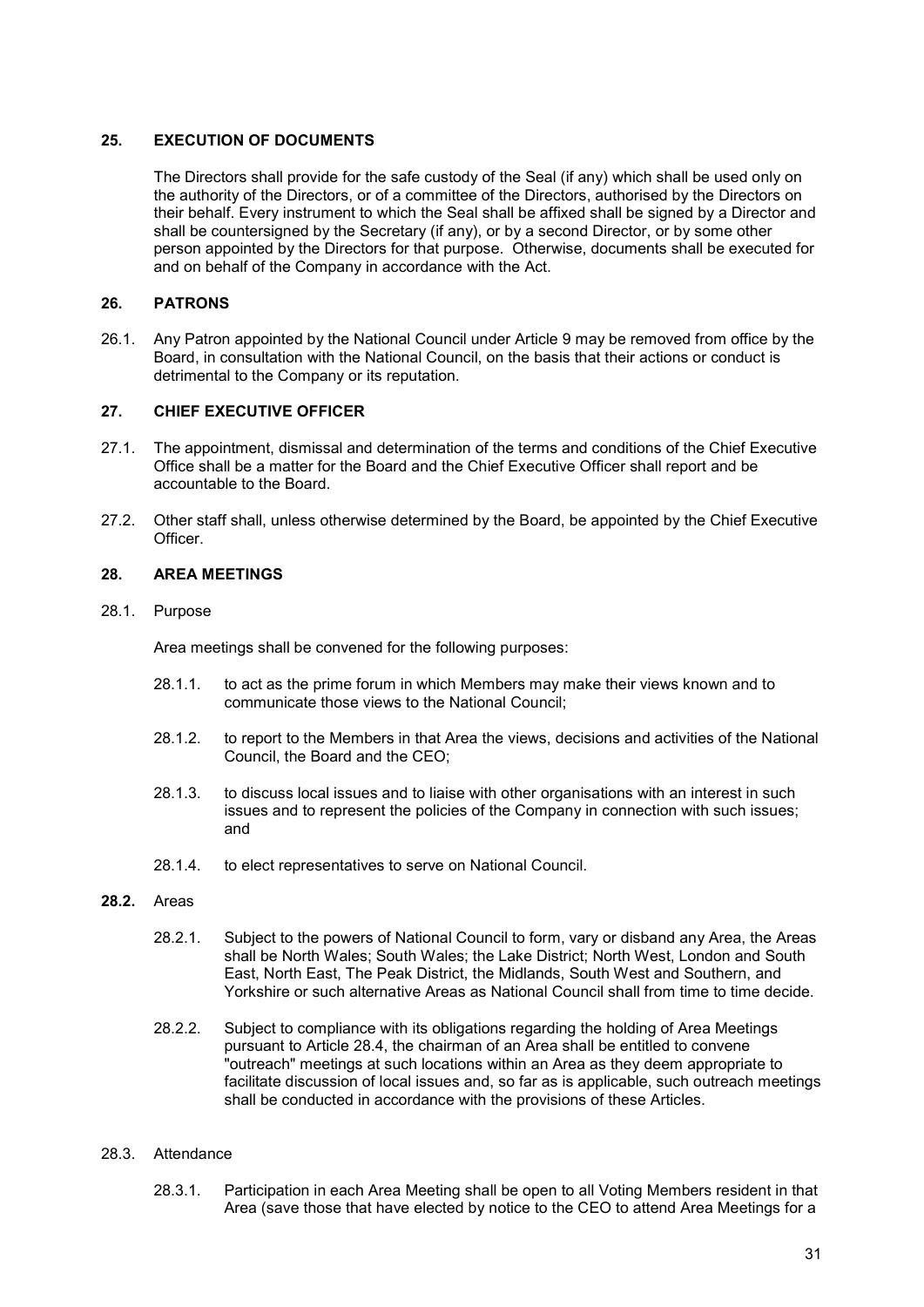different Area) and those Voting Members resident elsewhere who have elected by notice to the CEO to attend Area Meetings for that Area instead of those for the Area within which they reside.

- 28.3.2. Each Associate Member shall be entitled to nominate a representative to attend any Area Meeting.
- 28.3.3. The voting rights of Members attending an Area Meeting shall be as per voting rights at a General Meeting.
- 28.3.4. Areas may also make any reasonable request to the Company to provide or procure electronic facilities, such as surveys or voting, for use by Area Members in order to maximise engagement of Area Members and/or to garner their views on a particular matter. The results may, at the Area Chair's absolute discretion and subject to validation of the identity and qualification of the Area Member concerned, be accepted as equivalent to attending an Area Meeting in person.

#### 28.4. Meetings

- 28.4.1. Each Area Meeting shall be subject to such rules for the conduct and procedure of meetings as the National Council shall from time to time decide and the National Council shall be the arbiter in any dispute concerning any matter relating to an Area or Area Meeting.
- 28.4.2. Area Meetings shall be either "Ordinary Area Meetings" of which not less than seven days' notice, specifying the time and date of the meeting, shall be given to all Members entitled to attend and to the National Council or an "Annual Area General Meeting" of which not less than twenty eight days' notice shall be given to all Members entitled to attend and to the National Council.
- 28.4.3. Each Area shall hold an Annual Area General Meeting at least once in every calendar year not later than fifteen months after the last preceding Annual General Meeting and shall hold not less than four Ordinary Area Meetings in every calendar year.
- 28.5. Officers and Representatives
	- 28.5.1. Each Area shall have two Area officers, an "Area Chair" and an "Area Secretary", who shall be elected annually at the Annual Area General Meeting of that Area. Each person duly elected shall hold office until the next Annual Area General Meeting.
	- 28.5.2. Subject to Article 28.5.3, each Area shall elect two Area Representatives to serve on the National Council, who shall be elected for three year terms at an Annual Area General Meeting.
	- 28.5.3. No person may hold office as an Area Officer or Area Representative for more than six consecutive years in the post, and no more than 12 consecutive years in all posts. A member who has previously served as an Area Officer or Area Representative for more than 3 consecutive years and leaves the post for whatever reason, will not be eligible for reappointment as an Area Officer or Area Representative for a minimum of 3 years.
	- 28.5.4. Areas may appoint Members (who are able and willing to do so) to other Area roles as reasonably requested by the Ex officio Executive Director if deemed necessary for the effective operation of the Area. Such roles shall be elected annually at the Annual Area General Meeting of that Area until such time as the role is no longer required. Where a vacancy arises between Area Annual General Meetings, the Area Chair may co-opt a suitable, able and willing person to fill that vacancy until the next Area Annual General Meeting.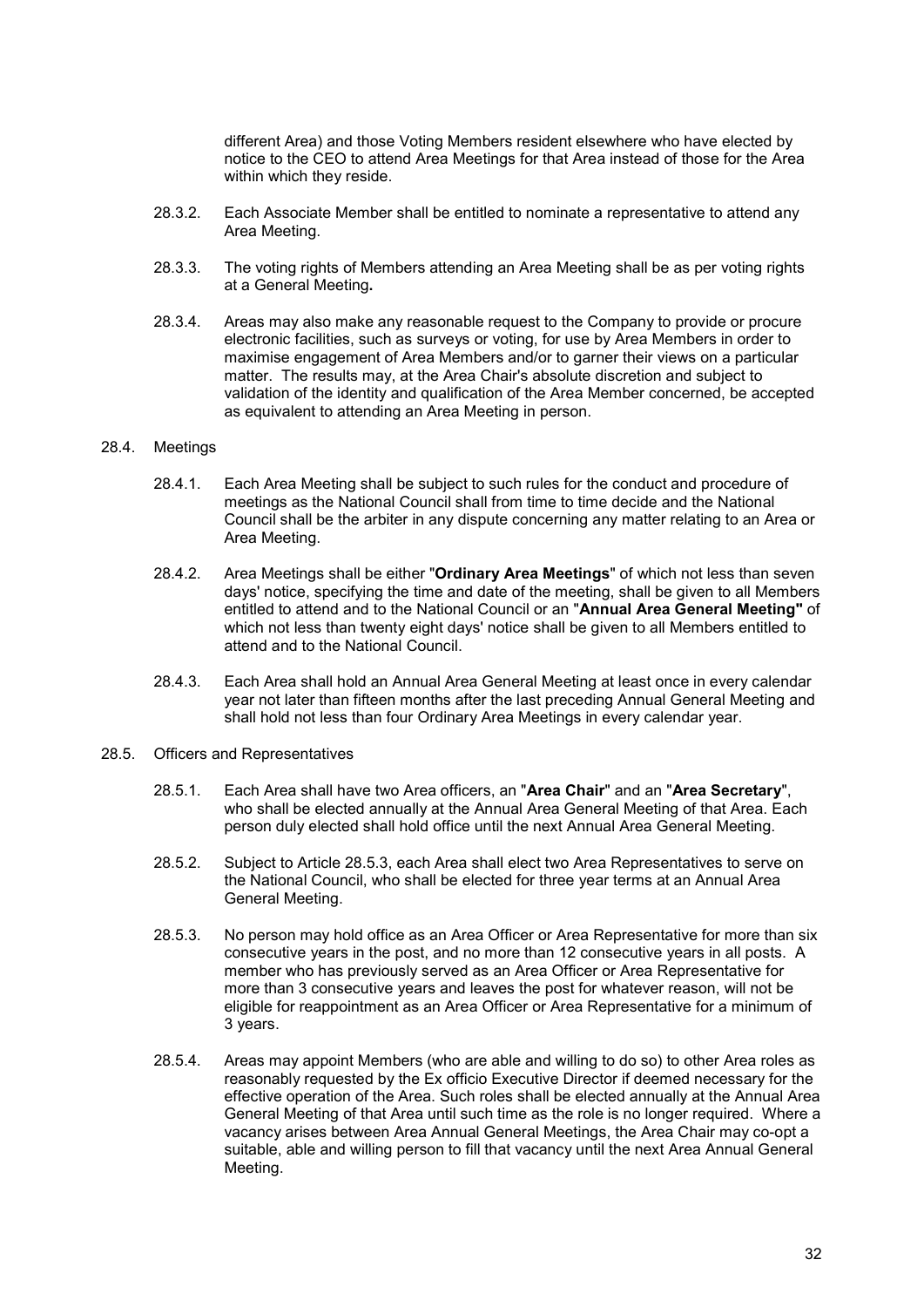- 28.5.5. No person shall be eligible for election to any office pursuant to Articles 28.5.1 and 28.5.2 unless that person is resident in that Area or has elected to attend that Area Meeting.
- 28.5.6. The provisions of Article 22 relating to disqualification from office shall apply to any person holding office pursuant to this Article 28.5.2. The provisions will also normally apply to appointments pursuant to Article 28.5.1, unless an exception is agreed by the National Council. In this case the appointment will be terminated with immediate effect and at the earliest suitable opportunity an Area General Meeting held to appoint a replacement.[In these circumstances, until such time as a replacement is appointed by an Area General Meeting, the Area Chair may co-opt someone who is able and willing to do so, to fill the vacancy.]
- 28.5.7. 25 Members of an Area (as defined in Article 28.3.1) may make a written representation to the Area Chair, or the National Council, to terminate the appointment of an Area Officer or an Area Representative. In such cases the Area will be required to re-elect the post via an Ordinary Area Meeting called for that purpose in accordance with these Articles. The Area Officer or Area Representative concerned will remain in post until the election and shall either continue in post if confirmed at the meeting, or shall stand down upon either the Area Members confirming their removal of that person or electing someone else in their place. .
- 28.5.8. Where a vacancy arises for whatever reason in the post of an Area Officer or Area Representative; the Area Chair, with agreement of the National Council, will be able to co-opt a Member to fill that vacancy until it is filled through an Area General Meeting in accordance with these Articles.
- 28.5.9. Additionally, Area Representatives appointments, may be terminated prior to completing their term defined in Article 28.5.1 and 28.5.2 by a vote at an Area Annual General Meeting.
- 28.6. Proceedings
	- 28.6.1. The Quorum for an Annual Area General Meeting or an Ordinary Area Meeting shall be not less than five Voting Members entitled to attend that Area Meeting.
	- 28.6.2. The conduct of an Area Meeting and voting at such meetings shall be in accordance with the procedures set out in these Articles for General Meetings of the Company so far as the same are applicable except that proxy votes shall not be allowed at Area Meetings.
- 28.7. Minutes and Reports
	- 28.7.1. The Directors shall be entitled to be represented at all Area Meetings by someone nominated by them or a member of their staff, and such person shall be entitled to speak at any such meeting but shall not be entitled to vote.
	- 28.7.2. The proceedings of each Area Meeting shall be recorded in minutes of the Area Meeting of which a copy shall be made available to the Directors, the National Council and to every Member present at that meeting within twenty one days of the date of the meeting and to every Member entitled to attend that Area Meeting who requests a copy. Copies may be circulated in Electronic Form to an address notified for that purpose.
	- 28.7.3. At the Annual Area General Meeting the chair of the meeting shall present a report on the activities carried on in that Area since the last preceding Annual Area General Meeting and shall be made available a copy of that report to the Directors within twenty one days of the date of the meeting, to an address provided for that purpose.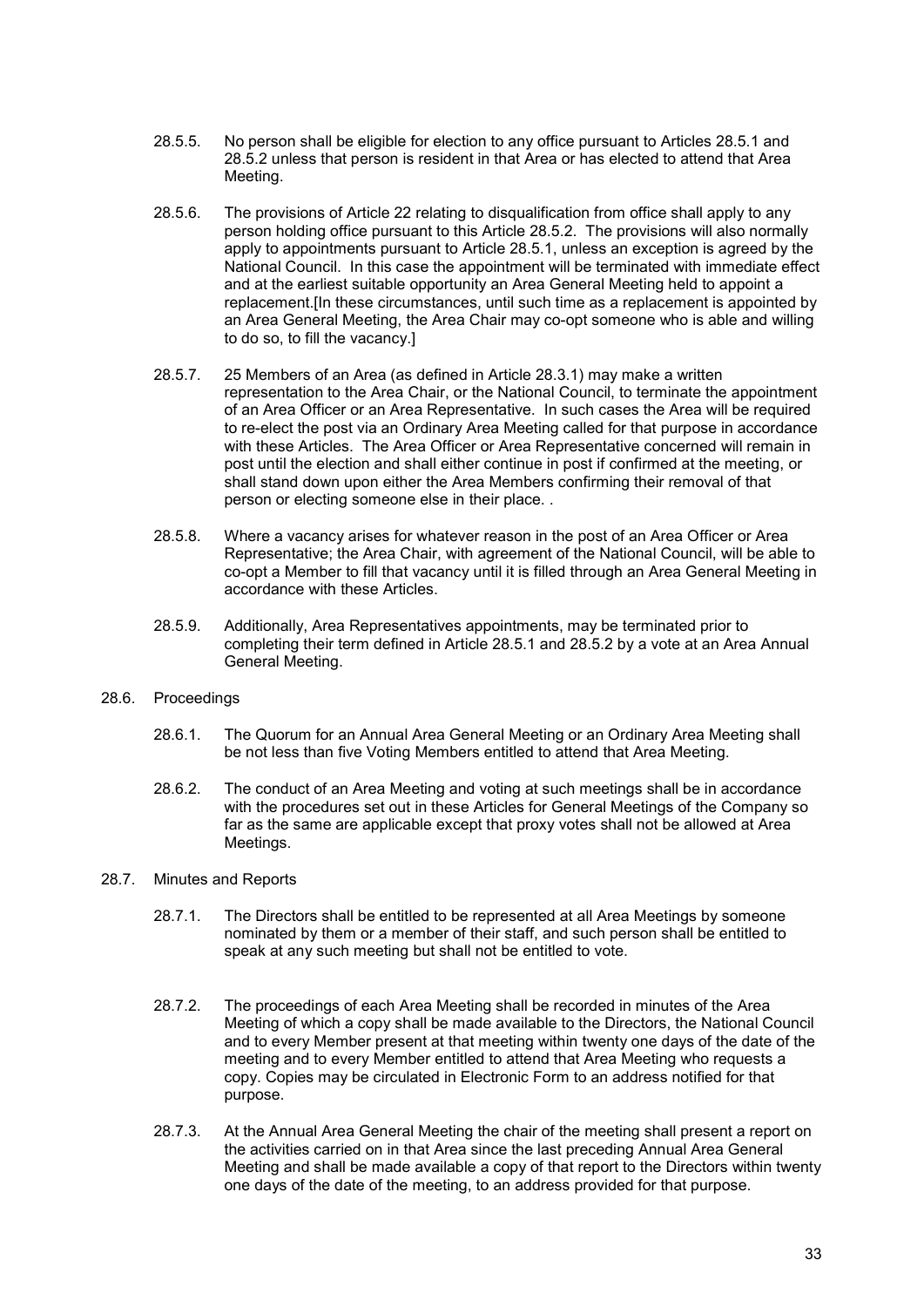#### 28.8. Regulations

- 28.8.1. In all its proceedings an Area Meeting shall comply with and be governed by the provisions of these Articles so far as applicable and by any regulations made from time to time by the National Council for the purpose of regulating Area Meetings.
- 28.8.2. An Area Meeting shall not be entitled to assume any of the powers and duties of the Board, the National Council or to commit the Company to any policy or action save to the extent (if any) that it be so authorised from time to time by the Board by the Company in General Meeting, or by National Council to the extent that it is authorised to do so.

## 29. ACCOUNTS

Accounts and records shall be prepared and maintained in accordance with the requirements of law and generally accepted accounting practice for companies of the nature of the Company, carrying on activities of the nature carried on by the Company. Such accounts will be presented to the National Council and to the Members in advance of their submission to Companies House.

#### 30. REPORTING AND ANNUAL REPORT

- 30.1. The Directors shall comply with their legal obligations under the Act with regard to the preparation of any annual report and its transmission to Companies House.
- 30.2. In addition to its legal obligations, the Board shall, subject to its obligations of confidentiality, submit to the National Council in advance of each meeting of the National Council, a report on the work undertaken by the Directors and decisions taken since the last meeting of the National Council and anticipated work for the following period. This report shall include an up to date summary of the Company's financial position.

## 31. NOTICES

- 31.1. Subject to these Articles, anything sent or supplied by or to the Company under these Articles may be sent or supplied in any way in which the Act provides for documents or information which are authorised or required by any provision of the Act to be sent or supplied by or to the Company. In addition to this, Notices may be published by the Company via the Official Magazine.
- 31.2. In addition to Article 31.1, Notices, or supplements to Notices, may be published on the Company's website, and such publication will be deemed the primary source of giving Notice by the Company.
- 31.3. The only address at which a Member is entitled to receive notices is the address shown in the Register, an electronic address provided for that purpose,
- 31.4. Subject to the Articles, any notice or document to be sent or supplied to a Director in connection with the taking of decisions by Directors may also be sent or supplied by the means by which that Director has asked to be sent or supplied, with such notices or documents for the time being.
- 31.5. A Director may agree with the Company that notices or documents sent to that Director in a particular way are deemed to have been received within a specified time of their being sent and for the specified time to be less than 48 hours.
- 31.6. Where a document or information is sent or supplied by the Company by post, service or delivery shall be deemed to be effected at the expiration of 24 hours after the time when the cover containing the same is posted (irrespective of the class or type of post used) and in proving such service or delivery it shall be sufficient to prove that such cover was properly addressed and posted.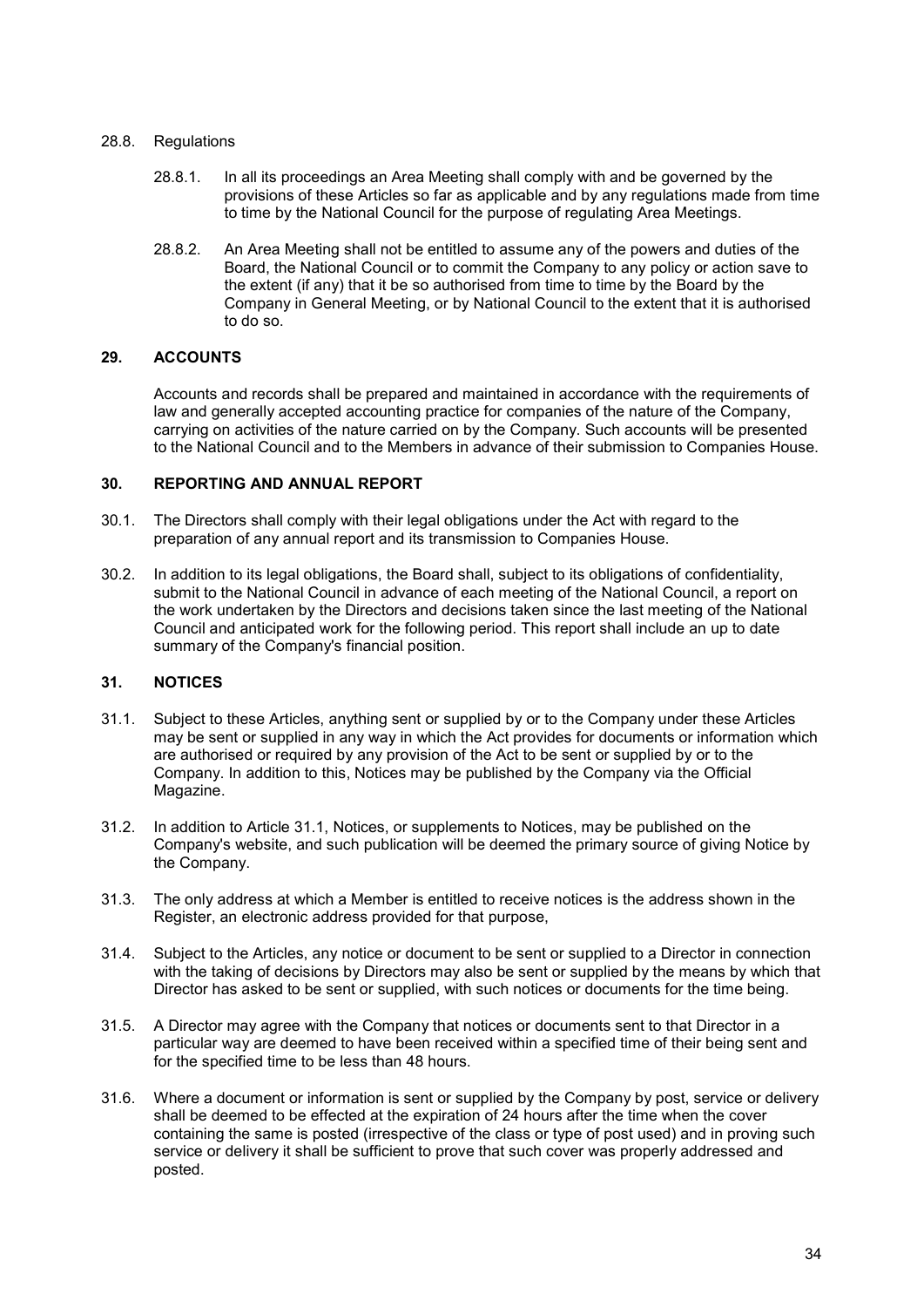- 31.7. Where a document or information is sent or supplied by the Company in Electronic Form to an address specified for the purpose by the intended recipient, service or delivery shall be deemed to be effected on the same day on which it is sent or supplied, and proving such service it will be sufficient to prove that it was properly addressed.
- 31.8. Where a document or information is sent or supplied by the Company by means of a publication via the Official Magazine or via the Company's website, service or delivery shall be deemed to be effected at the expiration of 24 hours after the time when the cover containing the same was posted or published (regardless of class or type of posting or publication) following when material is first made available on the website or published in the Official Magazine.
- 31.9. A Member or Director, present at any meeting, shall be deemed to have received notice of the meeting, and where requisite, of the purpose for which it was called.
- 31.10. In proving that any notice, document or other information was properly addressed, it shall be sufficient to show that the notice, document or other information was delivered to an address permitted by the Act.

#### 32. INDEMNITY AND INSURANCE

- 32.1. Subject to the provisions of the Act and these Articles, but without prejudice to any indemnity to which a Director or other officer may otherwise be entitled, every Director or other officer shall be indemnified out of the assets of the Company against all costs and liabilities incurred by them in defending any proceedings or investigation by any regulatory authority, whether civil or criminal, in which judgment is given in their favour, or they are acquitted, or relief is granted to them by the court from liability for negligence, default, breach of duty or breach of trust in relation to the affairs of the Company.
- 32.2. To the extent permitted by law from time to time, the Company may provide funds to every Director or other officer to meet expenditure incurred or to be incurred by them in any proceedings (whether civil or criminal) brought by any party in relation to the affairs of the Company, provided that they will be obliged to repay such amounts no later than:
	- 32.2.1. if they are convicted in proceedings, the date when the conviction becomes final; or
	- 32.2.2. if judgement is given against them in proceedings, the date when the judgement becomes final; or
	- 32.2.3. if the court refuses to grant them relief on any application under the Act, the date when refusal becomes final.
- 32.3. Subject to the provisions of the Act and these Articles, the Directors may purchase and maintain insurance at the expense of the Company for the benefit of any Director, or other officer, of the Company against any liability which may attach to them or loss or expenditure which they may incur in relation to anything done or alleged to have been done or omitted to be done as a Director or other officer.

## 33. ALTERATIONS TO THESE ARTICLES

- 33.1. Alterations to these Articles may only be made by a special resolution of the Voting Members.
- 33.2. The Company shall inform Companies House of any alterations to the Articles and all future copies of the Articles issued must contain such alterations.

## 34. DISSOLUTION

34.1. If, upon the winding-up or dissolution of the Company, there remains (after the satisfaction of all its debts and liabilities) any property whatsoever the same shall not be paid to, or distributed among, the Members (except where a Member is also a Company with similar objects) but shall be given or transferred to some other institution or institutions having objects similar to the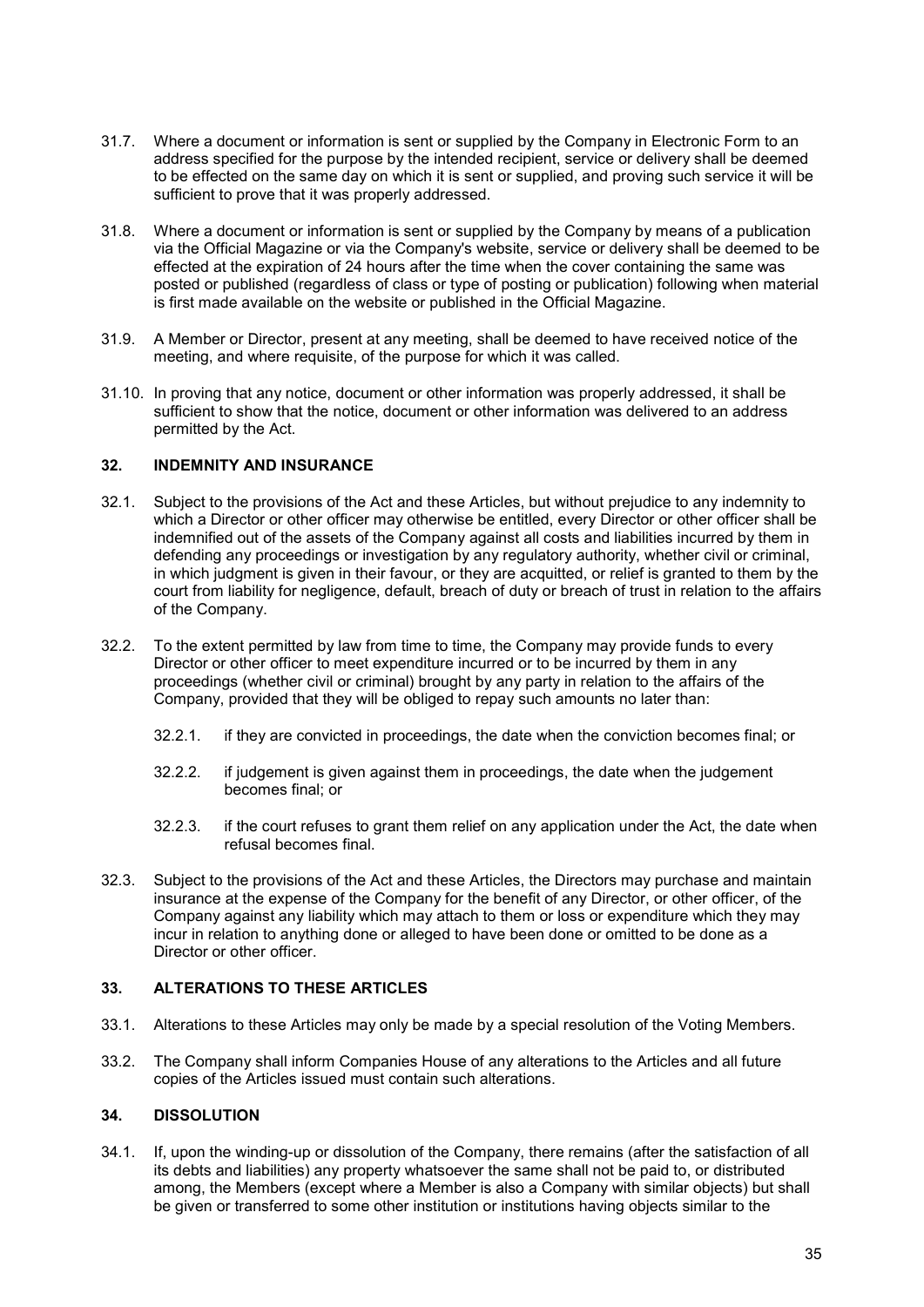Objects and which shall prohibit the distribution of its or their income and property among its or their members to an extent at least as great as is imposed on the Company under, or by virtue of Article 7. Such institution or institutions to be determined by the Members, at or before the time of dissolution, or in default by the Directors.